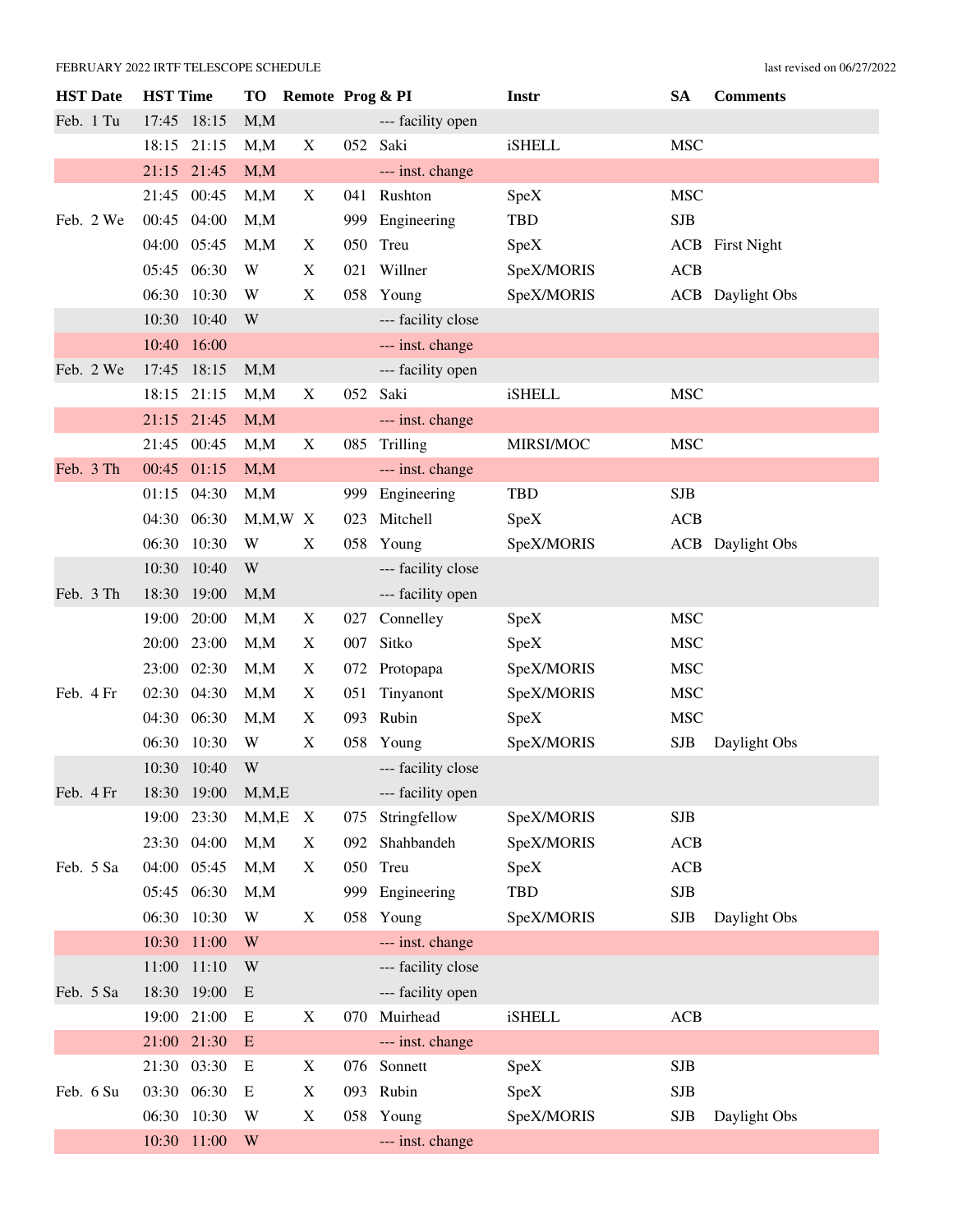|            | 11:00       | 11:10       | W           |                           |     | --- facility close |               |             |                         |
|------------|-------------|-------------|-------------|---------------------------|-----|--------------------|---------------|-------------|-------------------------|
| Feb. 6 Su  | 18:30       | 19:00       | E           |                           |     | --- facility open  |               |             |                         |
|            | 19:00       | 21:00       | E           | X                         | 070 | Muirhead           | <b>iSHELL</b> | ACB         |                         |
|            |             | 21:00 06:20 | E           | X                         | 015 | Han                | <b>iSHELL</b> | ACB         |                         |
| Feb. 7 Mo  | 06:20       | 06:30       | E           |                           |     | --- facility close |               |             |                         |
| Feb. 7 Mo  | 18:30       | 19:00       | E, W        |                           |     | --- facility open  |               |             |                         |
|            | 19:00       | 21:00       | E, W        | X                         | 070 | Muirhead           | <b>iSHELL</b> | ACB         |                         |
|            | 21:00       | 21:30       | E, W        |                           |     | --- inst. change   |               |             |                         |
|            | 21:30       | 02:35       | E, W        | X                         | 047 | Rackham            | SpeX          | ACB         |                         |
| Feb. 8 Tu  | 02:35 04:20 |             | E           | X                         | 050 | Treu               | SpeX          | ACB         |                         |
|            | 04:20       | 06:20       | E           | $\boldsymbol{\mathrm{X}}$ | 023 | Mitchell           | SpeX          | ACB         |                         |
|            | 06:20       | 06:30       | E           |                           |     | --- facility close |               |             |                         |
|            | 18:30       | 06:30       | W           |                           | 999 | Engineering        | <b>TBD</b>    | <b>SJB</b>  | <b>MIM Engineering</b>  |
| Feb. 9 We  | 18:30       | 06:30       | W           |                           | 999 | Engineering        | TBD           | <b>SJB</b>  | <b>MIM Engineering</b>  |
| Feb. 10 Th | 18:30       | 19:00       | W,G         |                           |     | --- facility open  |               |             |                         |
|            | 19:00       | 21:00       | W,G         | X                         | 070 | Muirhead           | <b>iSHELL</b> | ACB         |                         |
|            | 21:00       | 21:30       | W,G         |                           |     | --- inst. change   |               |             |                         |
|            | 21:30       | 03:30       | W,G         | X                         | 047 | Rackham            | SpeX          | <b>MSC</b>  |                         |
| Feb. 11 Fr | 03:30       | 05:15       | W           | X                         | 050 | Treu               | SpeX          | <b>MSC</b>  |                         |
|            | 05:15       | 06:00       | W           | X                         | 021 | Willner            | SpeX/MORIS    | <b>MSC</b>  |                         |
|            | 06:00       | 06:30       | W           |                           |     | --- inst. change   |               |             |                         |
|            | 06:30       | 12:30       | M, M        | X                         | 037 | Aoki               | <b>iSHELL</b> |             | <b>ACB</b> Daylight Obs |
|            | 12:30       | 13:00       | M, M        |                           |     | --- inst. change   |               |             |                         |
|            | 13:00       | 13:10       | M, M        |                           |     | --- facility close |               |             |                         |
| Feb. 11 Fr | 18:30       | 19:00       | $\mathbf G$ |                           |     | --- facility open  |               |             |                         |
|            | 19:00       | 20:00       | G           | X                         | 027 | Connelley          | SpeX          | <b>MSC</b>  |                         |
|            | 20:00       | 23:00       | G           | X                         | 007 | Sitko              | SpeX          | <b>MSC</b>  |                         |
|            |             | 23:00 06:30 | G           | $\boldsymbol{\mathrm{X}}$ | 029 | Faherty            | SpeX          | <b>MSC</b>  |                         |
| Feb. 12 Sa | 06:30       | 10:30       | M, M        | X                         |     | 058 Young          | SpeX/MORIS    | <b>SJB</b>  | Daylight Obs            |
|            | 10:30       | 10:40       | M, M        |                           |     | --- facility close |               |             |                         |
| Feb. 12 Sa |             | 18:30 19:00 | $\mathbf G$ |                           |     | --- facility open  |               |             |                         |
|            | 19:00       | 21:00       | G           | X                         |     | 063 Kareta         | SpeX          | <b>SJB</b>  | ToO observation         |
|            | 21:00       | 23:30       | G           | $\mathbf X$               |     | 069 Howell         | SpeX          | <b>SJB</b>  |                         |
|            |             | 23:30 04:00 | G           | X                         |     | 076 Sonnett        | SpeX          | <b>SJB</b>  |                         |
| Feb. 13 Su | 04:00       | 06:30       | G           | X                         |     | 093 Rubin          | SpeX          | <b>SJB</b>  |                         |
|            | 06:30       | 10:30       | M, M        | X                         |     | 058 Young          | SpeX/MORIS    | ${\rm SJB}$ | Daylight Obs            |
|            | 10:30       | 11:00       | M, M        |                           |     | --- inst. change   |               |             |                         |
|            | 11:00       | 11:10       | M, M        |                           |     | --- facility close |               |             |                         |
| Feb. 13 Su | 18:30       | 19:00       | G,E         |                           |     | --- facility open  |               |             |                         |
|            | 19:00       | 23:59       | G,E         | X                         |     | 062 Kern           | iSHELL        | ACB         |                         |
|            |             | 23:59 00:30 | $\mathbf G$ |                           |     | --- inst. change   |               |             |                         |
| Feb. 14 Mo | 00:30 06:30 |             | ${\bf G}$   | X                         | 051 | Tinyanont          | SpeX/MORIS    | <b>MSC</b>  |                         |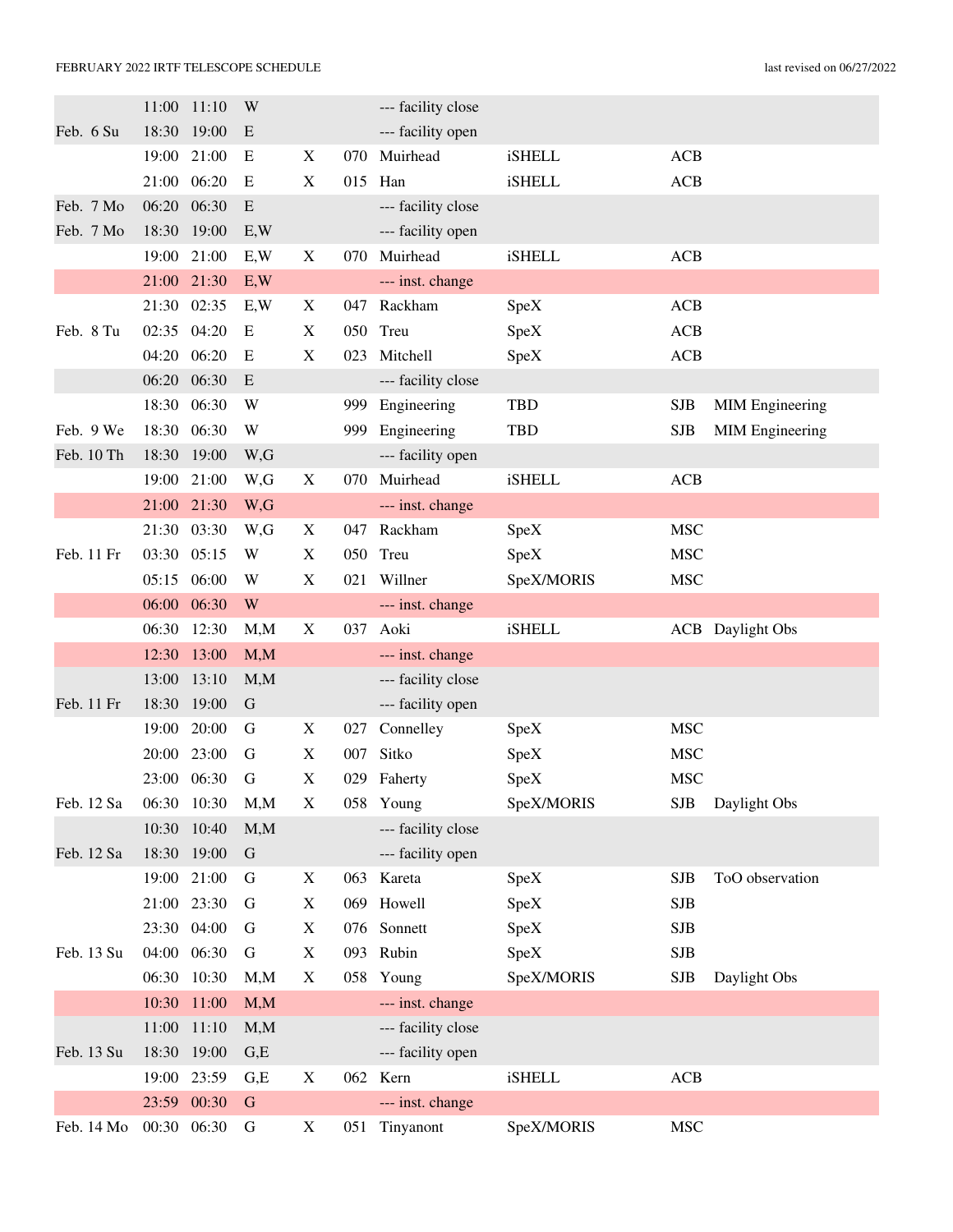### FEBRUARY 2022 IRTF TELESCOPE SCHEDULE last revised on 06/27/2022

|            |             | 06:30 10:30 | M, M    | X                         |     | 058 Young          | SpeX/MORIS    |            | MSC Daylight Obs      |
|------------|-------------|-------------|---------|---------------------------|-----|--------------------|---------------|------------|-----------------------|
|            | 10:30       | 10:40       | M, M    |                           |     | --- facility close |               |            |                       |
| Feb. 14 Mo | 18:30       | 19:00       | E       |                           |     | --- facility open  |               |            |                       |
|            | 19:00       | 20:00       | E       | X                         | 027 | Connelley          | SpeX          | <b>MSC</b> |                       |
|            | 20:00       | 23:30       | E       | X                         | 059 | Biller             | SpeX          | <b>MSC</b> |                       |
|            | 23:30       | 04:30       | E       |                           | 999 | Engineering        | <b>TBD</b>    | <b>SJB</b> |                       |
| Feb. 15 Tu | 04:30       | 06:30       | E       | X                         | 093 | Rubin              | SpeX          | <b>SJB</b> |                       |
|            | 06:30       | 10:30       | M, M    | $\boldsymbol{\mathrm{X}}$ | 058 | Young              | SpeX/MORIS    | <b>SJB</b> | Daylight Obs          |
|            | 10:30       | 10:40       | M, M    |                           |     | --- facility close |               |            |                       |
| Feb. 15 Tu | 18:30       | 19:00       | E       |                           |     | --- facility open  |               |            |                       |
|            | 19:00       | 22:30       | E       | X                         | 059 | Biller             | SpeX          | <b>MSC</b> |                       |
|            | 22:30       | 02:45       | E       | X                         |     | 031 Faherty        | SpeX          | <b>MSC</b> |                       |
| Feb. 16 We | 02:45 04:30 |             | E       | X                         |     | 050 Treu           | SpeX          | ACB        |                       |
|            | 04:30       | 06:30       | E       | X                         | 023 | Mitchell           | SpeX          | <b>ACB</b> |                       |
|            | 06:30       | 10:30       | M, M    | X                         |     | 058 Young          | SpeX/MORIS    | <b>SJB</b> | Daylight Obs          |
|            | 10:30       | 10:40       | M, M    |                           |     | --- facility close |               |            |                       |
| Feb. 16 We | 18:30       | 19:00       | E, M, M |                           |     | --- facility open  |               |            |                       |
|            | 19:00       | 22:30       | E, M, M | X                         | 059 | Biller             | <b>SpeX</b>   | <b>MSC</b> |                       |
|            |             | 22:30 01:00 | E, M, M | $\boldsymbol{\mathrm{X}}$ | 073 | Thomas             | SpeX/MORIS    | <b>MSC</b> |                       |
| Feb. 17 Th | 01:00       | 02:00       | E       |                           | 999 | Engineering        | <b>TBD</b>    | <b>SJB</b> |                       |
|            | 02:00       | 06:30       | E       | X                         |     | 072 Protopapa      | SpeX/MORIS    | <b>SJB</b> |                       |
|            | 06:30       | 10:30       | M, M    | X                         | 058 | Young              | SpeX/MORIS    | <b>SJB</b> | Daylight Obs          |
|            | 10:30       | 10:40       | M, M    |                           |     | --- facility close |               |            |                       |
| Feb. 17 Th | 18:30       | 19:00       | M, M    |                           |     | --- facility open  |               |            |                       |
|            | 19:00       | 20:00       | M, M    | X                         | 027 | Connelley          | SpeX          | <b>MSC</b> |                       |
|            | 20:00       | 22:00       | M, M    | X                         |     | 098 Lisse          | SpeX/MORIS    | <b>MSC</b> |                       |
|            | 22:00       | 03:30       | M, M    | X                         |     | 030 Hinkle         | SpeX/MORIS    | <b>MSC</b> |                       |
| Feb. 18 Fr |             | 03:30 06:30 | M, M    | X                         |     | 069 Howell         | SpeX          | <b>SJB</b> |                       |
|            | 06:30       | 10:30       | W       | X                         |     | 058 Young          | SpeX/MORIS    | <b>SJB</b> | Daylight Obs          |
|            | 10:30       | 11:00       | W       |                           |     | --- inst. change   |               |            |                       |
|            | 11:00       | 11:10       | W       |                           |     | --- facility close |               |            |                       |
| Feb. 18 Fr | 18:30       | 19:00       | M, M    |                           |     | --- facility open  |               |            |                       |
|            | 19:00       | 23:59       | M, M    | X                         |     | 062 Kern           | <b>iSHELL</b> | ACB        |                       |
|            |             | 23:59 00:30 | M, M    |                           |     | --- inst. change   |               |            |                       |
| Feb. 19 Sa | 00:30       | 02:45       | M, M    |                           | 999 | Engineering        | <b>TBD</b>    |            | MSC Opihi Engineering |
|            | 02:45       | 04:30       | M, M    | X                         |     | 050 Treu           | SpeX          | ACB        |                       |
|            |             | 04:30 06:30 | M, M    | X                         |     | 093 Rubin          | SpeX          | ACB        |                       |
|            | 06:30       | 10:30       | W       | X                         |     | 058 Young          | SpeX/MORIS    | <b>SJB</b> | Daylight Obs          |
|            | 10:30       | 10:40       | W       |                           |     | --- facility close |               |            |                       |
| Feb. 19 Sa |             | 18:30 19:00 | M, M, G |                           |     | --- facility open  |               |            |                       |
|            |             | 19:00 23:30 | M, M, G | $\mathbf{X}$              | 075 | Stringfellow       | SpeX/MORIS    | <b>MSC</b> |                       |
|            |             | 23:30 06:30 | M, M    | $\mathbf X$               | 077 | Theissen           | SpeX          | <b>MSC</b> |                       |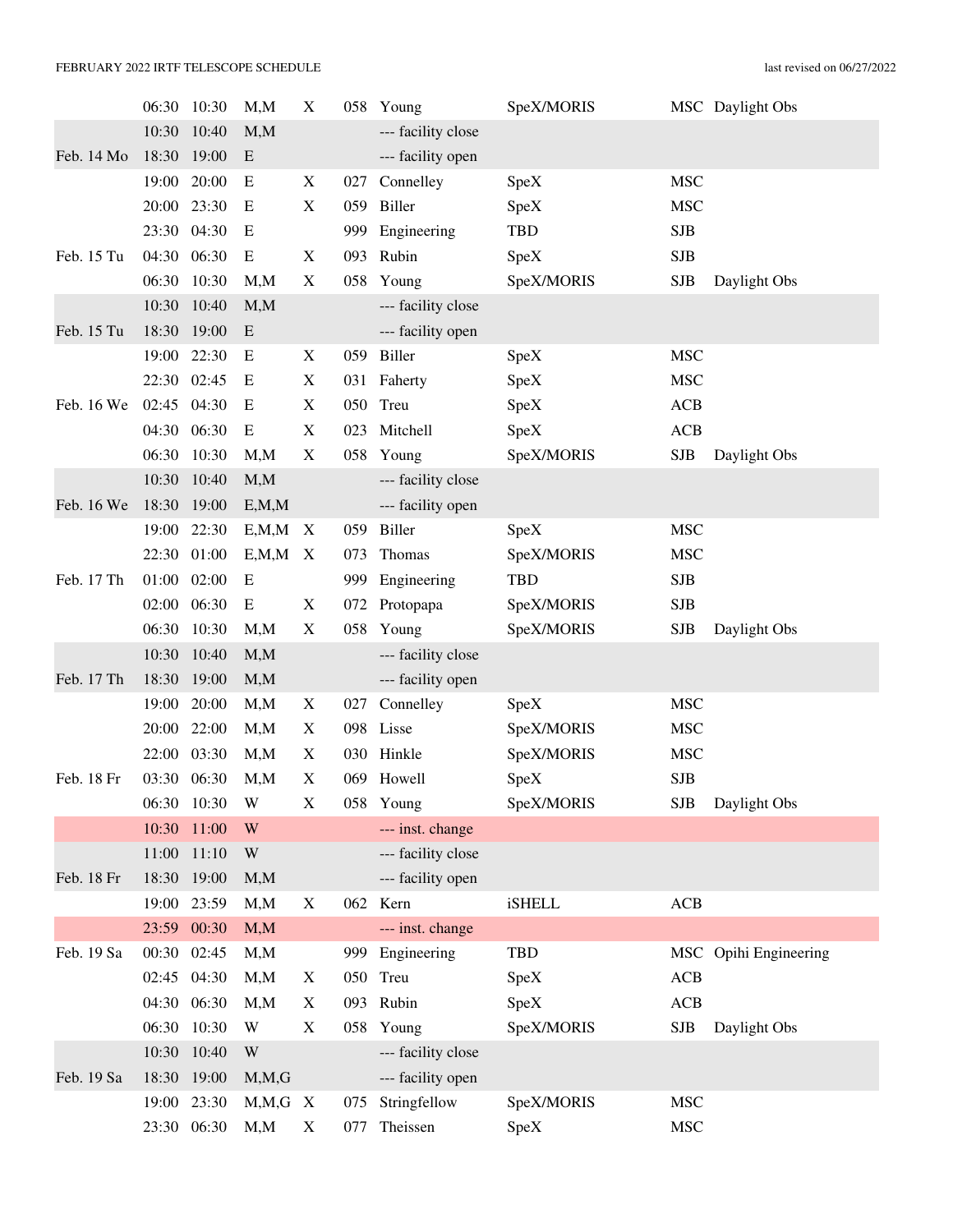### FEBRUARY 2022 IRTF TELESCOPE SCHEDULE last revised on 06/27/2022

| Feb. 20 Su | 06:30       | 10:30       | W         | X                         |         | 058 Young          | SpeX/MORIS   | <b>SJB</b> | Daylight Obs            |
|------------|-------------|-------------|-----------|---------------------------|---------|--------------------|--------------|------------|-------------------------|
|            | 10:30       | 10:40       | W         |                           |         | --- facility close |              |            |                         |
| Feb. 20 Su | 18:30       | 19:00       | G         |                           |         | --- facility open  |              |            |                         |
|            | 19:00       | 06:30       | G         | X                         | 088 Liu |                    | SpeX         | ACB        |                         |
| Feb. 21 Mo | 06:30       | 10:30       | W         | $\mathbf X$               |         | 038 Peralta        | SpeX/MORIS   |            | MSC Daylight Obs        |
|            | 10:30       | 10:40       | W         |                           |         | --- facility close |              |            |                         |
|            | 10:40       | 16:00       |           |                           |         | --- inst. change   |              |            |                         |
| Feb. 21 Mo | 18:30       | 19:00       | G         |                           |         | --- facility open  |              |            |                         |
|            | 19:00       | 22:00       | G         | X                         | 085     | Trilling           | MIRSI/MOC    | <b>MSC</b> |                         |
|            | 22:00 22:30 |             | G         |                           |         | --- inst. change   |              |            |                         |
|            | 22:30       | 02:00       | G         | $\boldsymbol{\mathrm{X}}$ |         | 029 Faherty        | SpeX         | <b>MSC</b> |                         |
| Feb. 22 Tu | 02:00       | 02:45       | G         | X                         | 021     | Willner            | SpeX/MORIS   | ACB        |                         |
|            | 02:45       | 04:30       | G         | X                         |         | 050 Treu           | SpeX         | <b>ACB</b> |                         |
|            | 04:30       | 06:30       | G         | $\mathbf X$               |         | 023 Mitchell       | SpeX         | ACB        |                         |
|            | 06:30       | 10:30       | W         | X                         |         | 038 Peralta        | SpeX/MORIS   |            | <b>ACB</b> Daylight Obs |
|            | 10:30       | 10:40       | W         |                           |         | --- facility close |              |            |                         |
| Feb. 22 Tu | 18:30       | 19:00       | G,E       |                           |         | --- facility open  |              |            |                         |
|            | 19:00       | 20:00       | G,E       | X                         | 027     | Connelley          | SpeX         | <b>MSC</b> |                         |
|            | 20:00       | 23:00       | G,E       | X                         | 088 Liu |                    | SpeX         | <b>MSC</b> |                         |
|            | 23:00       | 03:30       | G,E       | $\boldsymbol{\mathrm{X}}$ |         | 002 Humes          | SpeX/MORIS   | SJB        |                         |
| Feb. 23 We | 03:30       | 06:30       | G         | X                         |         | 069 Howell         | SpeX         | <b>SJB</b> |                         |
|            | 06:30       | 10:30       | W         | X                         |         | 038 Peralta        | SpeX/MORIS   |            | <b>ACB</b> Daylight Obs |
|            | 10:30       | 10:40       | W         |                           |         | --- facility close |              |            |                         |
| Feb. 23 We | 18:30       | 19:00       | E         |                           |         | --- facility open  |              |            |                         |
|            | 19:00       | 23:30       | E         | X                         | 075     | Stringfellow       | SpeX/MORIS   | <b>MSC</b> |                         |
|            | 23:30       | 04:20       | E         | X                         | 031     | Faherty            | SpeX         | <b>MSC</b> |                         |
| Feb. 24 Th | 04:20       | 06:20       | E         | X                         | 093     | Rubin              | SpeX         | <b>MSC</b> |                         |
|            | 06:20       | 06:30       | E         |                           |         | --- facility close |              |            |                         |
| Feb. 24 Th | 18:30       | 19:00       | E         |                           |         | --- facility open  |              |            |                         |
|            | 19:00       | 02:15       | E         | X                         |         | 049 Delbo          | SpeX/MORIS   | <b>SJB</b> |                         |
| Feb. 25 Fr | 02:15 04:00 |             | E         | X                         |         | 050 Treu           | SpeX         | ACB        |                         |
|            | 04:00 04:30 |             | ${\bf E}$ |                           |         | --- inst. change   |              |            |                         |
|            | 04:30       | 06:30       | E         |                           |         | 999 Engineering    | <b>TEXES</b> | <b>SJB</b> |                         |
|            | 06:30 12:30 |             |           |                           |         | 012 Giles          | <b>TEXES</b> | <b>SJB</b> | Daylight Obs            |
|            |             | 12:30 13:00 |           |                           |         | --- inst. change   |              |            |                         |
|            | 13:00       | 13:10       |           |                           |         | --- facility close |              |            |                         |
| Feb. 25 Fr | 18:30       | 19:00       | E, W      |                           |         | --- facility open  |              |            |                         |
|            | 19:00       | 06:00       | E, W      | $\boldsymbol{\mathrm{X}}$ |         | 049 Delbo          | SpeX/MORIS   | SJB        |                         |
| Feb. 26 Sa | 06:00       | 06:30       | $\,$ E    |                           |         | --- inst. change   |              |            |                         |
|            | 06:30 12:30 |             |           |                           |         | 012 Giles          | <b>TEXES</b> | <b>SJB</b> | Daylight Obs            |
|            | 12:30       | 12:40       |           |                           |         | --- facility close |              |            |                         |
| Feb. 26 Sa | 18:00       | 18:30       | W         |                           |         | --- facility open  |              |            |                         |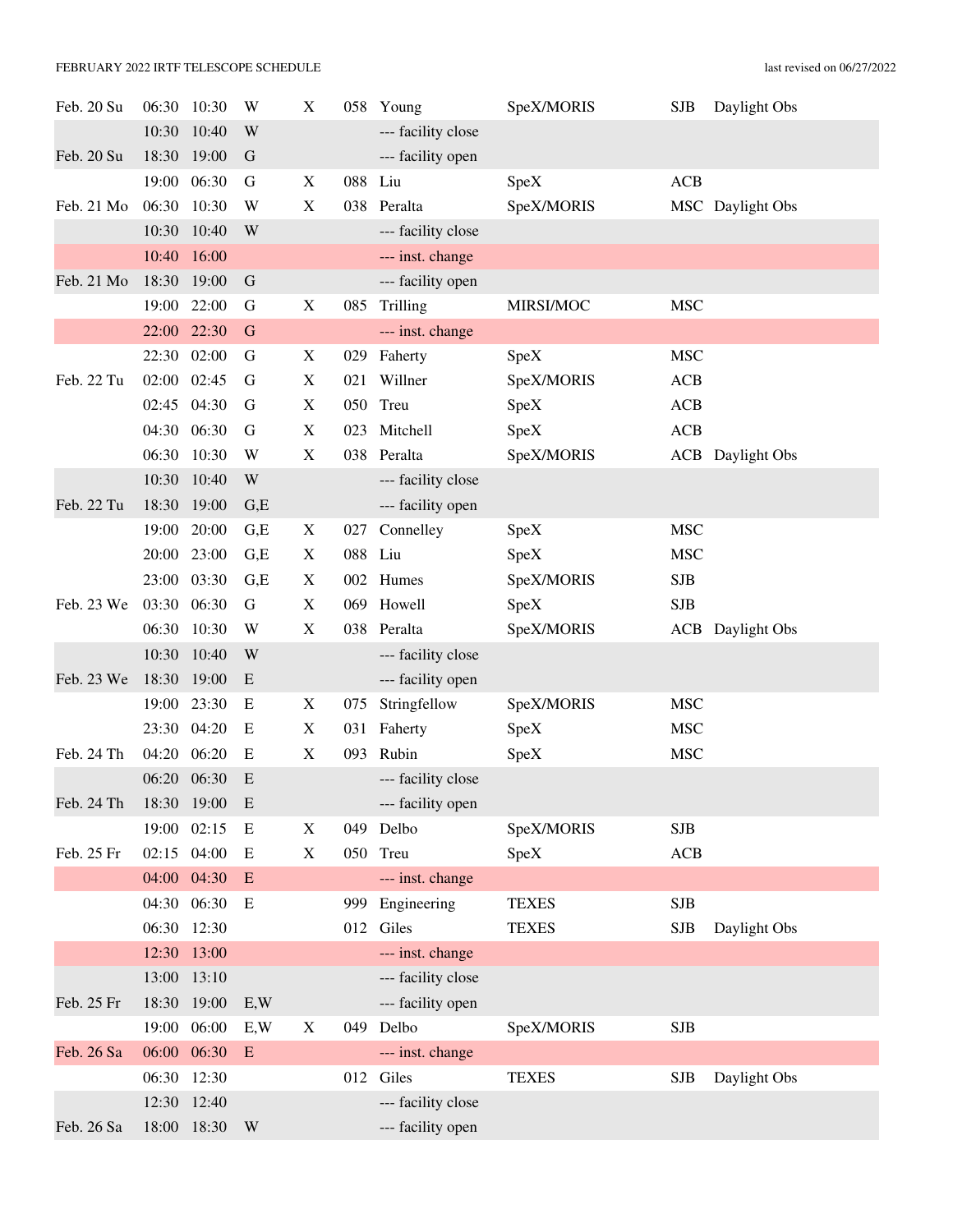### FEBRUARY 2022 IRTF TELESCOPE SCHEDULE last revised on 06/27/2022

|            |             | 18:30 00:30 | W       |   |     | 084 Stancil        | <b>TEXES</b> | <b>SJB</b> |              |
|------------|-------------|-------------|---------|---|-----|--------------------|--------------|------------|--------------|
| Feb. 27 Su | 00:30 01:00 |             | W       |   |     | --- inst. change   |              |            |              |
|            | 01:00       | 06:00       | W       | X | 011 | Burgasser          | SpeX         | <b>MSC</b> |              |
|            | 06:00 06:30 |             | W       |   |     | --- inst. change   |              |            |              |
|            |             | 06:30 12:30 | M, M    |   | 009 | Encrenaz           | <b>TEXES</b> | SJB        | Daylight Obs |
|            |             | 12:30 13:00 | M,M     |   |     | --- inst. change   |              |            |              |
|            |             | 13:00 13:10 | M, M    |   |     | --- facility close |              |            |              |
| Feb. 27 Su |             | 18:30 19:00 | W       |   |     | --- facility open  |              |            |              |
|            |             | 19:00 23:30 | W       | X | 011 | Burgasser          | SpeX         | <b>MSC</b> |              |
|            |             | 23:30 05:30 | W       | X | 013 | DeMeo              | SpeX/MORIS   | <b>SJB</b> |              |
| Feb. 28 Mo | 05:30 06:00 |             | W       |   |     | --- inst. change   |              |            |              |
|            | 06:00       | 12:30       | W, M, M |   | 009 | Encrenaz           | <b>TEXES</b> | SJB        | Daylight Obs |
|            |             | 12:30 13:00 | M, M    |   |     | --- inst. change   |              |            |              |
|            |             | 13:00 13:10 | M, M    |   |     | --- facility close |              |            |              |
| Feb. 28 Mo |             | 18:30 19:00 | W,G     |   |     | --- facility open  |              |            |              |
|            | 19:00       | 23:30       | W,G     | X | 082 | Takir              | SpeX         | <b>MSC</b> |              |
|            |             | 23:30 02:30 | W       | X | 073 | <b>Thomas</b>      | SpeX/MORIS   | <b>MSC</b> |              |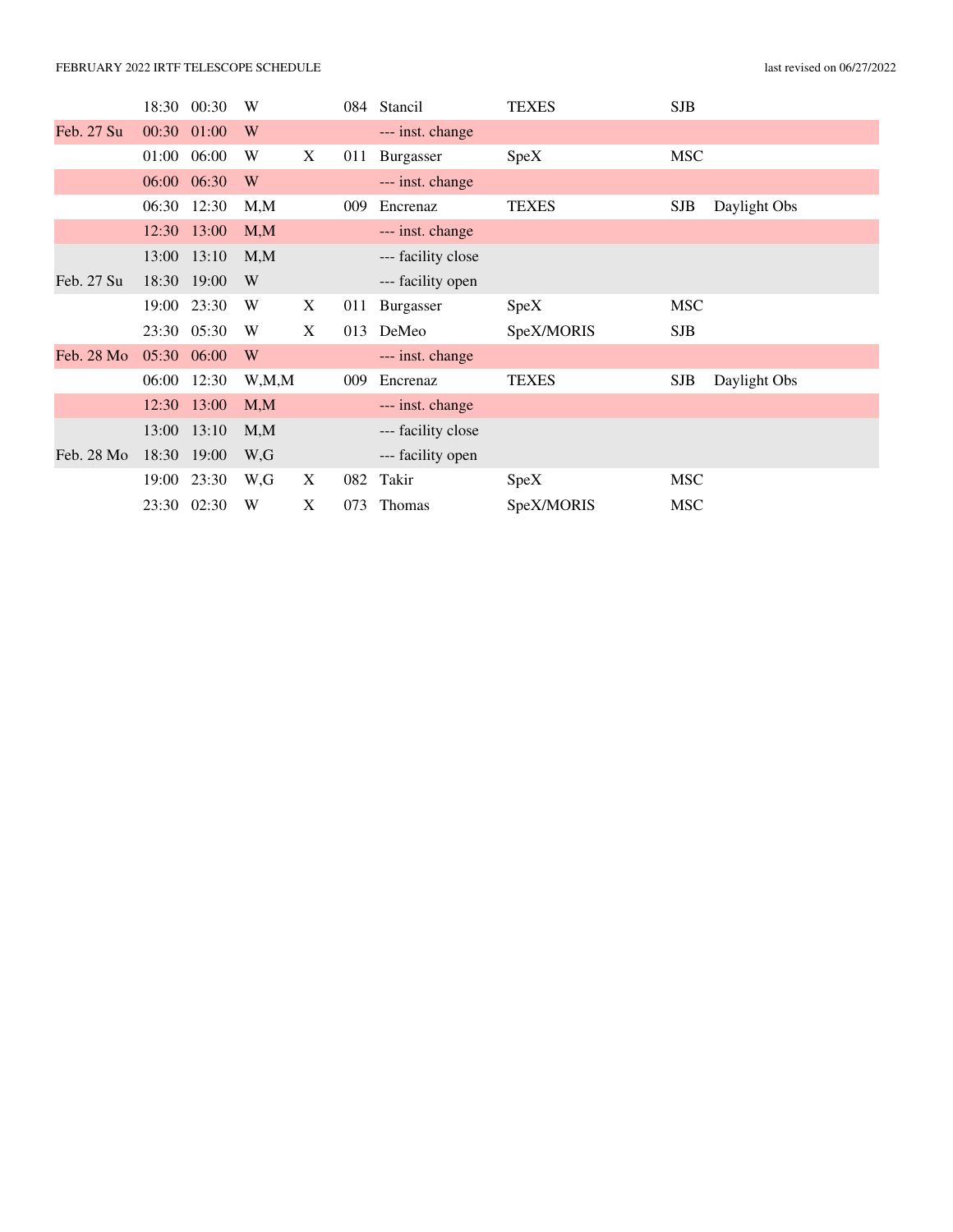## **Observer List** February, 2022

002 Oriel Humes, Cristina Thomas

- 007 Michael Sitko, Ray Russell, Kellen Lawson, John Wisniewski
- 009 Therese Encrenaz, Thomas Greathouse, Rohini Giles, Emmanuel Marcq, Thomas Widemann, Hideo Sagawa, Bruno Bezard, Thierry Fouchet
- 011 Adam Burgasser, Nicolas Lodieu, Christian Aganze, Enrique Solano, Eduardo Martin
- 012 Rohini Giles, Thomas Greathouse, Therese Encrenaz, Amanda Brecht, Kandis Lea Jessup
- 013 Francesca DeMeo, Schelte J. Bus, Brian Burt, David Polishook, Michael Marsset, Cristina Thomas, Richard P. Binzel, Nicholas Moskovitz, Andrew Rivkin
- 015 Eunkyu Han
- 021 Steven Willner, Mark Gurwell, Joseph Hora, Sera Markoff, Joseph Neilsen, Giovanni Fazio, Daryl Haggard, Michael Nowak, Howard Smith
- 023 Jake Mitchell, Hermine Landt, Martin Ward, Daniel Kynoch, Keith Horne, Ed Cackett, Varoujan Gorjian, Juan Hernandez Santisteban, Mike
- Brotherton, Laura Ferrarese, Thaisa Storchi-Bergmann
- 027 Michael Connelley, Scott Dahm, Lynne Hillenbrand
- 029 Jackie Faherty, Austin Rothermich, Dan Caselden, Les Hamlet, Aaron Meisner, Marc Kuchner, Adam Schneider
- 030 Jason Hinkle, Benjamin Shappee, Christopher Ashall, Anna Payne
- 031 Jackie Faherty, Austin Rothermich, Dan Caselden, Emily Calamari, Adam Schneider, Marc Kuchner, Aaron Meisner
- 037 Shohei Aoki, Hideo Sagawa, Takao Sato, Severine Robert, AnnCarine Vandaele, Arnaud Mahieux, Arianna Piccialli, Justin Erwin
- 038 Javier Peralta, Daniela Espadinha, Pedro Machado, Eliot Young, Glenn Orton, Mark Bullock, Makoto Taguchi, Itziar Garate-Lopez, Yeon Joo Lee
- 041 Mark Rushton, Marcel Popescu, Ruxandra Toma, Cristian Danescu
- 047 Benjamin Rackham, Adam Burgasser, Elisabeth Newton, Julien de Wit, Daniel Sebastian
- 049 Marco Delbo, Jules Bourdelle de Micas, Chrysa Avdellidou, Paolo Tanga, Sonia Fornasier, Laurent Galluccio, Alberto Cellino
- 050 Tommaso Treu, Vardha Bennert, Michael Brotherton, Hermine Landt, Jan-Min Wang, Matthew Malkan, Aaron Barth, Yan-Rong Li, Pu Du, Chen Hu, Nathalia De Souza, Jewel Capili, Jess Howell, Jacob McLane
- 051 Samaporn Tinyanont, Ryan Foley, Charlie Kilpatrick, Jens Hjorth, Christa Gall, Gautham Narayan, Alexander Gagliano, Jeonghee Rho, Aravind Ravi
- 052 Mohammad Saki, Erika Gibb, Michael DiSanti, Neil Dello Russo, Ronald Vervack, Boncho Bonev, Chemeda Ejeta, Nathan Roth, Adam McKay, Younas Khan, Hideyo Kawakita
- 058 Eliot Young, Mark Bullock, Kandice Lea Jessup, Kevin McGouldrick, Sarah Vierling, Takehiko Satoh, Toru Kouyama
- 059 Beth Biller, Bhavana Lalchand, Michael Liu, Loic Albert, Sophie Dubber, Katelyn Allers, Jessy Jose, Belinda Damian, Wen-Ping Chen, Zhoujian Zhang, Tanvi Sharma
- 062 Joshua Kern, Sean Brittain, Andrea Banzatti, Stanley Jensen, Janus Kozdon
- 063 Theodore Kareta, Charles Schambeau, Laura Woodney, Walter Harris, Yan Fernandez, Vishnu Reddy, Jordan Steckloff, Gal Sarid, Maria Womack
- 069 Ellen Howell, Ronald Vervack, Yanga Fernandez, Mary Hinkle, Kiana McFadden, Samuel Myers, Sean Marshall
- 070 Philip Muirhead, Jason Nordhaus, Maria Drout, Eunkyu Han
- 072 Silvia Protopapa, Michael S.P. Kelley, Bin Yang
- 073 Cristina Thomas, Andy Rivkin, David Trilling
- 075 Guy Stringfellow, Rhiannon Harding, Amaranta Yanez
- 076 Sarah Sonnett, Driss Takir, Vishnu Reddy, Zachary Smith, Lucy Williamson
- 077 Christopher Theissen, Daniella Bardalez Gagliuffi, Elisabeth Newton, Adam Burgasser, Jacqueline Faherty, Jonathan Gagne, Phil Muirhead, Eileen Gonzales, Andrew Mann, Chih-Chun Hsu, Christian Aganze
- 082 Driss Takir, Joshua Emery
- 084 Phillip Stancil, Matt Richtner, Ziwei Zhang, John Lacy
- 085 David Trilling, Andy Lopez Oquendo, Joseph Hora, Howard Smith
- 088 Michael Liu, Michael Line, Zhoujian Zhang, Mark Marley, William Best, Mark Phillips, Joe Zalesky
- 092 Melissa Shahbandeh, Eric Hsiao, David Sand, Mark Phillips, Saurabh Jha, Chris Ashall, Edward Baron, Chris Burns, Francisco Forster, Lluis
- Galbany, Peter Hoeflich, Sahana Kumar, Jing Lu, Howie Marion, Nidia Morrell, Anthony Piro, Max Stritzinger, Nicholas Suntzeff, Syed Ashraf Uddin 093 David Rubin
- 098 Carey Lisse, Mike Sitko, Hans Moritz Gunther, Scott Wolk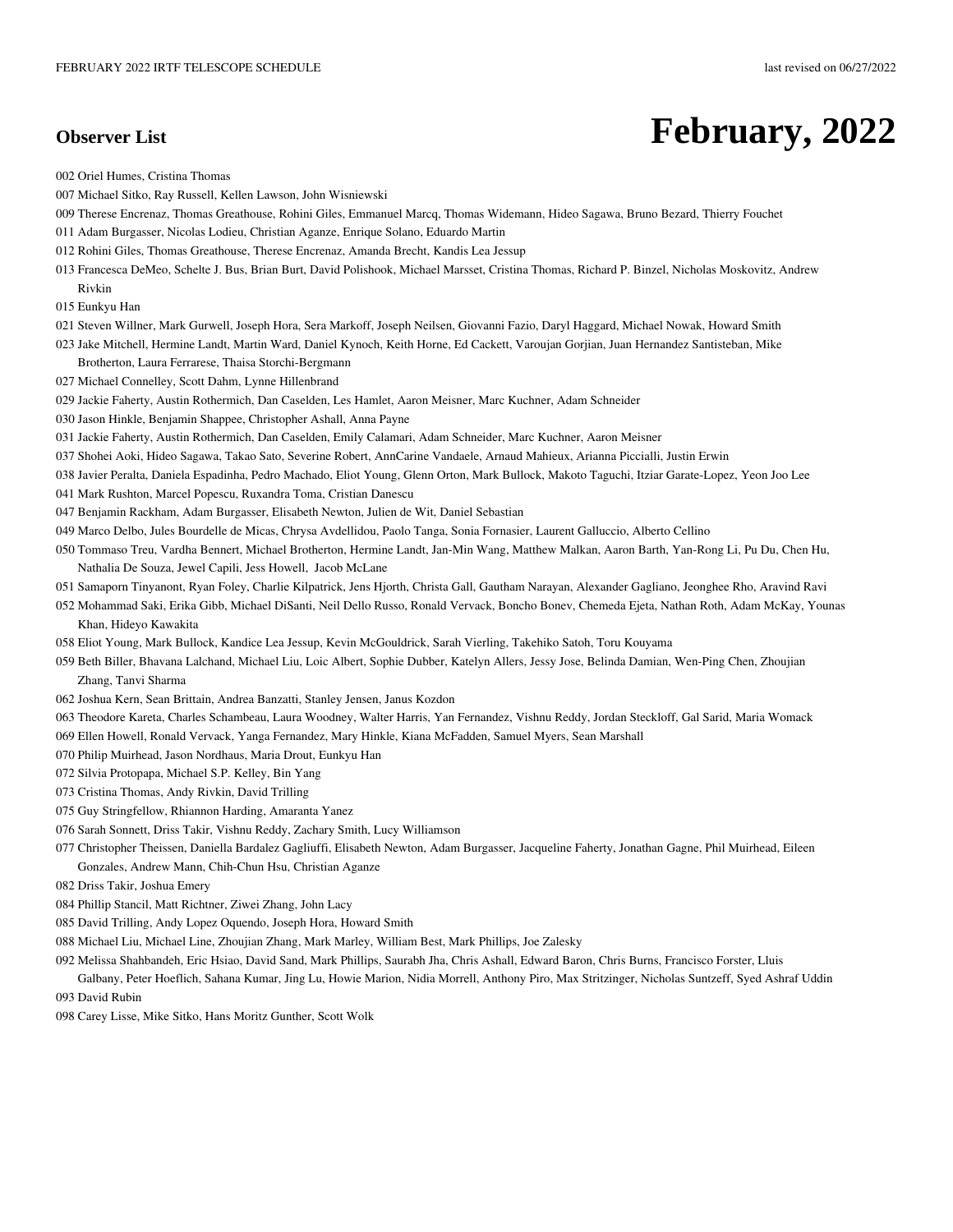### MARCH 2022 IRTF TELESCOPE SCHEDULE last revised on 06/27/2022

| <b>HST</b> Date | <b>HST</b> Time | <b>TO</b>   | Remote Prog & PI |     |                    | <b>Instr</b>  | <b>SA</b>  | <b>Comments</b>  |
|-----------------|-----------------|-------------|------------------|-----|--------------------|---------------|------------|------------------|
| Mar. 1 Tu       | 02:30 05:30     | W           | X                |     | 069 Howell         | SpeX          | <b>MSC</b> |                  |
|                 | 05:30 06:00     | W           |                  |     | --- inst. change   |               |            |                  |
|                 | 06:00<br>12:30  |             | W, M, M          | 009 | Encrenaz           | <b>TEXES</b>  | <b>SJB</b> | Daylight Obs     |
|                 | 12:30 13:00     | M, M        |                  |     | --- inst. change   |               |            |                  |
|                 | 13:00<br>13:10  | M, M        |                  |     | --- facility close |               |            |                  |
| Mar. 1 Tu       | 18:30 19:00     | $\mathbf G$ |                  |     | --- facility open  |               |            |                  |
|                 | 19:00 02:00     | G           | X                | 082 | Takir              | SpeX          | <b>MSC</b> |                  |
| Mar. 2 We       | 02:00 03:45     | G           | X                | 050 | Treu               | SpeX          | <b>MSC</b> |                  |
|                 | 03:45 04:30     | G           | X                | 021 | Willner            | SpeX/MORIS    | <b>MSC</b> |                  |
|                 | 04:30 05:00     | G           |                  |     | --- inst. change   |               |            |                  |
|                 | 05:00<br>07:00  |             | G, M, M          |     | 039 Fuchs          | <b>TEXES</b>  | <b>SJB</b> | Daylight Obs     |
|                 | 07:00 12:30     | M, M        |                  | 009 | Encrenaz           | <b>TEXES</b>  | <b>SJB</b> | Daylight Obs     |
|                 | 12:30 13:00     | M, M        |                  |     | --- inst. change   |               |            |                  |
|                 | 13:00<br>13:10  | M, M        |                  |     | --- facility close |               |            |                  |
| Mar. 2 We       | 18:30 19:00     | $\mathbf G$ |                  |     | --- facility open  |               |            |                  |
|                 | 19:00 04:30     | G           | X                |     | 032 Emery          | SpeX/MORIS    | <b>SJB</b> |                  |
| Mar. 3 Th       | 04:30 05:00     | $\mathbf G$ |                  |     | --- inst. change   |               |            |                  |
|                 | 05:00<br>07:00  |             | G, M, M          |     | 039 Fuchs          | <b>TEXES</b>  | <b>SJB</b> | Daylight Obs     |
|                 | 07:00 12:30     | M, M        |                  | 009 | Encrenaz           | <b>TEXES</b>  | <b>SJB</b> | Daylight Obs     |
|                 | 12:30<br>12:40  | M, M        |                  |     | --- facility close |               |            |                  |
|                 | 12:40<br>16:00  |             |                  |     | --- inst. change   |               |            |                  |
| Mar. 3 Th       | 17:45 18:15     | G,E         |                  |     | --- facility open  |               |            |                  |
|                 | 18:15 21:15     | G,E         | X                | 052 | Saki               | iSHELL        | <b>MSC</b> |                  |
|                 | 21:15 21:45     | G,E         |                  |     | --- inst. change   |               |            |                  |
|                 | 21:45 05:35     | G,E         | X                | 092 | Shahbandeh         | SpeX/MORIS    | <b>SJB</b> |                  |
| Mar. 4 Fr       | 05:35 05:45     | $\mathbf G$ |                  |     | --- facility close |               |            |                  |
|                 | 10:00 16:00     |             |                  |     | --- inst. change   |               |            |                  |
| Mar. 4 Fr       | 17:45<br>18:15  | E           |                  |     | --- facility open  |               |            |                  |
|                 | 18:15 21:15     | E           | X                | 052 | Saki               | iSHELL        | <b>MSC</b> |                  |
|                 | 21:15 21:45     | E           |                  |     | --- inst. change   |               |            |                  |
|                 | 21:45 02:00     | E           | X                | 051 | Tinyanont          | SpeX/MORIS    | <b>MSC</b> |                  |
| Mar. 5 Sa       | 02:00 03:45     | E           | X                | 050 | Treu               | SpeX          | <b>MSC</b> |                  |
|                 | 03:45 06:30     |             | E, M, M<br>X     |     | 032 Emery          | SpeX/MORIS    | <b>SJB</b> |                  |
|                 | 06:30 10:30     | M, M        | X                |     | 038 Peralta        | SpeX/MORIS    |            | MSC Daylight Obs |
|                 | 10:30 11:00     | M, M        |                  |     | --- inst. change   |               |            |                  |
|                 | 11:00 11:10     | M, M        |                  |     | --- facility close |               |            |                  |
| Mar. 5 Sa       | 17:45 18:15     | E           |                  |     | --- facility open  |               |            |                  |
|                 | 18:15 21:15     | E           | X                | 052 | Saki               | <b>iSHELL</b> | <b>MSC</b> |                  |
|                 | 21:15 21:45     | E           |                  |     | --- inst. change   |               |            |                  |
|                 | 21:45 00:45     | E           | X                | 085 | Trilling           | MIRSI/MOC     | <b>MSC</b> |                  |
| Mar. 6 Su       | 00:45 01:15     | E           |                  |     | --- inst. change   |               |            |                  |
|                 | 01:15 06:30     |             | $E, M, M \ X$    | 077 | Theissen           | SpeX          | <b>MSC</b> |                  |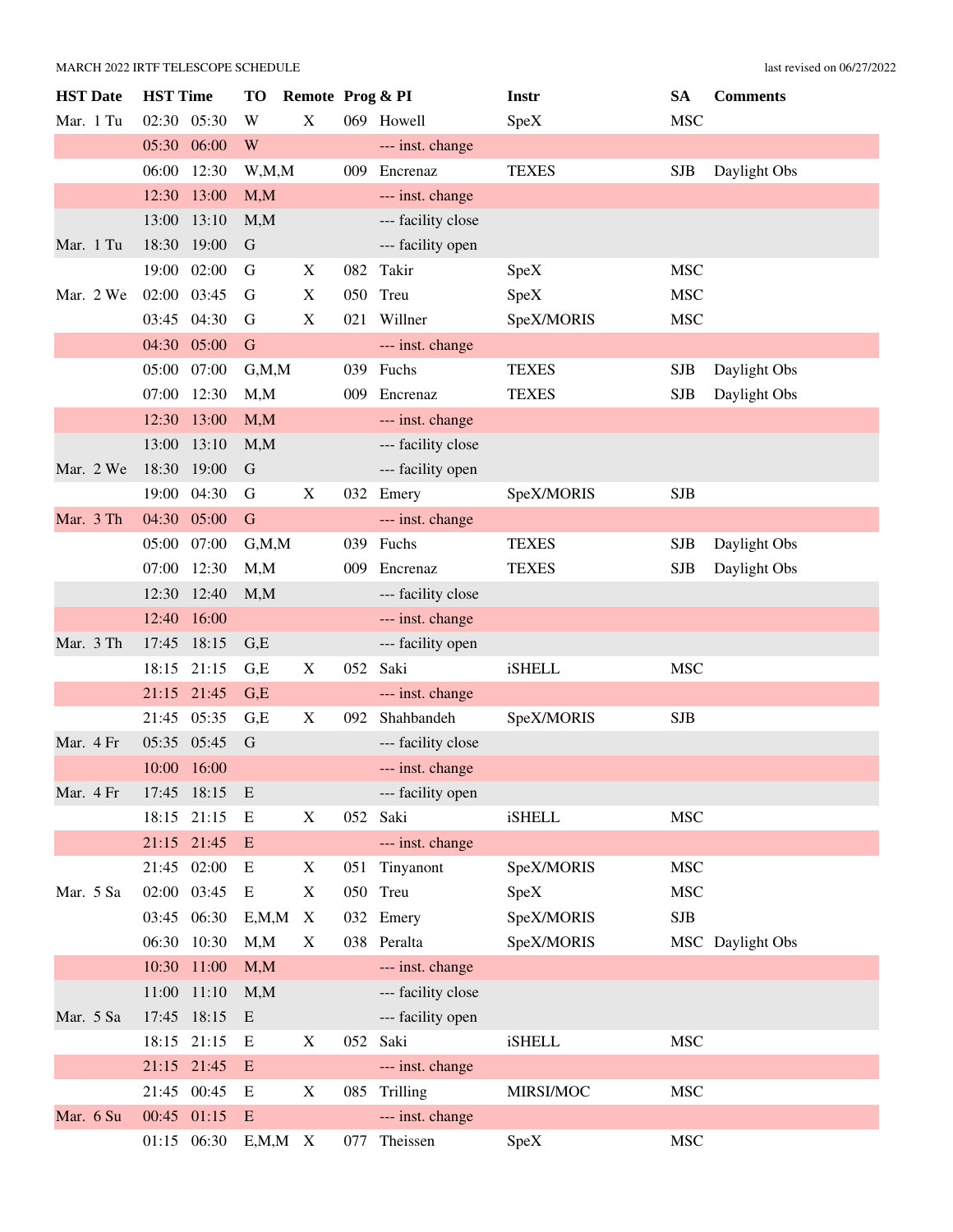|            | 06:30 | 10:30       | M, M          | X                         | 038 | Peralta            | SpeX/MORIS |            | MSC Daylight Obs      |
|------------|-------|-------------|---------------|---------------------------|-----|--------------------|------------|------------|-----------------------|
|            | 10:30 | 10:40       | M, M          |                           |     | --- facility close |            |            |                       |
| Mar. 6 Su  | 18:30 | 19:00       | E, C, M, M    |                           |     | --- facility open  |            |            |                       |
|            | 19:00 | 22:00       | E, C, M, MX   |                           |     | 069 Howell         | SpeX       | <b>SJB</b> |                       |
|            | 22:00 | 01:30       | E, C, M, MX   |                           |     | 002 Humes          | SpeX/MORIS | <b>SJB</b> |                       |
| Mar. 7 Mo  | 01:30 | 06:30       | Ε             | X                         |     | 031 Faherty        | SpeX       | <b>MSC</b> |                       |
|            | 06:30 | 10:30       | W             | X                         |     | 038 Peralta        | SpeX/MORIS |            | MSC Daylight Obs      |
|            | 10:30 | 10:40       | W             |                           |     | --- facility close |            |            |                       |
| Mar. 7 Mo  | 18:30 | 19:00       | C, M, M       |                           |     | --- facility open  |            |            |                       |
|            | 19:00 | 21:00       | $C_{,}M_{,}M$ | X                         | 093 | Rubin              | SpeX       | <b>MSC</b> |                       |
|            | 21:00 | 06:20       | $C, M, M \ X$ |                           |     | 031 Faherty        | SpeX       | <b>MSC</b> |                       |
| Mar. 8 Tu  | 06:20 | 06:30       | C, M, M       |                           |     | --- facility close |            |            |                       |
| Mar. 8 Tu  | 18:30 | 19:00       | C, M, M       |                           |     | --- facility open  |            |            |                       |
|            | 19:00 | 20:15       | $C, M, M \ X$ |                           | 027 | Connelley          | SpeX       | <b>MSC</b> |                       |
|            |       | 20:15 00:30 | $C, M, M \ X$ |                           |     | 985 Rayner         | SpeX       | <b>JTR</b> |                       |
| Mar. 9 We  | 00:30 | 01:30       | $C_{,}M_{,}M$ | $\boldsymbol{\mathrm{X}}$ | 078 | Fischer            | SpeX       | <b>MSC</b> |                       |
|            | 01:30 | 03:15       | $C, M, M \ X$ |                           |     | 050 Treu           | SpeX       | <b>MSC</b> |                       |
|            |       | 03:15 05:15 | $C, M, M \ X$ |                           | 023 | Mitchell           | SpeX       | <b>MSC</b> |                       |
|            | 05:15 | 06:20       | C, M, M       |                           | 999 | Engineering        | TBD        | <b>SJB</b> |                       |
|            | 06:20 | 06:30       | C, M, M       |                           |     | --- facility close |            |            |                       |
| Mar. 9 We  | 18:30 | 19:00       | C, M, M, G    |                           |     | --- facility open  |            |            |                       |
|            | 19:00 | 06:30       | C, M, M, GX   |                           | 008 | McGraw             | SpeX/MORIS | <b>SJB</b> |                       |
| Mar. 10 Th | 06:30 | 10:30       | W             | X                         | 038 | Peralta            | SpeX/MORIS |            | MSC Daylight Obs      |
|            | 10:30 | 10:40       | W             |                           |     | --- facility close |            |            |                       |
| Mar. 10 Th | 18:30 | 19:00       | G             |                           |     | --- facility open  |            |            |                       |
|            | 19:00 | 21:00       | G             | X                         | 093 | Rubin              | SpeX       | <b>MSC</b> |                       |
|            | 21:00 | 06:30       | G             | X                         | 029 | Faherty            | SpeX       | <b>MSC</b> |                       |
| Mar. 11 Fr | 06:30 | 10:30       | W             | X                         |     | 038 Peralta        | SpeX/MORIS |            | MSC Daylight Obs      |
|            | 10:30 | 10:40       | W             |                           |     | --- facility close |            |            |                       |
| Mar. 11 Fr | 18:30 | 19:00       | G             |                           |     | --- facility open  |            |            |                       |
|            |       | 19:00 23:00 | G             | X                         | 017 | Lucey              | SpeX       | <b>SJB</b> |                       |
|            |       | 23:00 01:15 | G             |                           |     | 999 Engineering    | <b>TBD</b> | <b>MSC</b> | Opihi Engineering     |
| Mar. 12 Sa |       | 01:15 03:00 | G             | X                         |     | 050 Treu           | SpeX       | <b>SJB</b> |                       |
|            |       | 03:00 03:45 | G             | X                         | 021 | Willner            | SpeX/MORIS | <b>SJB</b> |                       |
|            | 03:45 | 06:30       | G             |                           |     | 999 Engineering    | <b>TBD</b> |            | MSC Opihi Engineering |
|            | 06:30 | 10:30       | W             | X                         |     | 038 Peralta        | SpeX/MORIS |            | MSC Daylight Obs      |
|            | 10:30 | 10:40       | W             |                           |     | --- facility close |            |            |                       |
| Mar. 12 Sa | 18:30 | 19:00       | G,W           |                           |     | --- facility open  |            |            |                       |
|            | 19:00 | 23:00       | G,W           | X                         |     | 017 Lucey          | SpeX       | <b>SJB</b> |                       |
|            | 23:00 | 06:20       | G,W           | X                         |     | 996 Espaillat      | SpeX       | <b>SJB</b> |                       |
| Mar. 13 Su | 06:20 | 06:30       | $\mathbf G$   |                           |     | --- facility close |            |            |                       |
| Mar. 13 Su |       | 18:30 19:00 | W             |                           |     | --- facility open  |            |            |                       |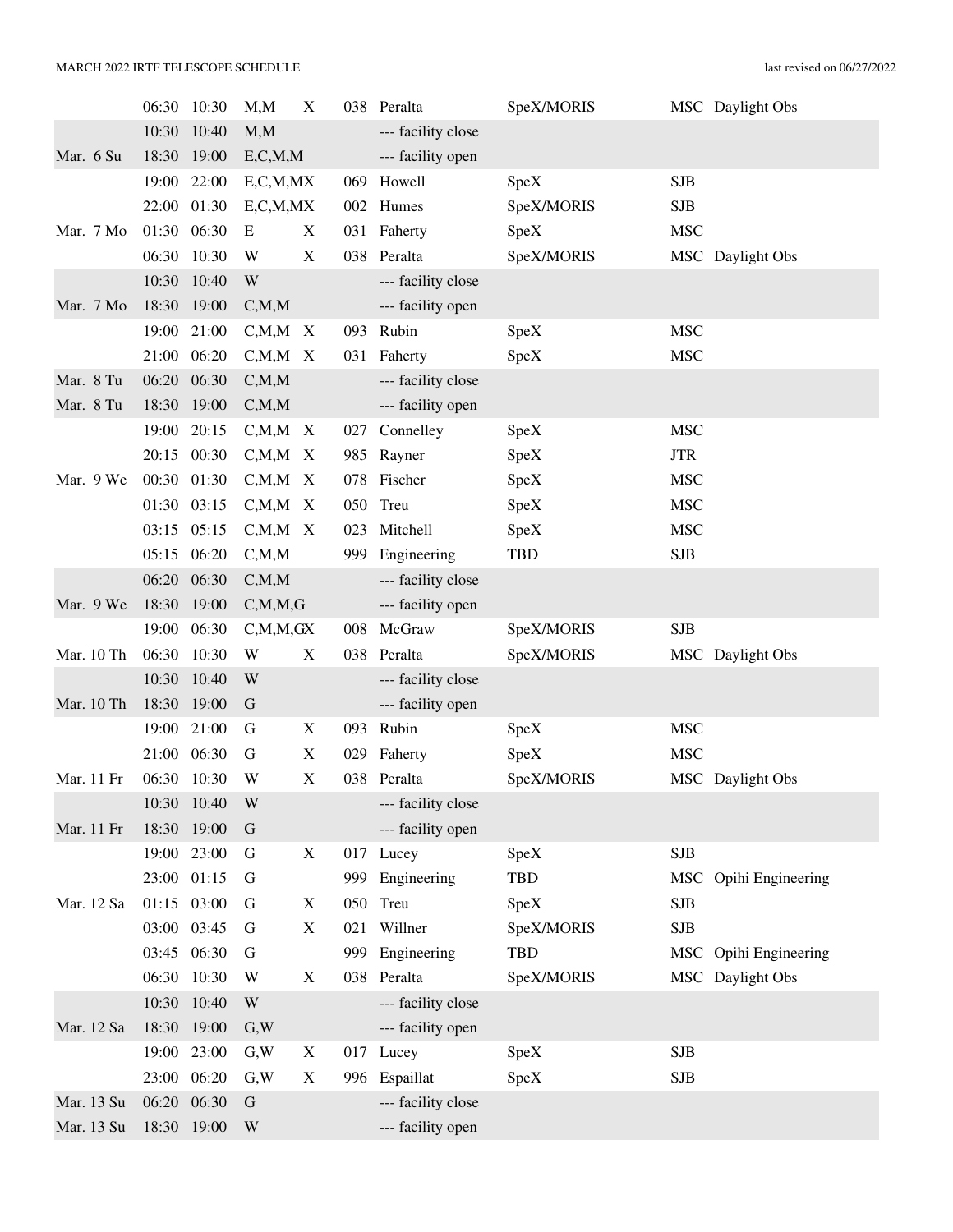|            | 19:00          | 23:00          | W                | X                         |     | 017 Lucey                      | SpeX          | <b>SJB</b> |                       |
|------------|----------------|----------------|------------------|---------------------------|-----|--------------------------------|---------------|------------|-----------------------|
|            | 23:00 06:20    |                | W                | X                         |     | 996 Espaillat                  | SpeX          | <b>SJB</b> |                       |
| Mar. 14 Mo | 06:20 06:30    |                | W                |                           |     | --- facility close             |               |            |                       |
| Mar. 14 Mo | 18:30          | 19:00          | W                |                           |     | --- facility open              |               |            |                       |
|            | 19:00          | 20:15          | W                | X                         | 027 | Connelley                      | SpeX          | <b>MSC</b> |                       |
|            | 20:15 00:15    |                | W                | X                         |     | 017 Lucey                      | SpeX          | <b>SJB</b> |                       |
| Mar. 15 Tu | 00:15 02:50    |                | W                | X                         |     | 984 Rivkin                     | SpeX          | <b>SJB</b> |                       |
|            | 02:50 06:20    |                | W                | X                         |     | 072 Protopapa                  | SpeX/MORIS    | <b>SJB</b> |                       |
|            | 06:20          | 06:30          | W                |                           |     | --- facility close             |               |            |                       |
| Mar. 15 Tu | 18:30          | 19:00          | W, M, M          |                           |     | --- facility open              |               |            |                       |
|            | 19:00          | 20:30          | W,M,M X          |                           |     | 072 Protopapa                  | SpeX/MORIS    | <b>SJB</b> |                       |
|            | 20:30 21:00    |                | W, M, M          |                           |     | --- inst. change               |               |            |                       |
|            | 21:00          | 23:45          | W,M,M X          |                           | 994 | Gaidos                         | <b>iSHELL</b> | <b>MSC</b> |                       |
|            | 23:45 06:20    |                | W                | X                         | 089 | Gaidos                         | <b>iSHELL</b> |            | MSC Exoplanet transit |
| Mar. 16 We | 06:20          | 06:30          | W                |                           |     | --- facility close             |               |            |                       |
|            | 10:00          | 16:00          |                  |                           |     | --- inst. change               |               |            |                       |
| Mar. 16 We | 18:30          | 19:00          | M, M             |                           |     | --- facility open              |               |            |                       |
|            | 19:00          | 21:00          | M, M             | X                         | 093 | Rubin                          | SpeX          | <b>MSC</b> |                       |
|            | 21:00          | 00:50          | M, M             | X                         | 029 | Faherty                        | SpeX          | <b>MSC</b> |                       |
| Mar. 17 Th | 00:50 02:35    |                | M, M             | X                         | 050 | Treu                           | SpeX          | <b>MSC</b> |                       |
|            | 02:35 04:35    |                | M, M             | X                         | 023 | Mitchell                       | SpeX          | <b>SJB</b> |                       |
|            | 04:35 06:20    |                | M, M             |                           | 999 | Engineering                    | <b>TBD</b>    |            | MSC Opihi Engineering |
|            | 06:20          | 06:30          | M, M             |                           |     | --- facility close             |               |            |                       |
|            | 10:00          | 16:00          |                  |                           |     | --- inst. change               |               |            |                       |
| Mar. 17 Th | 18:30 19:00    |                | M, M             |                           |     | --- facility open              |               |            |                       |
|            | 19:00          | 21:45          | M, M             | X                         | 993 | Boogert                        | <b>iSHELL</b> | <b>ACB</b> |                       |
|            | 21:45 23:00    |                |                  |                           |     |                                |               |            |                       |
|            |                |                | M, M             | $\boldsymbol{\mathrm{X}}$ | 994 | Gaidos                         | <b>iSHELL</b> | <b>ACB</b> |                       |
|            |                | 23:00 23:30    | M, M             |                           |     | --- inst. change               |               |            |                       |
|            | 23:30 03:00    |                | M, M             | X                         |     | 992 Jedicke                    | SpeX          | SJB        |                       |
| Mar. 18 Fr | 03:00          | 06:20          | M, M             | X                         | 991 | Boogert                        | SpeX          | <b>ACB</b> |                       |
|            |                | 06:20 06:30    | M, M             |                           |     | --- facility close             |               |            |                       |
| Mar. 18 Fr | 18:30          | 19:00          | M, M, G          |                           |     | --- facility open              |               |            |                       |
|            |                | 19:00 00:30    | $M, M, G$ X      |                           | 075 | Stringfellow                   | SpeX/MORIS    | ACB        |                       |
| Mar. 19 Sa | 00:30 02:15    |                | M, M             | X                         |     | 050 Treu                       | SpeX          | ACB        |                       |
|            |                | 02:15 06:20    | M, M             | X                         |     | 049 Delbo                      | SpeX/MORIS    | ACB        |                       |
|            | 06:20          | 06:30          | M, M             |                           |     | --- facility close             |               |            |                       |
| Mar. 19 Sa | 18:30          | 19:00          | M, M             |                           |     | --- facility open              |               |            |                       |
|            | 19:00          | 21:00          | M, M             | X                         | 093 | Rubin                          | SpeX          | ACB        |                       |
|            |                | 21:00 06:20    | M, M             | X                         | 049 | Delbo                          | SpeX/MORIS    | ACB        |                       |
| Mar. 20 Su | 06:20          | 06:30          | M, M             |                           |     | --- facility close             |               |            |                       |
| Mar. 20 Su | 18:30<br>19:00 | 19:00<br>20:15 | $\mathbf G$<br>G | X                         | 027 | --- facility open<br>Connelley | SpeX          | <b>MSC</b> |                       |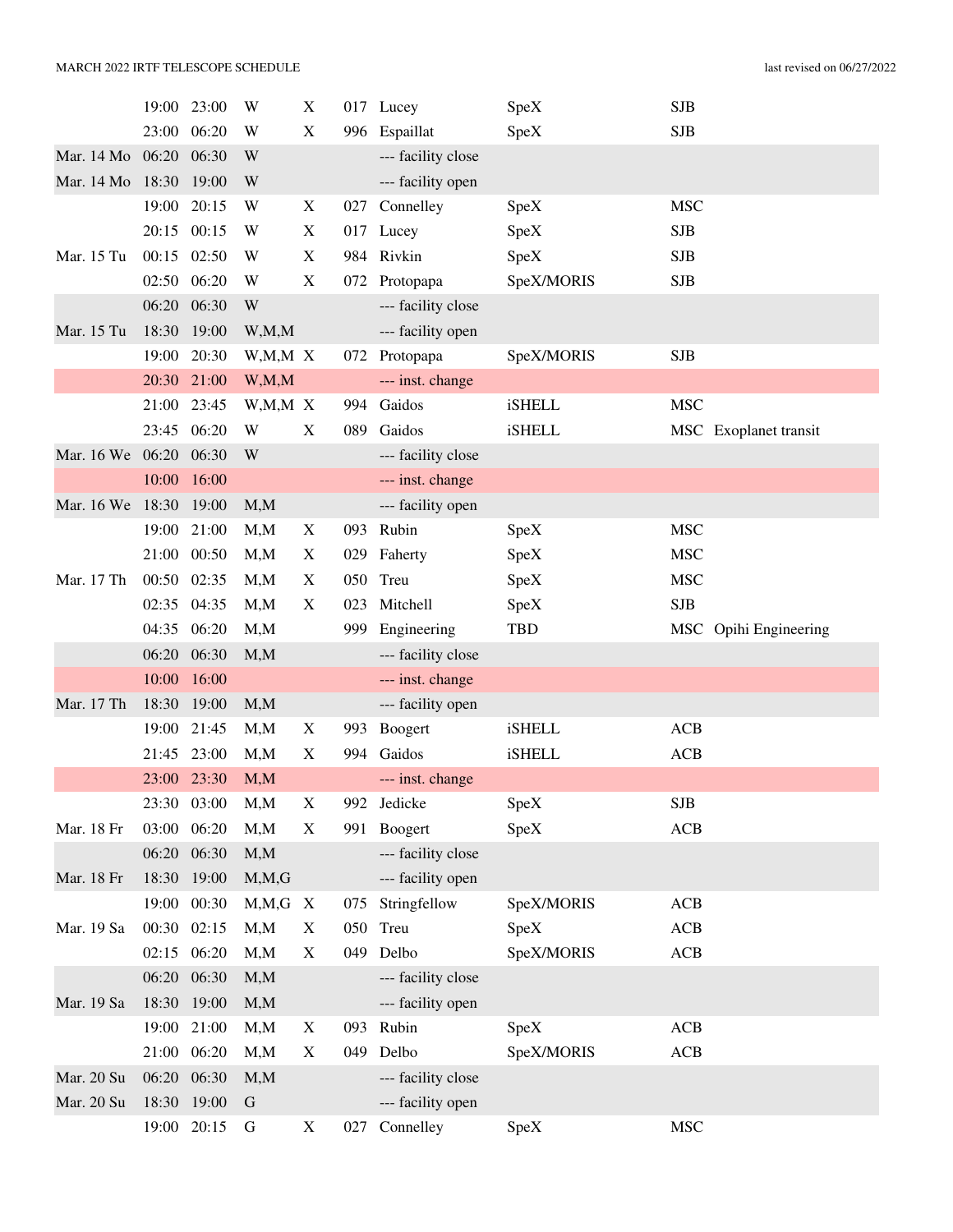|                        |             | 20:15 02:20 | G         | X           |     | 051 Tinyanont      | SpeX/MORIS    | <b>MSC</b>       |
|------------------------|-------------|-------------|-----------|-------------|-----|--------------------|---------------|------------------|
| Mar. 21 Mo 02:20 06:20 |             |             | G         | $\mathbf X$ | 017 | Lucey              | SpeX          | <b>SJB</b>       |
|                        |             | 06:20 06:30 | G         |             |     | --- facility close |               |                  |
|                        | 10:00       | 16:00       |           |             |     | --- inst. change   |               |                  |
| Mar. 21 Mo 18:30 19:00 |             |             | G,E       |             |     | --- facility open  |               |                  |
|                        |             | 19:00 21:45 | G,E       | X           | 993 | Boogert            | <b>iSHELL</b> | ACB              |
|                        | 21:45       | 23:00       | G,E       | X           |     | 994 Gaidos         | <b>iSHELL</b> | <b>ACB</b>       |
|                        | 23:00       | 23:30       | G,E       |             |     | --- inst. change   |               |                  |
|                        |             | 23:30 02:20 | G         | X           |     | 992 Jedicke        | SpeX          | <b>SJB</b>       |
| Mar. 22 Tu             |             | 02:20 06:20 | G         | X           |     | 017 Lucey          | SpeX          | <b>SJB</b>       |
|                        | 06:20       | 06:30       | G         |             |     | --- facility close |               |                  |
| Mar. 22 Tu             | 18:30       | 19:00       | E         |             |     | --- facility open  |               |                  |
|                        | 19:00       | 21:00       | E         | X           | 093 | Rubin              | SpeX          | <b>ACB</b>       |
|                        |             | 21:00 23:50 | E         | X           | 051 | Tinyanont          | SpeX/MORIS    | ACB              |
|                        |             | 23:50 00:35 | E         | X           | 021 | Willner            | SpeX/MORIS    | <b>ACB</b>       |
| Mar. 23 We 00:35 02:20 |             |             | E         | X           |     | 050 Treu           | SpeX          | <b>ACB</b>       |
|                        |             | 02:20 06:20 | E         | $\mathbf X$ |     | 017 Lucey          | SpeX          | <b>SJB</b>       |
|                        | 06:20       | 06:30       | E         |             |     | --- facility close |               |                  |
| Mar. 23 We             | 18:30 19:00 |             | E         |             |     | --- facility open  |               |                  |
|                        | 19:00       | 00:20       | E         | X           | 049 | Delbo              | SpeX/MORIS    | ACB              |
| Mar. 24 Th             |             | 00:20 02:20 | E         | X           |     | 023 Mitchell       | SpeX          | <b>ACB</b>       |
|                        |             | 02:20 06:20 | E         | X           |     | 017 Lucey          | SpeX          | SJB              |
|                        | 06:20       | 06:30       | E         |             |     | --- facility close |               |                  |
| Mar. 24 Th             | 18:30       | 19:00       | E, W      |             |     | --- facility open  |               |                  |
|                        | 19:00       | 22:30       | E,W       | X           | 069 | Howell             | SpeX          | <b>SJB</b>       |
|                        |             | 22:30 06:20 | E, W      | X           | 010 | Schneider          | SpeX          | <b>ACB</b>       |
| Mar. 25 Fr             | 06:20       | 06:30       | ${\bf E}$ |             |     | --- facility close |               |                  |
| Mar. 25 Fr             |             | 18:30 19:00 | W         |             |     | --- facility open  |               |                  |
|                        |             | 19:00 21:00 | W         | X           |     | 093 Rubin          | SpeX          | <b>ACB</b>       |
|                        |             | 21:00 23:45 | W         | X           |     | 049 Delbo          | SpeX/MORIS    | <b>ACB</b>       |
|                        |             | 23:45 01:30 | W         | X           |     | 050 Treu           | SpeX          | ACB              |
| Mar. 26 Sa             |             | 01:30 06:00 | W         | X           |     | 006 Luhman         | SpeX          | <b>ACB</b>       |
|                        |             | 06:00 06:30 | W         |             |     | --- inst. change   |               |                  |
|                        | 06:30       | 12:30       | M, M      | X           |     | 094 Novak          | <b>iSHELL</b> | MSC Daylight Obs |
|                        | 12:30       | 13:00       | M, M      |             |     | --- inst. change   |               |                  |
|                        | 13:00       | 13:10       | M, M      |             |     | --- facility close |               |                  |
| Mar. 26 Sa             | 18:30       | 19:00       | W         |             |     | --- facility open  |               |                  |
|                        |             | 19:00 22:00 | W         | $\mathbf X$ |     | 085 Trilling       | MIRSI/MOC     | <b>MSC</b>       |
|                        |             | 22:00 22:30 | W         |             |     | --- inst. change   |               |                  |
|                        |             | 22:30 01:30 | W         | X           |     | 049 Delbo          | SpeX/MORIS    | <b>MSC</b>       |
| Mar. 27 Su             |             | 01:30 06:00 | W         | X           |     | 006 Luhman         | SpeX          | <b>MSC</b>       |
|                        |             | 06:00 06:30 | W         |             |     | --- inst. change   |               |                  |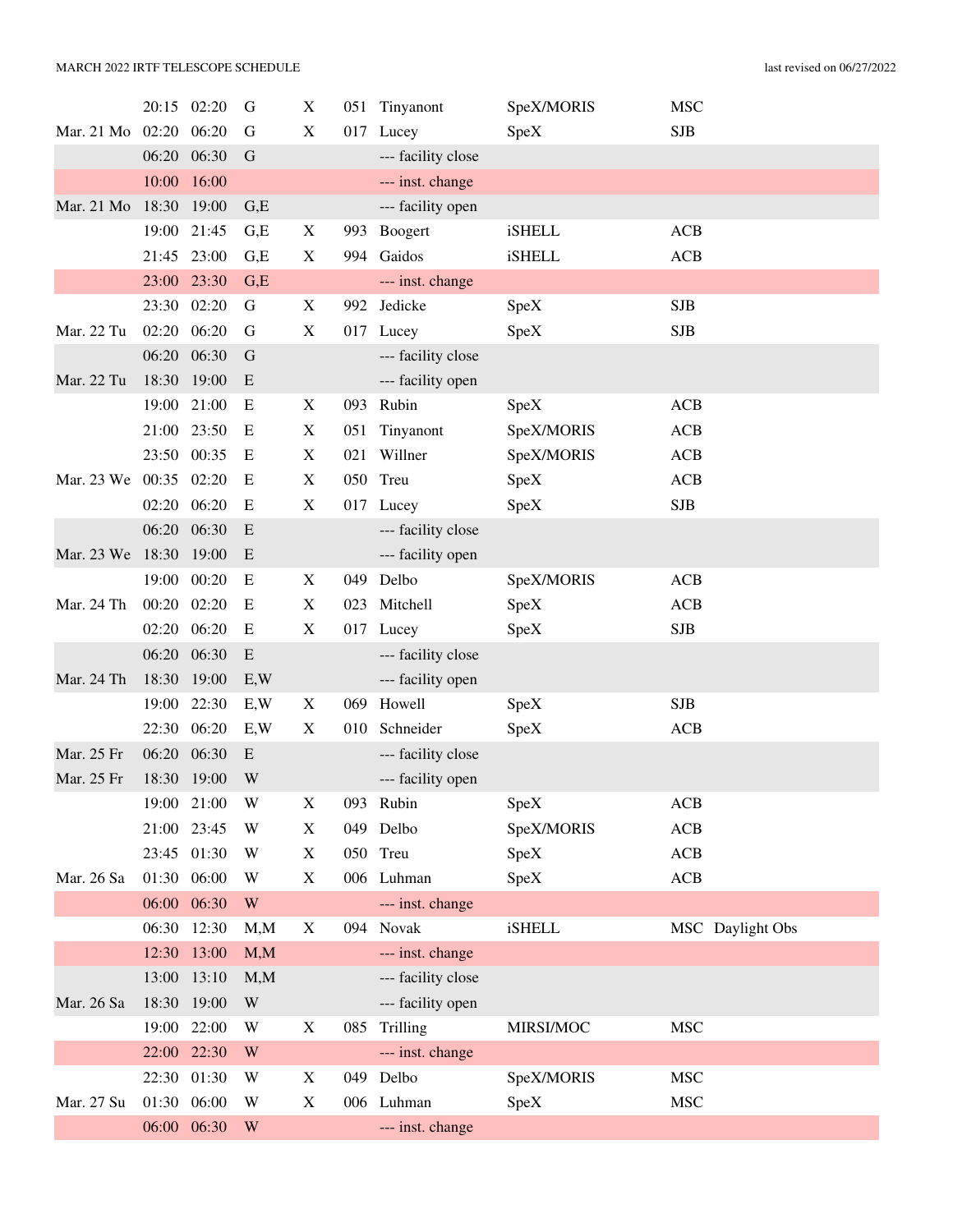|                        | 06:30       | 12:30       | M,M         | X                         |     | 094 Novak          | <b>iSHELL</b> |            | <b>ACB</b> Daylight Obs |
|------------------------|-------------|-------------|-------------|---------------------------|-----|--------------------|---------------|------------|-------------------------|
|                        | 12:30       | 13:00       | M, M        |                           |     | --- inst. change   |               |            |                         |
|                        | 13:00       | 13:10       | M, M        |                           |     | --- facility close |               |            |                         |
| Mar. 27 Su             | 18:30       | 19:00       | W,G         |                           |     | --- facility open  |               |            |                         |
|                        | 19:00       | 06:00       | W,G         | X                         |     | 026 Young          | SpeX/MORIS    | <b>SJB</b> |                         |
| Mar. 28 Mo             | 06:00 06:30 |             | W           |                           |     | --- inst. change   |               |            |                         |
|                        | 06:30       | 12:30       | M, M        | $\mathbf X$               |     | 094 Novak          | <b>iSHELL</b> |            | <b>ACB</b> Daylight Obs |
|                        | 12:30       | 13:00       | M,M         |                           |     | --- inst. change   |               |            |                         |
|                        | 13:00       | 13:10       | M, M        |                           |     | --- facility close |               |            |                         |
| Mar. 28 Mo             | 18:30       | 19:00       | $\mathbf G$ |                           |     | --- facility open  |               |            |                         |
|                        | 19:00       | 23:30       | G           | X                         | 075 | Stringfellow       | SpeX/MORIS    | <b>MSC</b> |                         |
|                        |             | 23:30 01:30 | G           | X                         |     | 002 Humes          | SpeX/MORIS    | <b>MSC</b> |                         |
| Mar. 29 Tu             | 01:30 06:20 |             | G           | X                         |     | 006 Luhman         | SpeX          | <b>MSC</b> |                         |
|                        | 06:20       | 06:30       | G           |                           |     | --- facility close |               |            |                         |
| Mar. 29 Tu             | 18:30       | 19:00       | G           |                           |     | --- facility open  |               |            |                         |
|                        | 19:00       | 06:20       | $\mathbf G$ | $\mathbf X$               |     | 026 Young          | SpeX/MORIS    | <b>SJB</b> |                         |
| Mar. 30 We 06:20       |             | 06:30       | G           |                           |     | --- facility close |               |            |                         |
| Mar. 30 We 18:30 19:00 |             |             | G,E         |                           |     | --- facility open  |               |            |                         |
|                        | 19:00       | 20:30       | G.E         | X                         | 027 | Connelley          | SpeX          | <b>MSC</b> |                         |
|                        | 20:30       | 23:00       | G.E         |                           |     | 999 Engineering    | <b>TBD</b>    |            | MSC Opihi Engineering   |
|                        | 23:00       | 00:05       | G.E         | X                         |     | 078 Fischer        | SpeX          | <b>MSC</b> |                         |
| Mar. 31 Th             | 00:05       | 04:00       | G.E         | $\mathbf X$               |     | 072 Protopapa      | SpeX/MORIS    | <b>MSC</b> |                         |
|                        | 04:00       | 06:00       | G           | X                         |     | 078 Fischer        | SpeX          | <b>MSC</b> |                         |
|                        |             | 06:00 06:30 | G           |                           |     | --- inst. change   |               |            |                         |
|                        | 06:30       | 11:30       | W           | X                         |     | 028 Faggi          | <b>iSHELL</b> |            | <b>ACB</b> Daylight Obs |
|                        | 11:30       | 12:00       | W           |                           |     | --- inst. change   |               |            |                         |
|                        | 12:00       | 12:10       | W           |                           |     | --- facility close |               |            |                         |
| Mar. 31 Th             | 18:30 19:00 |             | E           |                           |     | --- facility open  |               |            |                         |
|                        | 19:00       | 23:30       | E           | X                         | 092 | Shahbandeh         | SpeX/MORIS    | <b>ACB</b> |                         |
|                        | 23:30 00:15 |             | E           | $\boldsymbol{\mathrm{X}}$ | 021 | Willner            | SpeX/MORIS    | <b>ACB</b> |                         |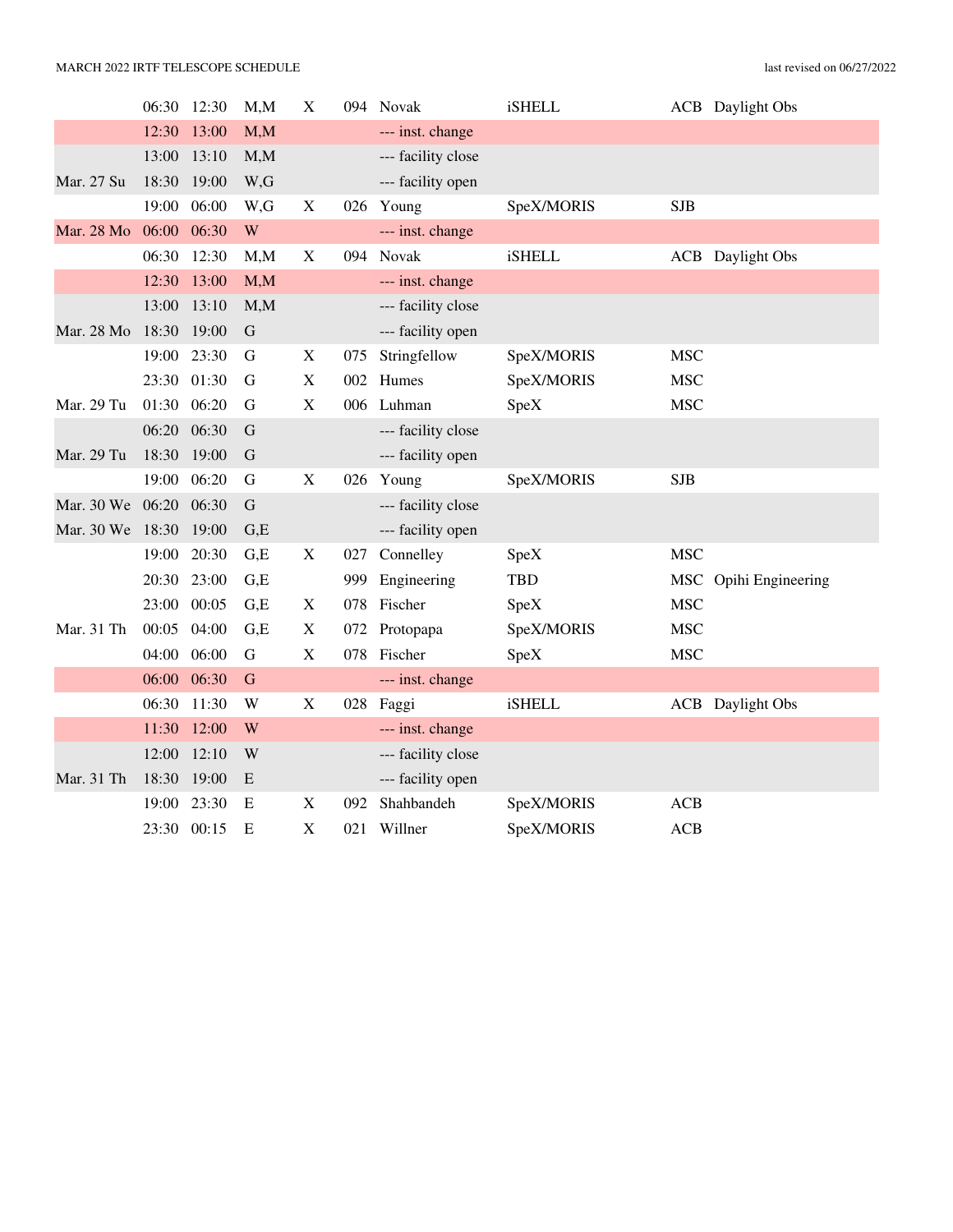## **Observer List March, 2022**

- 002 Oriel Humes, Cristina Thomas
- 006 Kevin Luhman
- 008 Allison McGraw, Vishnu Reddy, Juan Sanchez
- 009 Therese Encrenaz, Thomas Greathouse, Rohini Giles, Emmanuel Marcq, Thomas Widemann, Hideo Sagawa, Bruno Bezard, Thierry Fouchet
- 010 Adam Schneider, Jacqueline Faherty, Aaron Meisner, Marc Kuchner, Davy Kirkpatrick
- 017 Paul Lucey, Casey Honniball, Abigail Flom, Chiara Ferrari-Wong
- 021 Steven Willner, Mark Gurwell, Joseph Hora, Sera Markoff, Joseph Neilsen, Giovanni Fazio, Daryl Haggard, Michael Nowak, Howard Smith
- 023 Jake Mitchell, Hermine Landt, Martin Ward, Daniel Kynoch, Keith Horne, Ed Cackett, Varoujan Gorjian, Juan Hernandez Santisteban, Mike Brotherton, Laura Ferrarese, Thaisa Storchi-Bergmann
- 026 Leslie Young, Silvia Protopapa, Bryan Holler, William Grundy
- 027 Michael Connelley, Scott Dahm, Lynne Hillenbrand
- 028 Sara Faggi, Giuliano Liuzzi, Shohei Aoki, Geronimo Villanueva, Michael Mumma, Hideo Sagawa
- 029 Jackie Faherty, Austin Rothermich, Dan Caselden, Les Hamlet, Aaron Meisner, Marc Kuchner, Adam Schneider
- 031 Jackie Faherty, Austin Rothermich, Dan Caselden, Emily Calamari, Adam Schneider, Marc Kuchner, Aaron Meisner
- 032 Joshua Emery, Devon Burr, Lucas McClure, Julia de Leon, Cristina Thomas, Andy Rivkin, Kevin Walsh
- 038 Javier Peralta, Daniela Espadinha, Pedro Machado, Eliot Young, Glenn Orton, Mark Bullock, Makoto Taguchi, Itziar Garate-Lopez, Yeon Joo Lee
- 039 Guido Fuchs, Eileen Doering, Thomas Giesen, Thomas Greathouse, John Lacy
- 049 Marco Delbo, Jules Bourdelle de Micas, Chrysa Avdellidou, Paolo Tanga, Sonia Fornasier, Laurent Galluccio, Alberto Cellino
- 050 Tommaso Treu, Vardha Bennert, Michael Brotherton, Hermine Landt, Jan-Min Wang, Matthew Malkan, Aaron Barth, Yan-Rong Li, Pu Du, Chen Hu, Nathalia De Souza, Jewel Capili, Jess Howell, Jacob McLane
- 051 Samaporn Tinyanont, Ryan Foley, Charlie Kilpatrick, Jens Hjorth, Christa Gall, Gautham Narayan, Alexander Gagliano, Jeonghee Rho, Aravind Ravi
- 052 Mohammad Saki, Erika Gibb, Michael DiSanti, Neil Dello Russo, Ronald Vervack, Boncho Bonev, Chemeda Ejeta, Nathan Roth, Adam McKay, Younas Khan, Hideyo Kawakita
- 069 Ellen Howell, Ronald Vervack, Yanga Fernandez, Mary Hinkle, Kiana McFadden, Samuel Myers, Sean Marshall
- 072 Silvia Protopapa, Michael S.P. Kelley, Bin Yang
- 075 Guy Stringfellow, Rhiannon Harding, Amaranta Yanez
- 077 Christopher Theissen, Daniella Bardalez Gagliuffi, Elisabeth Newton, Adam Burgasser, Jacqueline Faherty, Jonathan Gagne, Phil Muirhead, Eileen Gonzales, Andrew Mann, Chih-Chun Hsu, Christian Aganze
- 078 Will Fischer, Tracy Beck, James Muzerolle
- 082 Driss Takir, Joshua Emery
- 085 David Trilling, Andy Lopez Oquendo, Joseph Hora, Howard Smith
- 089 Eric Gaidos, Rena Lee
- 092 Melissa Shahbandeh, Eric Hsiao, David Sand, Mark Phillips, Saurabh Jha, Chris Ashall, Edward Baron, Chris Burns, Francisco Forster, Lluis
- Galbany, Peter Hoeflich, Sahana Kumar, Jing Lu, Howie Marion, Nidia Morrell, Anthony Piro, Max Stritzinger, Nicholas Suntzeff, Syed Ashraf Uddin 093 David Rubin
- 094 Robert Novak, Michael Mumma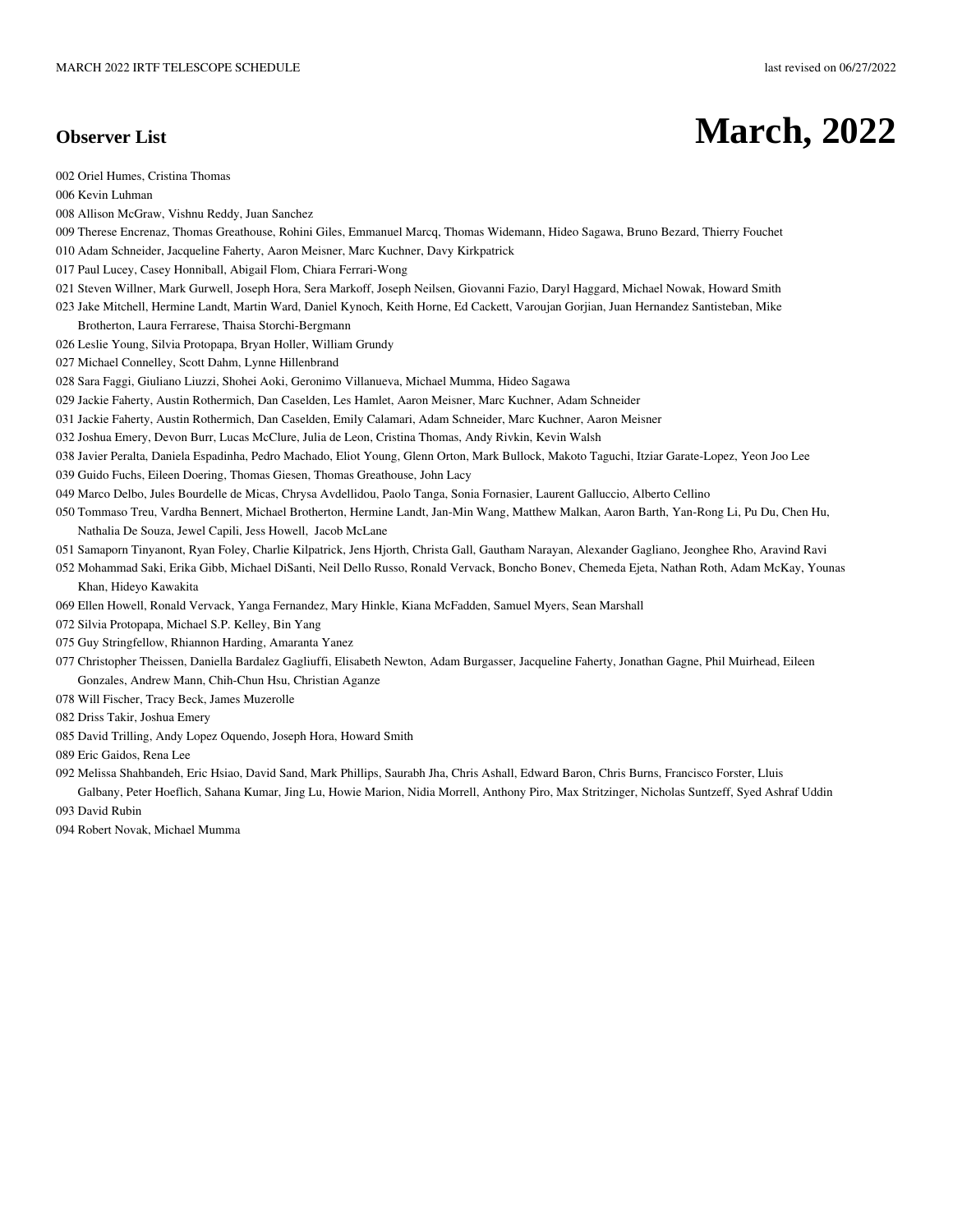| <b>HST</b> Date | <b>HST Time</b> | <b>TO</b>   | Remote Prog & PI          |     |                    | Instr      | <b>SA</b>  | <b>Comments</b>   |
|-----------------|-----------------|-------------|---------------------------|-----|--------------------|------------|------------|-------------------|
| Apr. 1 Fr       | 00:15 02:00     | E           | X                         |     | 050 Treu           | SpeX       | <b>ACB</b> |                   |
|                 | 04:00<br>02:00  | E           | $\boldsymbol{\mathrm{X}}$ | 023 | Mitchell           | SpeX       | ACB        |                   |
|                 | 04:00<br>06:20  | E           | X                         | 092 | Shahbandeh         | SpeX/MORIS | <b>ACB</b> |                   |
|                 | 06:20<br>06:30  | E           |                           |     | --- facility close |            |            |                   |
|                 | 10:00<br>16:00  |             |                           |     | --- inst. change   |            |            |                   |
| Apr. 1 Fr       | 18:20<br>18:50  | E           |                           |     | --- facility open  |            |            |                   |
|                 | 18:50<br>23:00  | E           | X                         |     | 989 Keane          | iSHELL     | <b>SJB</b> |                   |
|                 | 00:15<br>23:00  | E           | X                         | 994 | Gaidos             | iSHELL     | <b>SJB</b> |                   |
| Apr. 2 Sa       | 00:15 05:40     | E           | X                         |     | 989 Keane          | iSHELL     | <b>SJB</b> |                   |
|                 | 05:40<br>06:10  | E           |                           |     | --- inst. change   |            |            |                   |
|                 | 06:10<br>06:20  | E           |                           |     | --- facility close |            |            |                   |
| Apr. 2 Sa       | 18:20<br>18:50  | E, C, W     |                           |     | --- facility open  |            |            |                   |
|                 | 18:50<br>06:10  | E, C, W     | X                         |     | 026 Young          | SpeX/MORIS | <b>SJB</b> |                   |
| Apr. 3 Su       | 06:10<br>06:20  | E           |                           |     | --- facility close |            |            |                   |
| Apr. 3 Su       | 18:20<br>18:50  | C,W         |                           |     | --- facility open  |            |            |                   |
|                 | 18:50<br>22:30  | C,W         | X                         |     | 013 DeMeo          | SpeX/MORIS | <b>SJB</b> |                   |
|                 | 23:30<br>22:30  | C,W         | X                         |     | 078 Fischer        | SpeX       | <b>SJB</b> |                   |
|                 | 23:30<br>06:10  | C,W         | X                         |     | 013 DeMeo          | SpeX/MORIS | <b>SJB</b> |                   |
| Apr. 4 Mo       | 06:10 06:20     | C,W         |                           |     | --- facility close |            |            |                   |
| Apr. 4 Mo       | 18:50<br>18:20  | C,W         |                           |     | --- facility open  |            |            |                   |
|                 | 18:50<br>00:15  | C,W         | $\mathbf X$               | 030 | Hinkle             | SpeX/MORIS | <b>ACB</b> |                   |
| Apr. 5 Tu       | 00:15 02:10     | C,W         | X                         |     | 050 Treu           | SpeX       | <b>ACB</b> |                   |
|                 | 02:10<br>04:10  | C,W         | X                         | 078 | Fischer            | SpeX       | ACB        |                   |
|                 | 04:10 06:10     | C,W         | X                         | 023 | Mitchell           | SpeX       | <b>ACB</b> |                   |
|                 | 06:10 06:20     | C,W         |                           |     | --- facility close |            |            |                   |
| Apr. 5 Tu       | 18:50<br>18:20  | C,W,G       |                           |     | --- facility open  |            |            |                   |
|                 | 18:50 06:10     | C,W,G       | $\boldsymbol{\mathrm{X}}$ |     | 026 Young          | SpeX/MORIS | <b>SJB</b> |                   |
| Apr. 6 We       | 06:10 06:20     | C,W         |                           |     | --- facility close |            |            |                   |
| Apr. 6 We       | 18:20<br>18:50  | $\mathbf G$ |                           |     | --- facility open  |            |            |                   |
|                 | 20:50<br>18:50  | G           |                           | 999 | Engineering        | <b>TBD</b> | <b>SJB</b> | Opihi Engineering |
|                 | 20:50 02:50     | G           | X                         |     | 076 Sonnett        | SpeX       | <b>SJB</b> |                   |
| Apr. 7 Th       | 06:10<br>02:50  | G           | $\boldsymbol{\mathrm{X}}$ | 051 | Tinyanont          | SpeX/MORIS | <b>MSC</b> |                   |
|                 | 06:10 06:20     | $\mathbf G$ |                           |     | --- facility close |            |            |                   |
| Apr. 7 Th       | 18:50<br>18:20  | $\mathbf G$ |                           |     | --- facility open  |            |            |                   |
|                 | 21:20<br>18:50  | G           |                           | 999 | Engineering        | TBD        | <b>SJB</b> | Opihi Engineering |
|                 | 21:20 03:20     | G           | X                         |     | 034 LeCorre        | SpeX       | <b>SJB</b> |                   |
| Apr. 8 Fr       | 03:20<br>06:10  | G           | $\mathbf X$               | 077 | Theissen           | SpeX       | <b>MSC</b> |                   |
|                 | 06:10<br>06:20  | $\mathbf G$ |                           |     | --- facility close |            |            |                   |
| Apr. 8 Fr       | 07:00 07:30     | W           |                           |     | --- facility open  |            |            |                   |
|                 | 07:30<br>13:30  | W           | X                         | 019 | Orton              | SpeX       |            | MSC Daylight Obs  |
|                 | 13:40<br>13:30  | W           |                           |     | --- facility close |            |            |                   |
| Apr. 8 Fr       | 18:20 18:50     | G,E         |                           |     | --- facility open  |            |            |                   |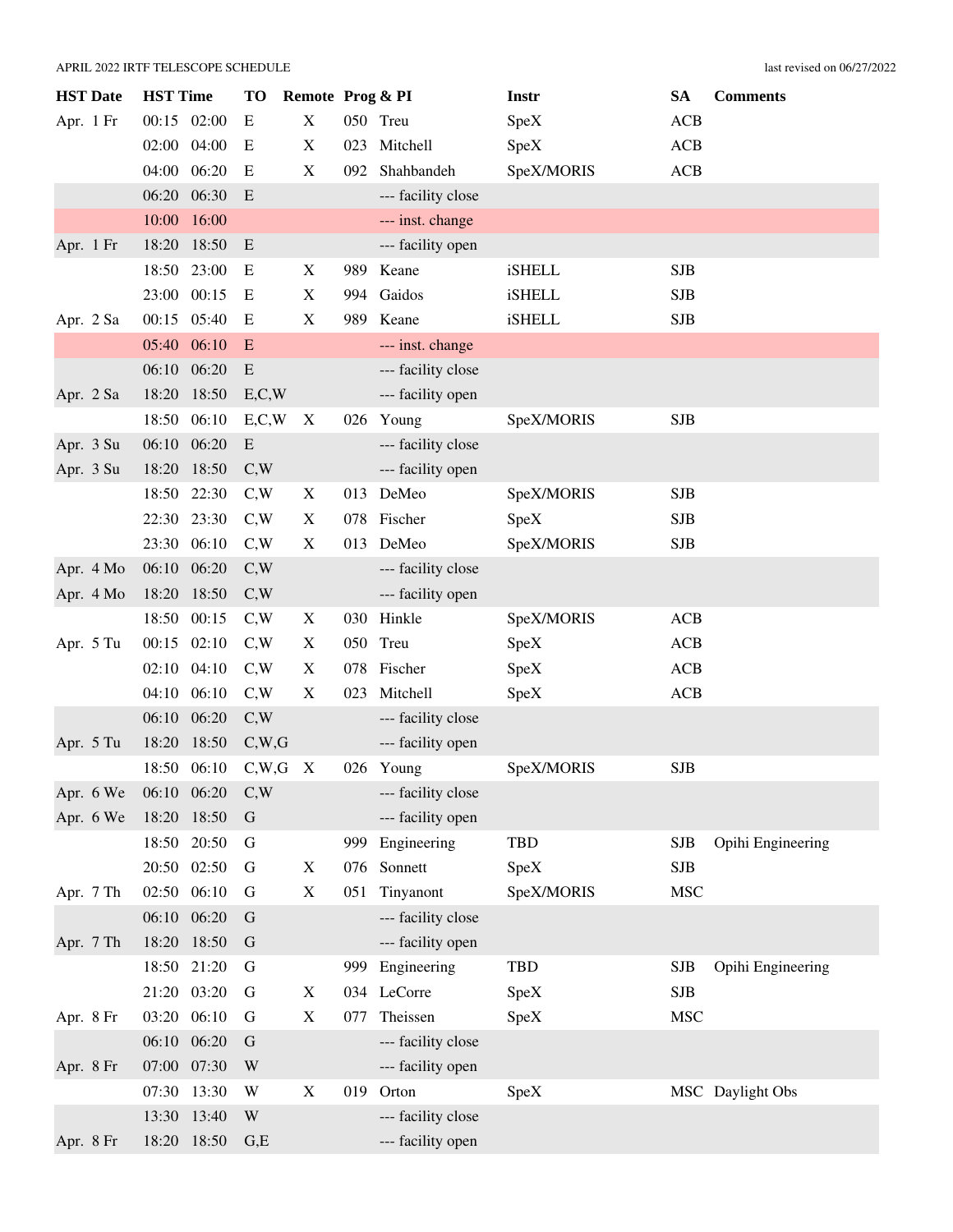|                        |       | 18:50 22:30 | G,E           | X                         | 077 | Theissen           | SpeX          | <b>SJB</b>       |
|------------------------|-------|-------------|---------------|---------------------------|-----|--------------------|---------------|------------------|
|                        | 22:30 | 23:30       | G,E           | $\boldsymbol{\mathrm{X}}$ | 078 | Fischer            | SpeX          | <b>SJB</b>       |
|                        | 23:30 | 01:15       | G             | X                         |     | 050 Treu           | SpeX          | <b>SJB</b>       |
| Apr. 9 Sa              | 01:15 | 06:10       | G             | X                         | 077 | Theissen           | SpeX          | SJB              |
|                        | 06:10 | 06:20       | G             |                           |     | --- facility close |               |                  |
| Apr. 9 Sa              | 07:00 | 07:30       | W             |                           |     | --- facility open  |               |                  |
|                        | 07:30 | 13:30       | W             | X                         | 019 | Orton              | SpeX          | MSC Daylight Obs |
|                        | 13:30 | 13:40       | W             |                           |     | --- facility close |               |                  |
| Apr. 9 Sa              | 18:20 | 18:50       | E             |                           |     | --- facility open  |               |                  |
|                        | 18:50 | 05:40       | E             | X                         |     | 026 Young          | SpeX/MORIS    | <b>SJB</b>       |
| Apr. 10 Su             | 05:40 | 06:10       | E             |                           |     | --- inst. change   |               |                  |
|                        | 06:10 | 06:20       | E             |                           |     | --- facility close |               |                  |
| Apr. 10 Su             |       | 07:00 07:30 | M, M          |                           |     | --- facility open  |               |                  |
|                        | 07:30 | 13:30       | M, M          | $\mathbf X$               | 035 | Orton              | <b>MIRSI</b>  | MSC Daylight Obs |
|                        | 13:30 | 14:00       | M, M          |                           |     | --- inst. change   |               |                  |
|                        | 14:00 | 14:10       | M, M          |                           |     | --- facility close |               |                  |
| Apr. 10 Su             | 18:20 | 18:50       | E             |                           |     | --- facility open  |               |                  |
|                        | 18:50 | 21:15       | E             |                           | 999 | Engineering        | <b>TBD</b>    | <b>SJB</b>       |
|                        |       | 21:15 22:00 | E             | X                         | 021 | Willner            | SpeX/MORIS    | <b>SJB</b>       |
|                        | 22:00 | 01:00       | E             | $\boldsymbol{\mathrm{X}}$ | 069 | Howell             | SpeX          | <b>SJB</b>       |
| Apr. 11 Mo             | 01:00 | 02:40       | E             |                           |     | 999 Engineering    | <b>TBD</b>    | <b>SJB</b>       |
|                        | 02:40 | 03:10       | E             |                           |     | --- inst. change   |               |                  |
|                        | 03:10 | 06:10       | E             | X                         | 085 | Trilling           | MIRSI/MOC     | <b>MSC</b>       |
|                        | 06:10 | 06:20       |               |                           |     | --- facility close |               |                  |
| Apr. 11 Mo             |       | 07:00 07:30 | M, M          |                           |     | --- facility open  |               |                  |
|                        | 07:30 | 13:30       | M, M          | X                         | 035 | Orton              | <b>MIRSI</b>  | MSC Daylight Obs |
|                        | 13:30 | 14:00       | M, M          |                           |     | --- inst. change   |               |                  |
|                        |       | 14:00 14:10 | M, M          |                           |     | --- facility close |               |                  |
| Apr. 11 Mo 18:20 18:50 |       |             | E, C, M, M    |                           |     | --- facility open  |               |                  |
|                        | 18:50 | 06:10       | E, C, M, MX   |                           |     | 026 Young          | SpeX/MORIS    | <b>SJB</b>       |
| Apr. 12 Tu             | 06:10 | 06:20       | E             |                           |     | --- facility close |               |                  |
| Apr. 12 Tu             | 18:20 | 18:50       | C, M, M       |                           |     | --- facility open  |               |                  |
|                        | 18:50 | 23:35       | C, M, M       |                           |     | 999 Engineering    | <b>TBD</b>    | SJB              |
|                        | 23:35 | 01:30       | $C, M, M \ X$ |                           |     | 050 Treu           | SpeX          | <b>MSC</b>       |
| Apr. 13 We 01:30       |       | 03:30       | $C, M, M \ X$ |                           |     | 078 Fischer        | SpeX          | <b>MSC</b>       |
|                        | 03:30 | 05:30       | $C, M, M \ X$ |                           | 023 | Mitchell           | SpeX          | <b>MSC</b>       |
|                        | 05:30 | 06:10       | C, M, M       |                           | 999 | Engineering        | TBD           | SJB              |
|                        | 06:10 | 06:20       | C, M, M       |                           |     | --- facility close |               |                  |
| Apr. 13 We             | 18:20 | 18:50       | C, M, M       |                           |     | --- facility open  |               |                  |
|                        | 18:50 | 00:20       | $C, M, M \ X$ |                           |     | 990 Bus            | SpeX/MORIS    | <b>SJB</b>       |
| Apr. 14 Th             | 00:20 | 00:50       | C, M, M       |                           |     | --- inst. change   |               |                  |
|                        | 00:50 | 06:10       | $C, M, M \ X$ |                           |     | 057 Banzatti       | <b>iSHELL</b> | <b>MSC</b>       |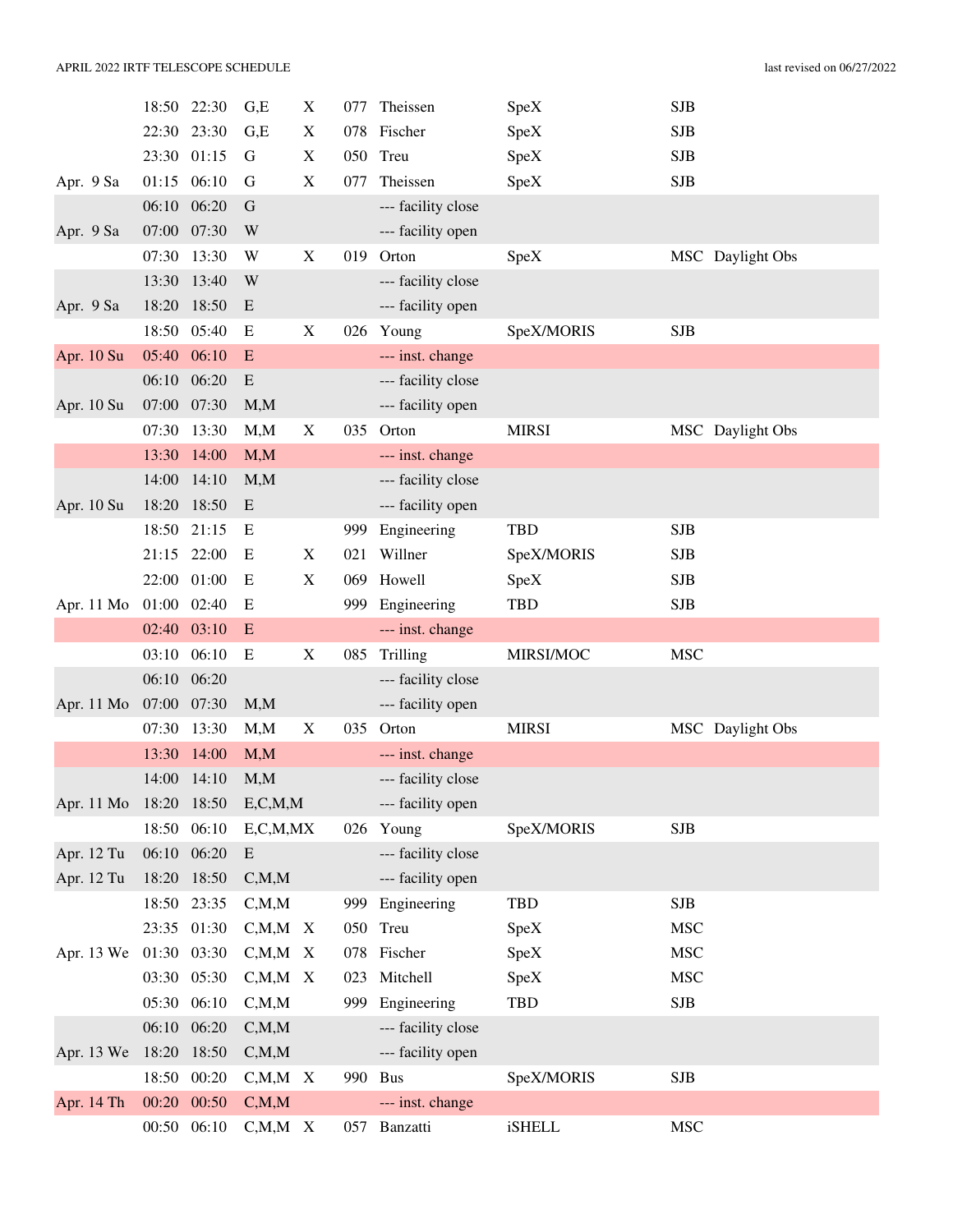|            |             | 06:10 06:20 | C, M, M       |                           |        | --- facility close |               |            |                    |
|------------|-------------|-------------|---------------|---------------------------|--------|--------------------|---------------|------------|--------------------|
|            | 10:00       | 16:00       |               |                           |        | --- inst. change   |               |            |                    |
| Apr. 14 Th | 18:20       | 18:50       | C, M, M, G    |                           |        | --- facility open  |               |            |                    |
|            | 18:50       | 01:50       | C, M, M, GX   |                           |        | 034 LeCorre        | SpeX          | <b>SJB</b> |                    |
| Apr. 15 Fr | 01:50       | 04:20       | $C, M, M \ X$ |                           | 047    | Rackham            | SpeX          | <b>MSC</b> |                    |
|            | 04:20       | 06:10       | $C, M, M$ X   |                           | 072    | Protopapa          | SpeX/MORIS    | <b>MSC</b> |                    |
|            | 06:10       | 06:20       | C, M, M       |                           |        | --- facility close |               |            |                    |
| Apr. 15 Fr | 18:20       | 18:50       | $\mathbf G$   |                           |        | --- facility open  |               |            |                    |
|            | 18:50       | 23:00       | G             | X                         |        | 096 Bolin          | SpeX/MORIS    | <b>SJB</b> |                    |
|            | 23:00       | 00:45       | G             | $\boldsymbol{\mathrm{X}}$ |        | 050 Treu           | SpeX          | <b>MSC</b> |                    |
| Apr. 16 Sa | 00:45       | 03:40       | G             | X                         |        | 096 Bolin          | SpeX/MORIS    | <b>SJB</b> |                    |
|            | 03:40       | 06:10       | G             | $\boldsymbol{\mathrm{X}}$ | 003    | Woodward           | SpeX/MORIS    | <b>MSC</b> |                    |
|            | 06:10       | 06:20       | G             |                           |        | --- facility close |               |            |                    |
| Apr. 16 Sa | 18:20       | 18:50       | $\mathbf G$   |                           |        | --- facility open  |               |            |                    |
|            | 18:50       | 02:00       | G             | X                         | 060    | Gaudin             | SpeX          | <b>MSC</b> |                    |
| Apr. 17 Su | 02:00       | 06:10       | G             | X                         | 020    | Sickafoose         | SpeX/MORIS    | <b>SJB</b> | Occultation        |
|            | 06:10       | 06:20       | G             |                           |        | --- facility close |               |            |                    |
| Apr. 17 Su | 18:20       | 18:50       | G,E           |                           |        | --- facility open  |               |            |                    |
|            | 18:50       | 00:20       | G,E           | $\boldsymbol{\mathrm{X}}$ | 092    | Shahbandeh         | SpeX/MORIS    | <b>MSC</b> |                    |
| Apr. 18 Mo | 00:20       | 00:50       | $\mathbf G$   |                           |        | --- inst. change   |               |            |                    |
|            | 00:50       | 06:10       | G             | $\boldsymbol{\mathrm{X}}$ | 057    | Banzatti           | iSHELL        | <b>MSC</b> |                    |
|            | 06:10       | 06:20       | G             |                           |        | --- facility close |               |            |                    |
|            | 10:00       | 16:00       |               |                           |        | --- inst. change   |               |            |                    |
| Apr. 18 Mo | 18:20       | 18:50       | E             |                           |        | --- facility open  |               |            |                    |
|            | 18:50       | 21:20       | E             | X                         | 047    | Rackham            | SpeX          | <b>MSC</b> |                    |
|            | 21:20       | 00:20       | E             | X                         | 069    | Howell             | SpeX          | <b>MSC</b> |                    |
| Apr. 19 Tu | 00:20       | 06:10       | E             | X                         | 047    | Rackham            | SpeX          | <b>MSC</b> |                    |
|            |             | 06:10 06:20 | E             |                           |        | --- facility close |               |            |                    |
| Apr. 19 Tu | 18:20 18:50 |             | E             |                           |        | --- facility open  |               |            |                    |
|            |             | 18:50 01:20 | E             | X                         |        | 034 LeCorre        | SpeX          | <b>SJB</b> |                    |
| Apr. 20 We | 01:20 03:20 |             | E             | X                         |        | 078 Fischer        | SpeX          | <b>MSC</b> |                    |
|            |             | 03:20 05:20 | E             | X                         | 023    | Mitchell           | SpeX          | <b>MSC</b> |                    |
|            |             | 05:20 06:10 | Ε             |                           | 999    | Engineering        | <b>TBD</b>    | SJB        |                    |
|            |             | 06:10 06:20 | E             |                           |        | --- facility close |               |            |                    |
| Apr. 20 We | 18:20       | 18:50       | E, C, W       |                           |        | --- facility open  |               |            |                    |
|            | 18:50       | 22:20       | E, C, W       |                           | 999    | Engineering        | <b>TBD</b>    | <b>SJB</b> |                    |
|            | 22:20       | 23:05       | E, C, W       | X                         | 021    | Willner            | SpeX/MORIS    | <b>MSC</b> |                    |
|            | 23:05       | 00:50       | E, C, W       | X                         |        | 050 Treu           | SpeX          | <b>MSC</b> |                    |
| Apr. 21 Th | 00:50       | 01:20       | E             |                           |        | --- inst. change   |               |            |                    |
|            |             | 01:20 06:20 | E             | X                         | 066 De |                    | <b>iSHELL</b> | <b>SJB</b> | <b>First Night</b> |
|            |             | 06:20 11:20 | M, M          | X                         |        | 028 Faggi          | <b>iSHELL</b> | <b>SJB</b> | Daylight Obs       |
|            |             | 11:20 11:50 | M, M          |                           |        | --- inst. change   |               |            |                    |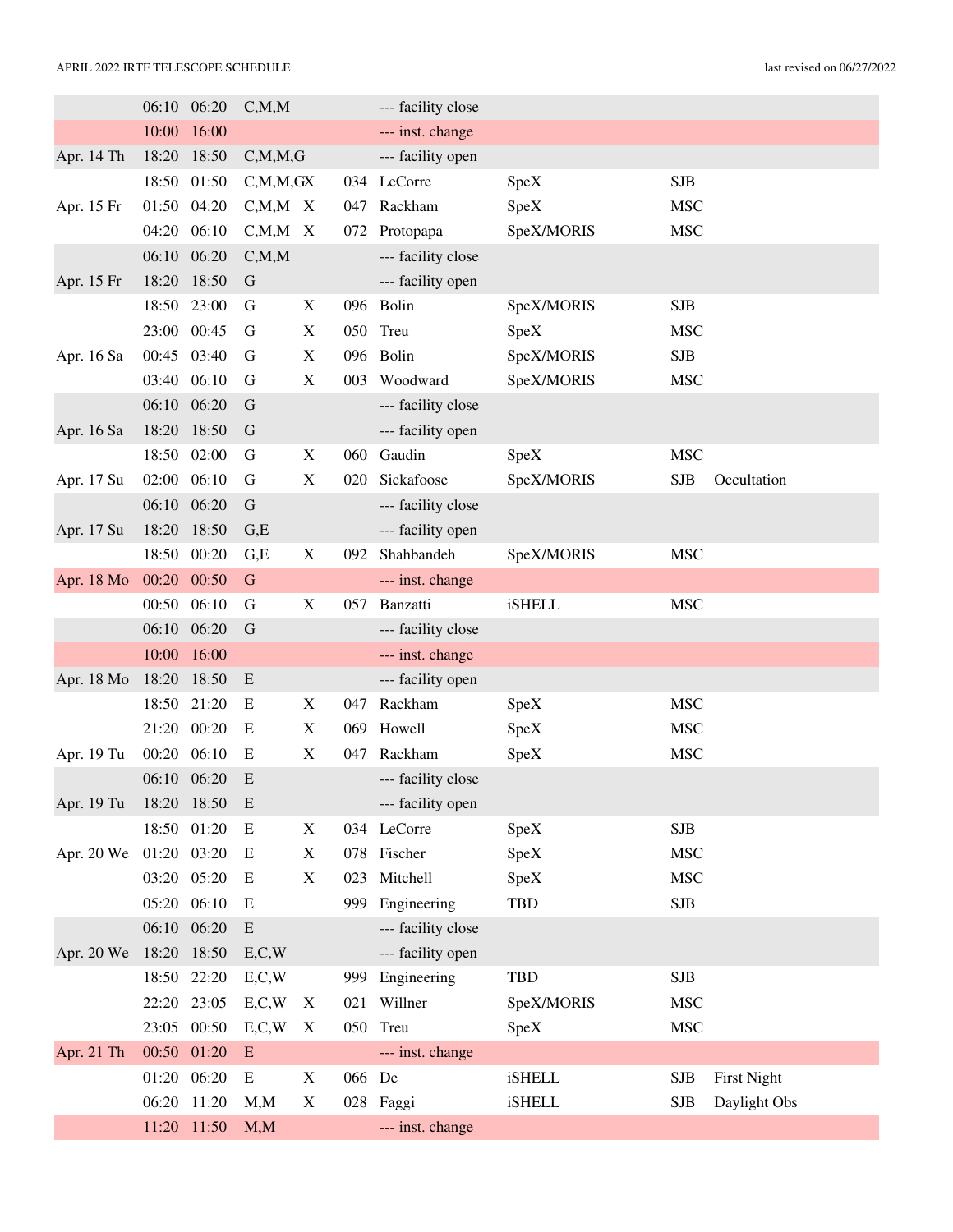|                  | 11:50          | 12:00          | M, M         |                           |     | --- facility close               |               |             |                               |
|------------------|----------------|----------------|--------------|---------------------------|-----|----------------------------------|---------------|-------------|-------------------------------|
| Apr. 21 Th       | 18:20          | 18:50          | C,W          |                           |     | --- facility open                |               |             |                               |
|                  | 18:50          | 06:10          | C,W          | X                         |     | 011 Burgasser                    | SpeX          | <b>MSC</b>  |                               |
| Apr. 22 Fr       |                | 06:10 06:20    | C,W          |                           |     | --- facility close               |               |             |                               |
| Apr. 22 Fr       | 18:20          | 18:50          | C,W          |                           |     | --- facility open                |               |             |                               |
|                  | 18:50          | 00:20          | C,W          | X                         |     | 034 LeCorre                      | SpeX          | <b>SJB</b>  |                               |
| Apr. 23 Sa       | 00:20          | 05:05          | C,W          | X                         |     | 990 Bus                          | SpeX/MORIS    | <b>SJB</b>  |                               |
|                  | 05:05          | 05:50          | C,W          | X                         | 087 | Corlies                          | SpeX          | <b>SJB</b>  | Service Obs.                  |
|                  | 05:50          | 06:20          | C,W          |                           |     | --- inst. change                 |               |             |                               |
|                  | 06:20          | 09:20          | $\mathbb{R}$ | X                         |     | 038 Peralta                      | MIRSI/MOC     |             | MSC Daylight Obs, First Night |
|                  | 09:20          | 09:50          | $\mathbb{R}$ |                           |     | --- inst. change                 |               |             |                               |
|                  | 09:50          | 10:00          | $\mathbf R$  |                           |     | --- facility close               |               |             |                               |
| Apr. 23 Sa       | 18:20          | 18:50          | C,W,G        |                           |     | --- facility open                |               |             |                               |
|                  | 18:50          | 22:30          | C,W,G        |                           | 999 | Engineering                      | <b>TBD</b>    | <b>MSC</b>  | Opihi Engineering             |
|                  | 22:30          | 00:15          | C,W,G        | X                         | 050 | Treu                             | SpeX          | ACB         |                               |
| Apr. 24 Su       | 00:15          | 06:10          | C,W          | $\boldsymbol{\mathrm{X}}$ | 088 | Liu                              | SpeX          | ACB         |                               |
|                  | 06:10          | 06:20          | C,W          |                           |     | --- facility close               |               |             |                               |
| Apr. 24 Su       | 18:20          | 18:50          | G            |                           |     | --- facility open                |               |             |                               |
|                  | 18:50          | 23:00          | G            | X                         | 992 | Jedicke                          | SpeX          | <b>SJB</b>  |                               |
|                  | 23:00          | 01:25          | G            |                           | 999 | Engineering                      | <b>TBD</b>    | <b>MSC</b>  | Opihi Engineering             |
| Apr. 25 Mo       | 01:25          | 06:10          | G            | X                         | 088 | Liu                              | SpeX          | ACB         |                               |
|                  | 06:10          | 06:20          | G            |                           |     | --- facility close               |               |             |                               |
| Apr. 25 Mo       | 18:20          | 18:50          | G            |                           |     | --- facility open                |               |             |                               |
|                  | 18:50          | 00:30          | $\mathbf G$  |                           | 999 | Engineering                      | <b>TBD</b>    |             | MSC Opihi Engineering         |
| Apr. 26 Tu       | 00:30          | 01:00          | $\mathbf G$  |                           |     | --- inst. change                 |               |             |                               |
|                  | 01:00          | 03:00          | G            | $\mathbf X$               | 987 | Gaidos                           | <b>iSHELL</b> | <b>MSC</b>  |                               |
|                  | 03:00          | 06:10          | $\mathbf G$  | $\boldsymbol{\mathrm{X}}$ | 988 | Sandell                          | <b>iSHELL</b> | <b>MSC</b>  |                               |
|                  |                | 06:10 06:20    | G            |                           |     | --- facility close               |               |             |                               |
| Apr. 26 Tu       | 18:20<br>18:50 | 18:50<br>23:50 | G,E<br>G.E   | X                         |     | --- facility open<br>034 LeCorre | SpeX          | ${\bf SJB}$ |                               |
|                  |                | 23:50 06:10    | $\mathbf G$  | $\mathbf X$               |     | 083 Flores                       | SpeX          | <b>MSC</b>  |                               |
| Apr. 27 We       | 06:10          | 06:20          | $\mathbf G$  |                           |     | --- facility close               |               |             |                               |
| Apr. 27 We 18:20 |                | 18:50          | E            |                           |     | --- facility open                |               |             |                               |
|                  |                | 18:50 22:00    | Ε            | X                         |     | 069 Howell                       | SpeX          | ACB         |                               |
|                  | 22:00          | 06:10          | E            | $\mathbf X$               | 008 | McGraw                           | SpeX/MORIS    | ACB         |                               |
| Apr. 28 Th       |                | 06:10 06:20    | E            |                           |     | --- facility close               |               |             |                               |
| Apr. 28 Th       | 19:10          | 19:40          | E            |                           |     | --- facility open                |               |             |                               |
|                  | 19:40          | 21:40          | E            |                           | 999 | Engineering                      | <b>TBD</b>    | ${\bf SJB}$ |                               |
|                  | 21:40          | 22:25          | E            | X                         | 021 | Willner                          | SpeX/MORIS    | ACB         |                               |
|                  |                | 22:25 00:10    | E            | X                         |     | 050 Treu                         | SpeX          | ACB         |                               |
| Apr. 29 Fr       |                | 00:10 02:10    | Ε            | X                         |     | 078 Fischer                      | SpeX          | ACB         |                               |
|                  |                | 02:10 04:10    | E            | $\mathbf X$               |     | 023 Mitchell                     | SpeX          | $\bf ACB$   |                               |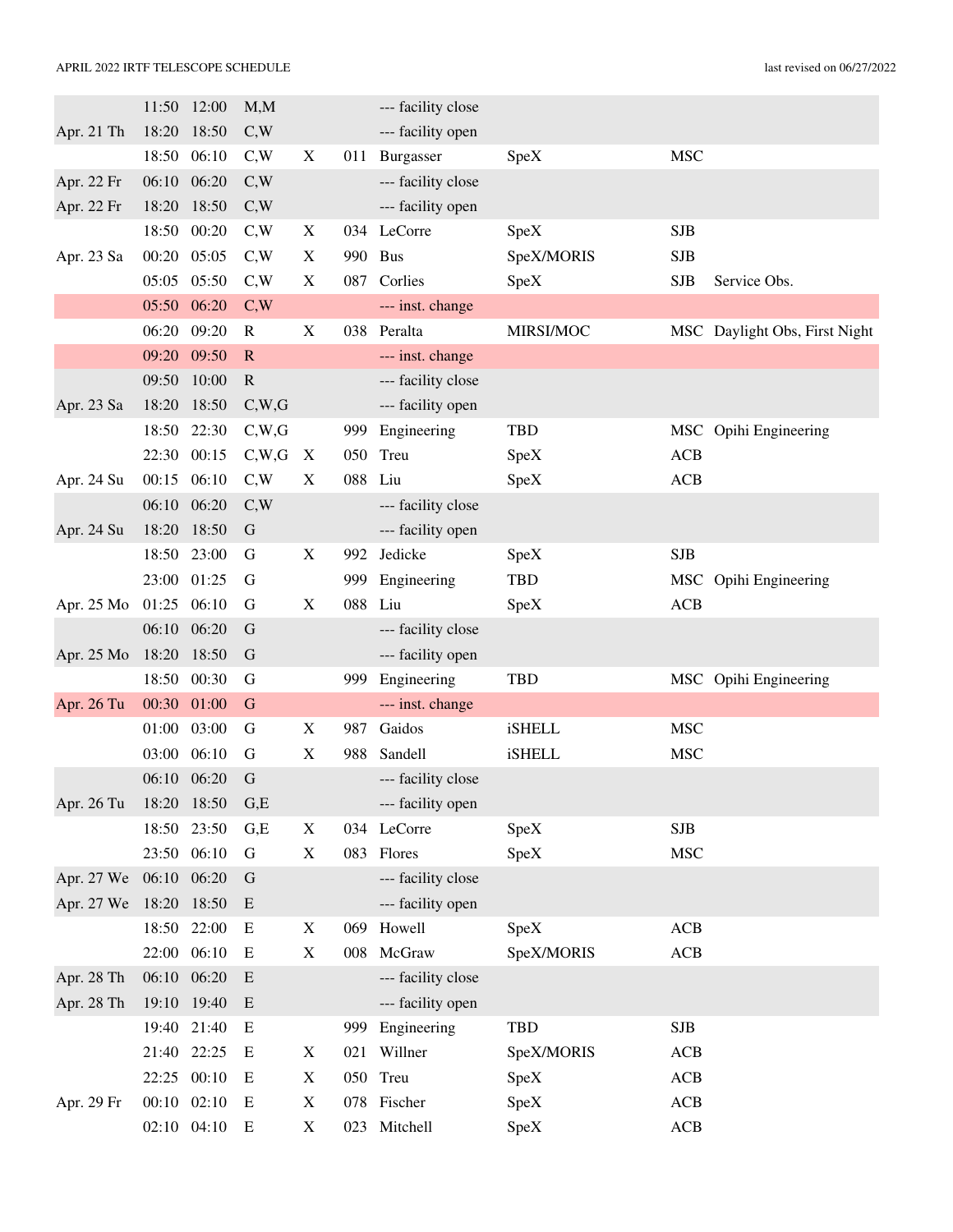|              |                 | 04:10 06:15     | E       |              | 999 | Engineering        | <b>TBD</b> | <b>SJB</b> |
|--------------|-----------------|-----------------|---------|--------------|-----|--------------------|------------|------------|
|              | 06:15 07:00     |                 | E       | X            |     | 019 Orton          | SpeX       | <b>MSC</b> |
|              | $07:00$ $07:10$ |                 | E       |              |     | --- facility close |            |            |
| Apr. 29 Fr   | 19:10 19:40     |                 | E, C, W |              |     | --- facility open  |            |            |
|              |                 | 19:40 22:40     | E, C, W | $\mathbf{X}$ |     | 992 Jedicke        | SpeX       | <b>SJB</b> |
|              |                 | 22:40 02:00     | E, C, W |              |     | 999 Engineering    | TBD        | <b>SJB</b> |
| Apr. $30$ Sa |                 | 02:00 06:15     | E       | X            |     | 991 Boogert        | SpeX       | <b>ACB</b> |
|              | 06:15 07:00     |                 | E       | X            |     | 019 Orton          | SpeX       | <b>MSC</b> |
|              |                 | $07:00$ $07:10$ | E       |              |     | --- facility close |            |            |
| Apr. $30$ Sa |                 | 18:20 18:50     | C.W     |              |     | --- facility open  |            |            |
|              |                 | 18:50 06:10     | C.W     | X            |     | 013 DeMeo          | SpeX/MORIS | <b>SJB</b> |

**Observer List April, 2022**

- 003 Chick Woodward, Dipankar P.K. Banerjee, Nye Evans, Sumner Starrfield
- 008 Allison McGraw, Vishnu Reddy, Juan Sanchez
- 011 Adam Burgasser, Nicolas Lodieu, Christian Aganze, Enrique Solano, Eduardo Martin
- 013 Francesca DeMeo, Schelte J. Bus, Brian Burt, David Polishook, Michael Marsset, Cristina Thomas, Richard P. Binzel, Nicholas Moskovitz, Andrew Rivkin
- 019 Glenn Orton, Thomas Momary, Emma Dahl, Kevin Baines, Xi Zhang, Arrate Antunano, Leigh Fletcher, Michael H. Wong, Patrick Irwin, Tommy Greathouse, Rohini Giles, Davide Grassi
- 020 Amanda Sickafoose, Michael Person, Carlos Zuluaga, Amanda Bosh, Stephen Levine
- 021 Steven Willner, Mark Gurwell, Joseph Hora, Sera Markoff, Joseph Neilsen, Giovanni Fazio, Daryl Haggard, Michael Nowak, Howard Smith
- 023 Jake Mitchell, Hermine Landt, Martin Ward, Daniel Kynoch, Keith Horne, Ed Cackett, Varoujan Gorjian, Juan Hernandez Santisteban, Mike

Brotherton, Laura Ferrarese, Thaisa Storchi-Bergmann

- 026 Leslie Young, Silvia Protopapa, Bryan Holler, William Grundy
- 028 Sara Faggi, Giuliano Liuzzi, Shohei Aoki, Geronimo Villanueva, Michael Mumma, Hideo Sagawa
- 030 Jason Hinkle, Benjamin Shappee, Christopher Ashall, Anna Payne
- 034 Lucille Le Corre, Vishnu Reddy, Daniel Scheeres

035 Glenn Orton, Joseph Hora, James Sinclair, Arrate Antunano, Leigh Fletcher, Tom Momary, Shawn Brueshaber, Emma Dahl, Henrik Melin, Rohini Giles, Thomas Greathouse

- 038 Javier Peralta, Daniela Espadinha, Pedro Machado, Eliot Young, Glenn Orton, Mark Bullock, Makoto Taguchi, Itziar Garate-Lopez, Yeon Joo Lee
- 047 Benjamin Rackham, Adam Burgasser, Elisabeth Newton, Julien de Wit, Daniel Sebastian
- 050 Tommaso Treu, Vardha Bennert, Michael Brotherton, Hermine Landt, Jan-Min Wang, Matthew Malkan, Aaron Barth, Yan-Rong Li, Pu Du, Chen Hu, Nathalia De Souza, Jewel Capili, Jess Howell, Jacob McLane
- 051 Samaporn Tinyanont, Ryan Foley, Charlie Kilpatrick, Jens Hjorth, Christa Gall, Gautham Narayan, Alexander Gagliano, Jeonghee Rho, Aravind Ravi
- 057 Andrea Banzatti, Sean Brittain, Kirsten Abernathy, Josh Kern, Adwin Boogert, Rocio Sigler, Janus Kozdon, Jose Perez, John Rayner
- 060 Thomas Gaudin, Ryan Norris, Michelle Creech-Eakman
- 066 Kishalay De, Roberto Soria, Ryan Lau, Viraj Karambelkar, Mansi Kasliwal
- 069 Ellen Howell, Ronald Vervack, Yanga Fernandez, Mary Hinkle, Kiana McFadden, Samuel Myers, Sean Marshall
- 072 Silvia Protopapa, Michael S.P. Kelley, Bin Yang
- 076 Sarah Sonnett, Driss Takir, Vishnu Reddy, Zachary Smith, Lucy Williamson
- 077 Christopher Theissen, Daniella Bardalez Gagliuffi, Elisabeth Newton, Adam Burgasser, Jacqueline Faherty, Jonathan Gagne, Phil Muirhead, Eileen Gonzales, Andrew Mann, Chih-Chun Hsu, Christian Aganze
- 078 Will Fischer, Tracy Beck, James Muzerolle
- 083 Christian Flores, Michael Connelley, Jonathan Williams, Greg Doppmann, Nagayoshi Ohashi
- 085 David Trilling, Andy Lopez Oquendo, Joseph Hora, Howard Smith
- 087 Paul Corlies, Alexander Hayes, Mate Adamkovics, Sebastien Rodriguez, Elizabeth Turtle, Jason Soderblom, Alejandro Soto, Patricio Rojo, Jonathan Mitchell, Juan Lora, Jonathan Lunine
- 088 Michael Liu, Michael Line, Zhoujian Zhang, Mark Marley, William Best, Mark Phillips, Joe Zalesky
- 092 Melissa Shahbandeh, Eric Hsiao, David Sand, Mark Phillips, Saurabh Jha, Chris Ashall, Edward Baron, Chris Burns, Francisco Forster, Lluis

Galbany, Peter Hoeflich, Sahana Kumar, Jing Lu, Howie Marion, Nidia Morrell, Anthony Piro, Max Stritzinger, Nicholas Suntzeff, Syed Ashraf Uddin 096 Bryce Bolin, Casey Lisse, Marco Delbo, Chrysa Avdellidou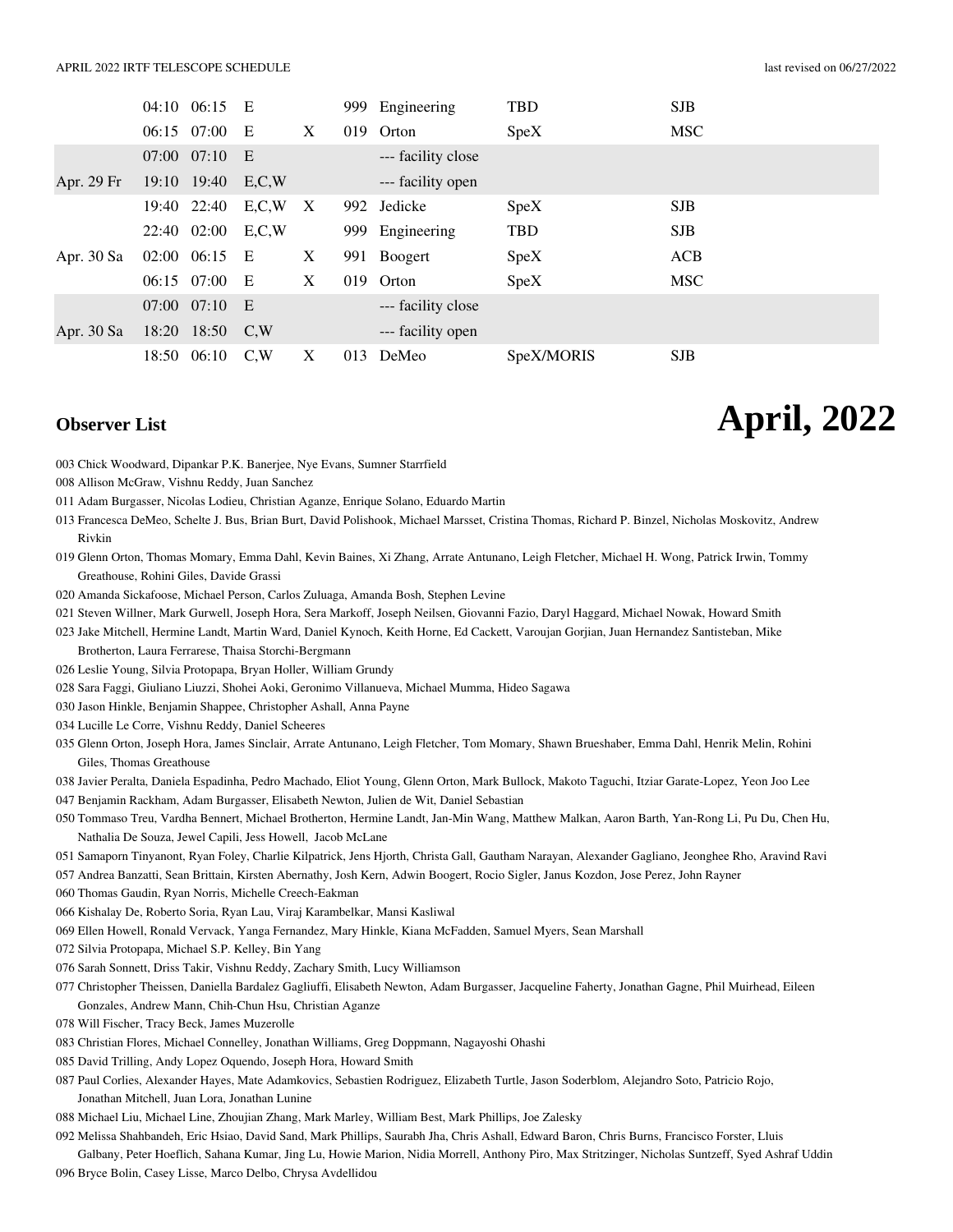| <b>HST</b> Date       | <b>HST Time</b> |       | <b>TO</b>   | Remote Prog & PI          |     |                    | Instr         | <b>SA</b>  | <b>Comments</b>         |
|-----------------------|-----------------|-------|-------------|---------------------------|-----|--------------------|---------------|------------|-------------------------|
| May. 1 Su             | 06:10 06:20     |       | C,W         |                           |     | --- facility close |               |            |                         |
| May. 1 Su             | 18:15 18:45     |       | C,W         |                           |     | --- facility open  |               |            |                         |
|                       | 18:45           | 20:30 | C,W         | X                         |     | 072 Protopapa      | SpeX/MORIS    | <b>ACB</b> |                         |
|                       | 20:30 05:00     |       | C,W         | X                         |     | 996 Espaillat      | SpeX          | <b>ACB</b> |                         |
| May. 2 Mo             | 05:00 05:45     |       | C,W         | X                         | 087 | Corlies            | SpeX          |            | ACB Service Obs.        |
|                       | 05:45 06:15     |       | C,W         |                           |     | --- inst. change   |               |            |                         |
|                       | 06:15           | 09:15 | M, M        | X                         |     | 038 Peralta        | MIRSI/MOC     |            | MSC Daylight Obs        |
|                       | 09:15 09:45     |       | M, M        |                           |     | --- inst. change   |               |            |                         |
|                       | 09:45 09:55     |       | M, M        |                           |     | --- facility close |               |            |                         |
| May. 2 Mo             | 18:15           | 18:45 | C,W,G       |                           |     | --- facility open  |               |            |                         |
|                       | 18:45           | 22:20 | C,W,G       | X                         | 992 | Jedicke            | SpeX          | <b>SJB</b> |                         |
|                       | 22:20           | 00:05 | C,W,G       | X                         |     | 050 Treu           | SpeX          | <b>ACB</b> |                         |
| May. 3 Tu             | 00:05           | 02:05 | C,W         | X                         | 078 | Fischer            | SpeX          | <b>ACB</b> |                         |
|                       | 02:05           | 04:05 | C,W         | $\boldsymbol{\mathrm{X}}$ | 023 | Mitchell           | SpeX          | <b>ACB</b> |                         |
|                       | 04:05           | 06:05 | C,W         |                           | 999 | Engineering        | <b>TBD</b>    | <b>SJB</b> |                         |
|                       | 06:05           | 06:15 | C,W         |                           |     | --- facility close |               |            |                         |
|                       | 10:00           | 16:00 | $\mathbf G$ |                           |     | --- inst. change   |               |            |                         |
| May. 3 Tu             | 18:15           | 18:45 | $\mathbf G$ |                           |     | --- facility open  |               |            |                         |
|                       | 18:45           | 23:00 | G           | X                         | 994 | Gaidos             | <b>iSHELL</b> | <b>MSC</b> |                         |
|                       | 23:00 06:05     |       | G           | $\mathbf X$               | 083 | Flores             | <b>iSHELL</b> | <b>MSC</b> |                         |
| May. 4 We 06:05 06:15 |                 |       | G           |                           |     | --- facility close |               |            |                         |
| May. 4 We 13:30       |                 | 14:00 | W           |                           |     | --- facility open  |               |            |                         |
|                       | 14:00           | 17:30 | W           | X                         |     | 046 Khan           | <b>iSHELL</b> |            | <b>ACB</b> Daylight Obs |
|                       | 17:30           | 17:40 | W           |                           |     | --- facility close |               |            |                         |
| May. 4 We             | 18:15           | 18:45 | G           |                           |     | --- facility open  |               |            |                         |
|                       | 18:45           | 19:15 | $\mathbf G$ |                           |     | --- inst. change   |               |            |                         |
|                       | 19:15 22:15     |       | G           | X                         |     | 085 Trilling       | MIRSI/MOC     | <b>MSC</b> |                         |
|                       | 22:15 22:45     |       | G           |                           |     | --- inst. change   |               |            |                         |
|                       | 22:45           | 06:05 | G           | X                         | 083 | Flores             | <b>iSHELL</b> | <b>MSC</b> |                         |
| May. 5 Th             | 06:05           | 06:15 | $\mathbf G$ |                           |     | --- facility close |               |            |                         |
| May. 5 Th             | 08:30 09:00     |       | W           |                           |     | --- facility open  |               |            |                         |
|                       | 09:00           | 17:30 | W           | X                         | 043 | Mumma              | <b>iSHELL</b> |            | <b>ACB</b> Daylight Obs |
|                       | 17:30           | 17:40 | W           |                           |     | --- facility close |               |            |                         |
| May. 5 Th             | 18:15           | 18:45 | G,E         |                           |     | --- facility open  |               |            |                         |
|                       | 18:45           | 19:15 | G,E         |                           |     | --- inst. change   |               |            |                         |
|                       | 19:15 21:50     |       | G,E         | X                         |     | 992 Jedicke        | SpeX          | <b>SJB</b> |                         |
|                       | 21:50 23:35     |       | G,E         | X                         |     | 050 Treu           | SpeX          | <b>ACB</b> |                         |
|                       | 23:35 05:20     |       | G           | X                         | 051 | Tinyanont          | SpeX/MORIS    | <b>ACB</b> |                         |
| May. 6 Fr             | 05:20 06:05     |       | G           | X                         | 087 | Corlies            | SpeX          |            | ACB Service Obs.        |
|                       | 06:05 06:15     |       | $\mathbf G$ |                           |     | --- facility close |               |            |                         |
| May. 6 Fr             | 18:15 18:45     |       | E           |                           |     | --- facility open  |               |            |                         |
|                       | 18:45 21:30     |       | E           |                           |     | 999 Engineering    | <b>TBD</b>    | <b>SJB</b> |                         |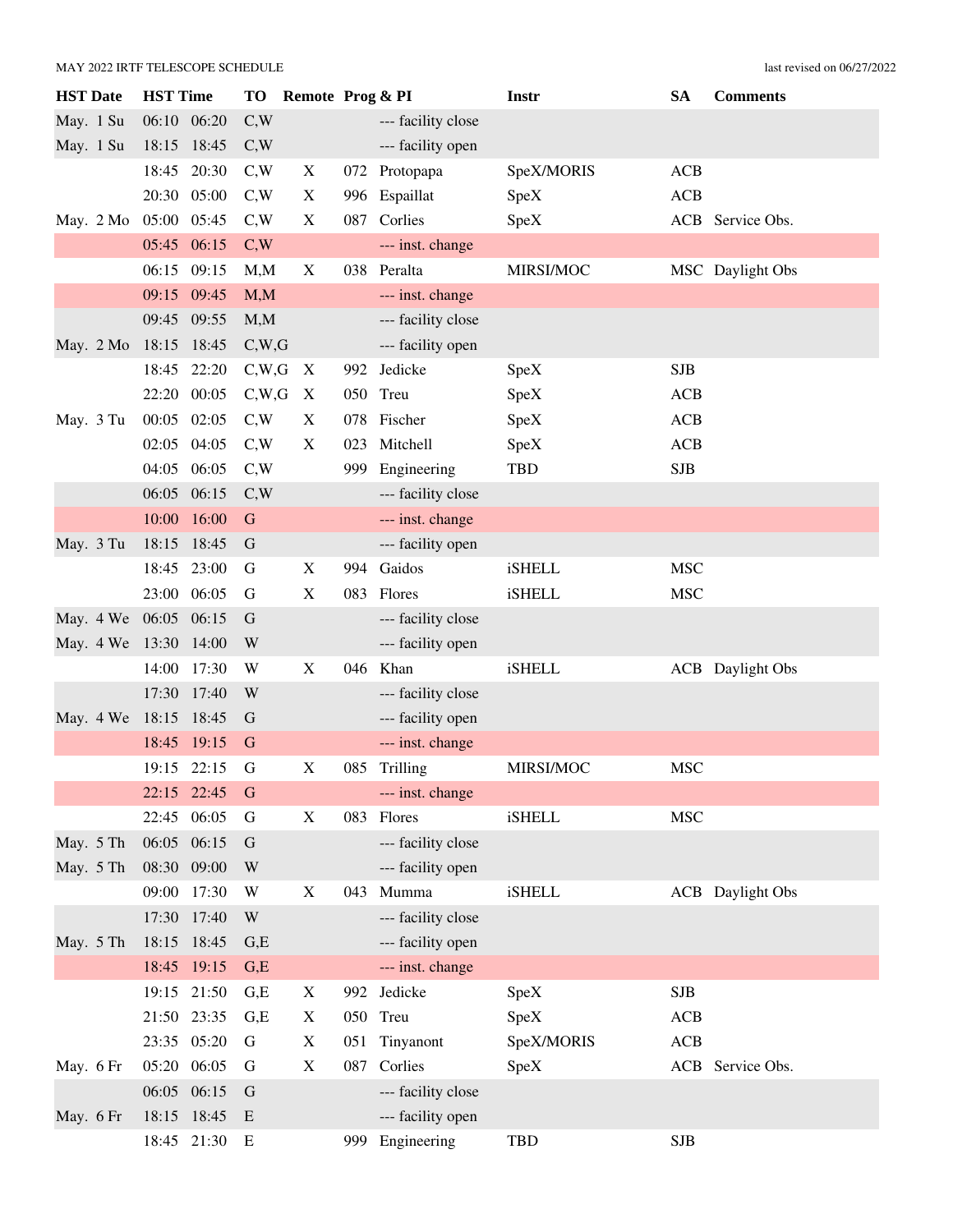|                        |             | 21:30 02:00 | E             | X |        | 002 Humes          | SpeX/MORIS    | <b>SJB</b> |                               |
|------------------------|-------------|-------------|---------------|---|--------|--------------------|---------------|------------|-------------------------------|
| May. 7 Sa              | 02:00       | 02:30       | E             |   |        | --- inst. change   |               |            |                               |
|                        |             | 02:30 06:05 | E             | X | 083    | Flores             | <b>iSHELL</b> | <b>MSC</b> |                               |
|                        | 06:05       | 06:15       | E             |   |        | --- facility close |               |            |                               |
| May. 7 Sa              | 13:00       | 13:30       | W             |   |        | --- facility open  |               |            |                               |
|                        | 13:30       | 17:30       | W             | X | 046    | Khan               | <b>iSHELL</b> |            | <b>ACB</b> Daylight Obs       |
|                        | 17:30       | 17:40       | W             |   |        | --- facility close |               |            |                               |
| May. 7 Sa              | 18:15       | 18:45       | E             |   |        | --- facility open  |               |            |                               |
|                        |             | 18:45 22:30 | E             | X |        | 036 Gaarn          | <b>iSHELL</b> | <b>MSC</b> |                               |
|                        |             | 22:30 01:00 | E             | X | 987    | Gaidos             | <b>iSHELL</b> | <b>MSC</b> |                               |
| May. 8 Su              | 01:00       | 05:30       | E             | X |        | 055 Ejeta          | <b>iSHELL</b> | <b>MSC</b> |                               |
|                        |             | 05:30 09:30 | E, R          | X |        | 045 Mehrle         | <b>iSHELL</b> |            | ACB Daylight Obs, First Night |
|                        | 09:30       | 17:30       | $\mathbf R$   | X | 043    | Mumma              | <b>iSHELL</b> |            | <b>ACB</b> Daylight Obs       |
|                        | 17:30       | 17:40       | $\mathbb{R}$  |   |        | --- facility close |               |            |                               |
| May. 8 Su              |             | 18:15 18:45 | E, C, M, M    |   |        | --- facility open  |               |            |                               |
|                        | 18:45       | 19:15       | E, C, M, M    |   |        | --- inst. change   |               |            |                               |
|                        | 19:15       | 22:30       | E, C, M, M    |   | 999    | Engineering        | <b>TBD</b>    | <b>SJB</b> |                               |
|                        |             | 22:30 01:30 | E, C, M, MX   |   | 069    | Howell             | SpeX          | <b>SJB</b> |                               |
| May. 9 Mo              | 01:30 03:00 |             | E             | X | 044 Su |                    | SpeX          | <b>MSC</b> |                               |
|                        | 03:00       | 05:45       | E             | X | 051    | Tinyanont          | SpeX/MORIS    | <b>MSC</b> |                               |
|                        | 05:45 06:15 |             | ${\bf E}$     |   |        | --- inst. change   |               |            |                               |
|                        | 06:15       | 09:15       | $\mathbf R$   | X |        | 038 Peralta        | MIRSI/MOC     |            | MSC Daylight Obs              |
|                        | 09:15       | 09:45       | $\mathbf R$   |   |        | --- inst. change   |               |            |                               |
|                        |             | 09:45 09:55 | $\mathbf R$   |   |        | --- facility close |               |            |                               |
| May. 9 Mo              | 18:15       | 18:45       | C, M, M       |   |        | --- facility open  |               |            |                               |
|                        | 18:45       | 23:45       | C, M, M       |   | 999    | Engineering        | <b>TBD</b>    | <b>SJB</b> |                               |
|                        |             | 23:45 03:15 | $C, M, M$ X   |   | 057    | Banzatti           | <b>iSHELL</b> | <b>MSC</b> |                               |
| May. 10 Tu 03:15 03:45 |             |             | C, M, M       |   |        | --- inst. change   |               |            |                               |
|                        |             | 03:45 06:05 | $C, M, M$ X   |   | 044 Su |                    | SpeX          | <b>MSC</b> |                               |
|                        | 06:05       | 06:15       | C, M, M       |   |        | --- facility close |               |            |                               |
| May. 10 Tu             | 20:05 20:35 |             | C, M, M       |   |        | --- facility open  |               |            |                               |
|                        | 20:35       | 21:45       | $C, M, M \ X$ |   |        | 021 Willner        | SpeX/MORIS    | ACB        |                               |
|                        |             | 21:45 23:30 | $C, M, M \ X$ |   |        | 050 Treu           | SpeX          | <b>ACB</b> |                               |
|                        |             | 23:30 01:30 | $C, M, M \ X$ |   |        | 078 Fischer        | SpeX          | ACB        |                               |
| May. 11 We 01:30 03:30 |             |             | $C, M, M \ X$ |   |        | 023 Mitchell       | SpeX          | ACB        |                               |
|                        |             | 03:30 05:20 | $C, M, M \ X$ |   |        | 096 Bolin          | SpeX/MORIS    | <b>SJB</b> |                               |
|                        |             | 05:20 06:05 | $C, M, M$ X   |   |        | 087 Corlies        | SpeX          | <b>SJB</b> | Service Obs.                  |
|                        | 06:05       | 07:55       | $C, M, M \ X$ |   |        | 048 Tate           | SpeX          | <b>SJB</b> | Io eclipse                    |
|                        |             | 07:55 08:05 | C, M, M       |   |        | --- facility close |               |            |                               |
| May. 11 We 12:30       |             | 13:00       | W             |   |        | --- facility open  |               |            |                               |
|                        | 13:00       | 13:30       | W             |   |        | --- inst. change   |               |            |                               |
|                        |             | 13:30 17:30 | W             | X |        | 046 Khan           | iSHELL        |            | <b>ACB</b> Daylight Obs       |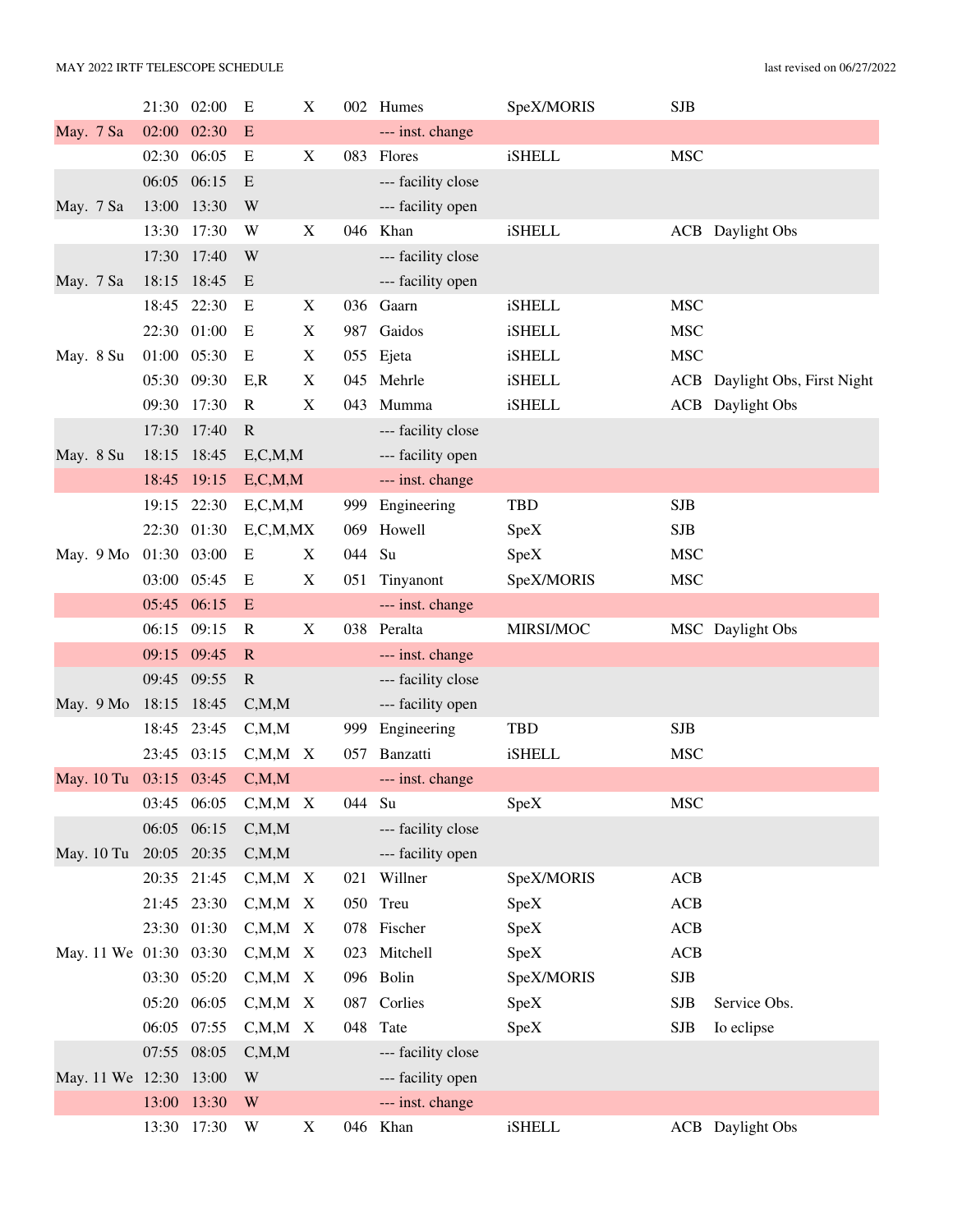|                        |             | 17:30 17:40 | W             |                           |     | --- facility close |               |            |                         |
|------------------------|-------------|-------------|---------------|---------------------------|-----|--------------------|---------------|------------|-------------------------|
| May. 11 We 18:15 18:45 |             |             | C, M, M, G    |                           |     | --- facility open  |               |            |                         |
|                        |             | 18:45 19:15 | C, M, M, G    |                           |     | --- inst. change   |               |            |                         |
|                        |             | 19:15 00:15 | C, M, M, GX   |                           |     | 096 Bolin          | SpeX/MORIS    | <b>SJB</b> |                         |
| May. 12 Th             | 00:15 00:45 |             | C, M, M       |                           |     | --- inst. change   |               |            |                         |
|                        | 00:45       | 06:05       | $C, M, M \ X$ |                           | 057 | Banzatti           | iSHELL        | <b>MSC</b> |                         |
|                        | 06:05 06:15 |             | C, M, M       |                           |     | --- facility close |               |            |                         |
| May. 12 Th             | 06:30 07:00 |             | W             |                           |     | --- facility open  |               |            |                         |
|                        | 07:00 15:30 |             | W             | X                         | 043 | Mumma              | <b>iSHELL</b> |            | <b>ACB</b> Daylight Obs |
|                        |             | 15:30 15:40 | W             |                           |     | --- facility close |               |            |                         |
| May. 12 Th             | 18:15 18:45 |             | G             |                           |     | --- facility open  |               |            |                         |
|                        |             | 18:45 19:15 | G             |                           |     | --- inst. change   |               |            |                         |
|                        |             | 19:15 00:15 | G             | X                         | 092 | Shahbandeh         | SpeX/MORIS    | <b>MSC</b> |                         |
| May. 13 Fr             | 00:15 00:45 |             | $\mathbf G$   |                           |     | --- inst. change   |               |            |                         |
|                        | 00:45 06:05 |             | G             | $\boldsymbol{\mathrm{X}}$ | 057 | Banzatti           | <b>iSHELL</b> | ACB        |                         |
|                        |             | 06:05 06:15 | G             |                           |     | --- facility close |               |            |                         |
| May. 13 Fr             | 18:15 18:45 |             | G             |                           |     | --- facility open  |               |            |                         |
|                        |             | 18:45 19:15 | G             |                           |     | --- inst. change   |               |            |                         |
|                        |             | 19:15 21:15 | G             |                           | 999 | Engineering        | <b>TBD</b>    | <b>SJB</b> |                         |
|                        | 21:15 23:00 |             | G             | X                         | 050 | Treu               | SpeX          | <b>ACB</b> |                         |
|                        |             | 23:00 23:30 | G             |                           |     | --- inst. change   |               |            |                         |
|                        | 23:30 01:05 |             | G             | X                         | 987 | Gaidos             | <b>iSHELL</b> | <b>MSC</b> |                         |
| May. 14 Sa             | 01:05 06:05 |             | G             | $\mathbf X$               | 066 | De                 | <b>iSHELL</b> | <b>MSC</b> |                         |
|                        | 06:05 06:15 |             | $\mathbf G$   |                           |     | --- facility close |               |            |                         |
| May. 14 Sa             | 12:00 12:30 |             | W             |                           |     | --- facility open  |               |            |                         |
|                        | 12:30       | 17:30       | W             | $\boldsymbol{\mathrm{X}}$ |     | 046 Khan           | <b>iSHELL</b> |            | <b>ACB</b> Daylight Obs |
|                        | 17:30       | 17:40       | W             |                           |     | --- facility close |               |            |                         |
| May. 14 Sa 18:15 18:45 |             |             | G,E           |                           |     | --- facility open  |               |            |                         |
|                        |             | 18:45 19:15 | G,E           |                           |     | --- inst. change   |               |            |                         |
|                        | 19:15       | 22:00       | G,E           |                           |     | 999 Engineering    | <b>TBD</b>    | <b>SJB</b> |                         |
|                        |             | 22:00 03:00 | G,E           | X                         | 069 | Howell             | SpeX          | <b>SJB</b> |                         |
| May. 15 Su             | 03:00 06:05 |             | G             | $\boldsymbol{\mathrm{X}}$ |     | 025 Cartwright     | SpeX          | <b>SJB</b> |                         |
|                        | 06:05 06:15 |             | G             |                           |     | --- facility close |               |            |                         |
| May. 15 Su             | 18:15 18:45 |             | E             |                           |     | --- facility open  |               |            |                         |
|                        |             | 18:45 22:50 | E             | X                         | 051 | Tinyanont          | SpeX/MORIS    | <b>MSC</b> |                         |
|                        |             | 22:50 01:20 | E             | X                         | 073 | Thomas             | SpeX/MORIS    | <b>SJB</b> |                         |
| May. 16 Mo 01:20 02:50 |             |             | E             | X                         | 044 | Su                 | SpeX          | <b>MSC</b> |                         |
|                        | 02:50 05:20 |             | E             | X                         |     | 003 Woodward       | SpeX/MORIS    | <b>MSC</b> |                         |
|                        | 05:20 06:05 |             | E             | $\mathbf X$               | 048 | Tate               | SpeX          |            | MSC Service Obs.        |
|                        | 06:05 06:15 |             | E             |                           |     | --- facility close |               |            |                         |
| May. 16 Mo 11:30 12:00 |             |             | $\mathbb{R}$  |                           |     | --- facility open  |               |            |                         |
|                        |             | 12:00 12:30 | $\mathbf R$   |                           |     | --- inst. change   |               |            |                         |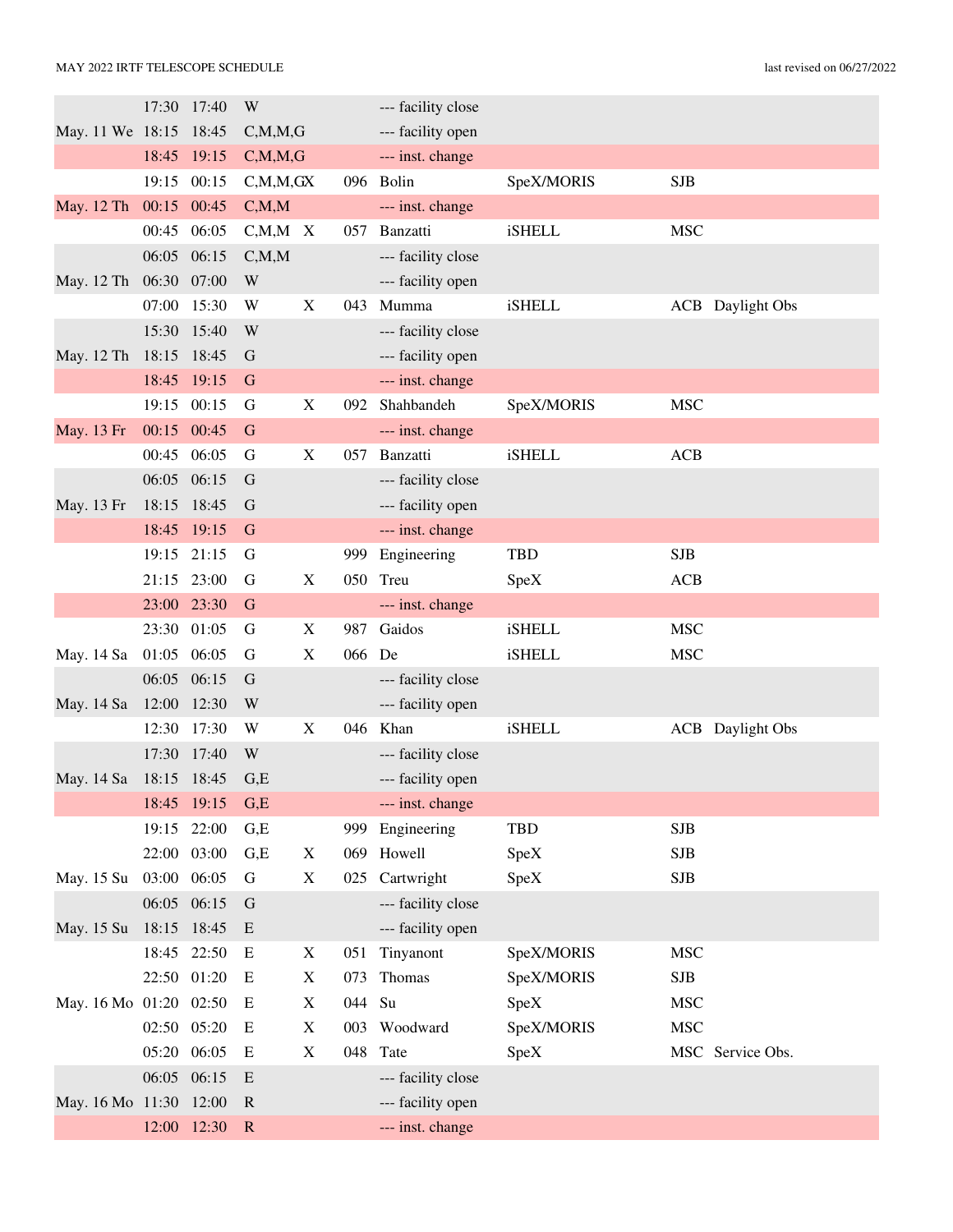|                        | 12:30 | 17:30       | $\mathbb{R}$ | $\mathbf X$               |        | 046 Khan           | <b>iSHELL</b> |            | <b>ACB</b> Daylight Obs |
|------------------------|-------|-------------|--------------|---------------------------|--------|--------------------|---------------|------------|-------------------------|
|                        | 17:30 | 17:40       | $\mathbf R$  |                           |        | --- facility close |               |            |                         |
| May. 16 Mo 18:15 18:45 |       |             | E            |                           |        | --- facility open  |               |            |                         |
|                        | 18:45 | 19:15       | E            |                           |        | --- inst. change   |               |            |                         |
|                        |       | 19:15 21:20 | E            |                           |        | 999 Engineering    | <b>TBD</b>    | <b>SJB</b> |                         |
|                        |       | 21:20 23:05 | E            | X                         |        | 050 Treu           | SpeX          | <b>MSC</b> |                         |
|                        | 23:05 | 01:05       | E            | X                         |        | 078 Fischer        | SpeX          | <b>MSC</b> |                         |
| May. 17 Tu             | 01:05 | 03:05       | E            | X                         | 023    | Mitchell           | SpeX          | <b>MSC</b> |                         |
|                        | 03:05 | 03:50       | Ε            | X                         |        | 087 Corlies        | SpeX          |            | MSC Service Obs.        |
|                        | 03:50 | 05:20       | E            | X                         |        | 072 Protopapa      | SpeX/MORIS    | <b>MSC</b> |                         |
|                        | 05:20 | 06:05       | E            | X                         | 048    | Tate               | SpeX          |            | MSC Service Obs.        |
|                        | 06:05 | 06:15       | E            |                           |        | --- facility close |               |            |                         |
| May. 17 Tu 18:15 18:45 |       |             | E, C, W      |                           |        | --- facility open  |               |            |                         |
|                        | 18:45 | 00:30       | E, C, W      | X                         | 031    | Faherty            | SpeX          | <b>MSC</b> |                         |
| May. 18 We 00:30       |       | 01:00       | E            |                           |        | --- inst. change   |               |            |                         |
|                        | 01:00 | 05:30       | E            | $\boldsymbol{\mathrm{X}}$ |        | 055 Ejeta          | <b>iSHELL</b> | <b>ACB</b> |                         |
|                        | 05:30 | 09:30       | E, R         | X                         | 045    | Mehrle             | <b>iSHELL</b> |            | <b>ACB</b> Daylight Obs |
|                        | 09:30 | 09:40       | $\mathbf R$  |                           |        | --- facility close |               |            |                         |
|                        | 10:00 | 16:00       |              |                           |        | --- inst. change   |               |            |                         |
| May. 18 We 18:15       |       | 18:45       | C,W          |                           |        | --- facility open  |               |            |                         |
|                        | 18:45 | 01:30       | C,W          | X                         |        | 031 Faherty        | SpeX          | <b>MSC</b> |                         |
| May. 19 Th 01:30       |       | 03:00       | C,W          | X                         | 044 Su |                    | SpeX          | <b>MSC</b> |                         |
|                        | 03:00 | 06:05       | C,W          | X                         | 025    | Cartwright         | SpeX          | SJB        |                         |
|                        | 06:05 | 06:15       | C,W          |                           |        | --- facility close |               |            |                         |
| May. 19 Th 18:15 18:45 |       |             | C,W          |                           |        | --- facility open  |               |            |                         |
|                        | 18:45 | 04:35       | C,W          | X                         | 029    | Faherty            | SpeX          | <b>ACB</b> |                         |
| May. 20 Fr             | 04:35 | 05:20       | C,W          | X                         | 087    | Corlies            | SpeX          |            | ACB Service Obs.        |
|                        |       | 05:20 06:05 | C,W          | X                         |        | 048 Tate           | SpeX          |            | ACB Service Obs.        |
|                        |       | 06:05 06:15 | C,W          |                           |        | --- facility close |               |            |                         |
| May. 20 Fr             | 18:15 | 18:45       | C,W,G        |                           |        | --- facility open  |               |            |                         |
|                        | 18:45 | 20:15       | C,W,G        |                           | 999    | Engineering        | TBD           | <b>SJB</b> |                         |
|                        |       | 20:15 21:00 | C,W,G        | $\boldsymbol{\mathrm{X}}$ | 021    | Willner            | SpeX/MORIS    | <b>ACB</b> |                         |
|                        |       | 21:00 22:45 | C,W,G        | X                         |        | 050 Treu           | SpeX          | <b>ACB</b> |                         |
|                        |       | 22:45 23:45 | C,W,G        |                           |        | 999 Engineering    | TBD           | <b>SJB</b> |                         |
|                        | 23:45 | 01:15       | C,W          | X                         | 044 Su |                    | SpeX          | SJB        |                         |
| May. 21 Sa             |       | 01:15 04:45 | C,W          | X                         |        | 086 Lau            | SpeX          | SJB        | <b>First Night</b>      |
|                        | 04:45 | 10:45       | C,W,M,M      |                           |        | 019 Orton          | SpeX          |            | MSC Daylight Obs        |
|                        | 10:45 | 10:55       | M, M         |                           |        | --- facility close |               |            |                         |
| May. 21 Sa             |       | 18:15 18:45 | G            |                           |        | --- facility open  |               |            |                         |
|                        | 18:45 | 23:00       | G            |                           |        | 999 Engineering    | TBD           | <b>SJB</b> |                         |
|                        | 23:00 | 04:00       | G            | X                         | 069    | Howell             | SpeX          | <b>SJB</b> |                         |
| May. 22 Su 04:00       |       | 04:45       | G            | $\mathbf X$               |        | 087 Corlies        | SpeX          |            | MSC Service Obs.        |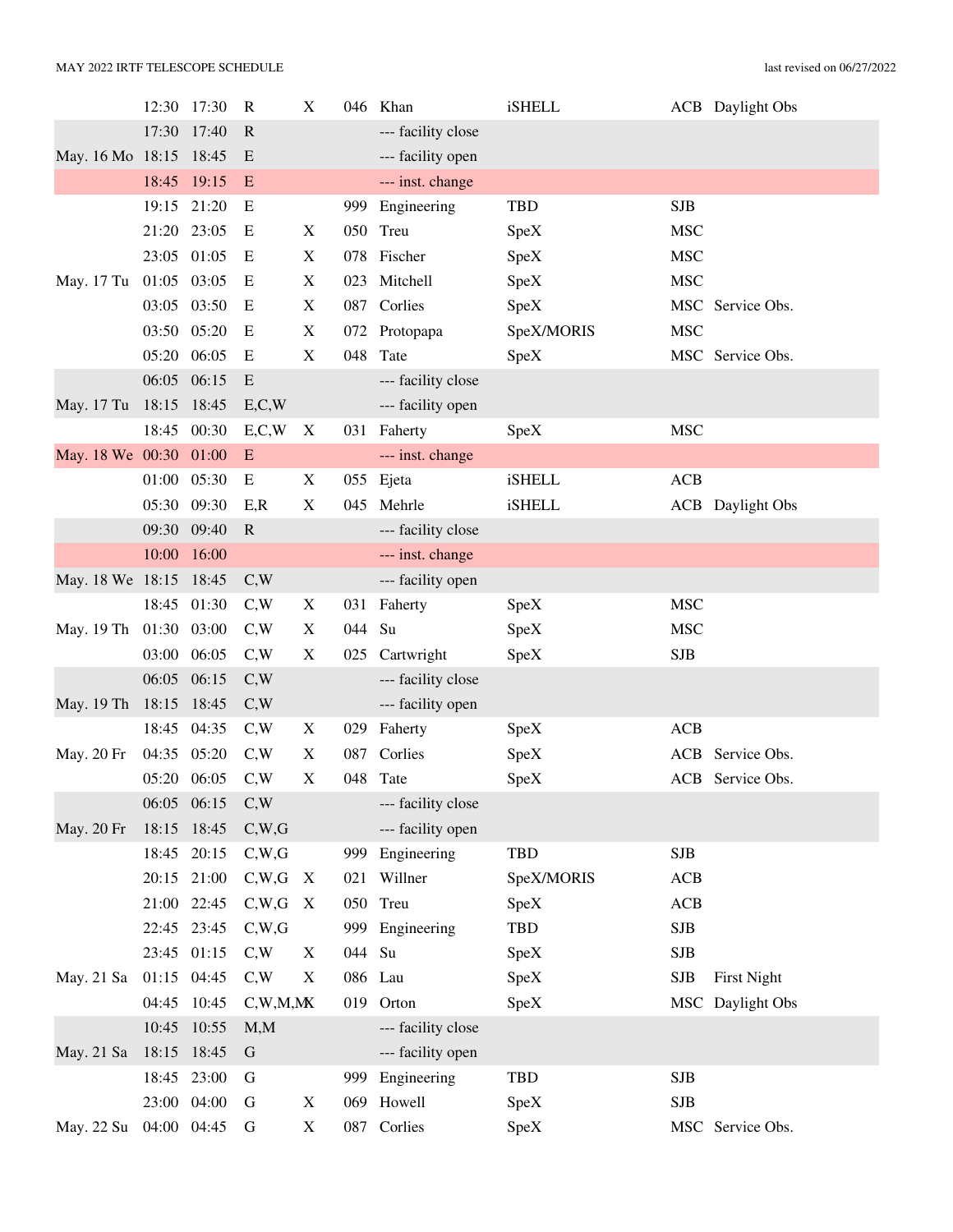|                        | 04:45       | 10:45       | $G, M, M \ X$ |             |         | 019 Orton          | SpeX          |            | MSC Daylight Obs |
|------------------------|-------------|-------------|---------------|-------------|---------|--------------------|---------------|------------|------------------|
|                        | 10:45       | 10:55       | M, M          |             |         | --- facility close |               |            |                  |
| May. 22 Su             | 18:15 18:45 |             | G             |             |         | --- facility open  |               |            |                  |
|                        | 18:45       | 03:00       | G             | X           | 077     | Theissen           | SpeX          | ACB        |                  |
| May. 23 Mo 03:00       |             | 03:30       | $\mathbf G$   |             |         | --- inst. change   |               |            |                  |
|                        | 03:30       | 04:45       | G             | X           | 086 Lau |                    | <b>MIRSI</b>  |            | MSC First Night  |
|                        | 04:45       | 10:45       | G, R          | X           | 035     | Orton              | <b>MIRSI</b>  |            | MSC Daylight Obs |
|                        | 10:45       | 11:15       | $\mathbf R$   |             |         | --- inst. change   |               |            |                  |
|                        | 11:15       | 11:25       | $\mathbf R$   |             |         | --- facility close |               |            |                  |
| May. 23 Mo 18:15 18:45 |             |             | G,E           |             |         | --- facility open  |               |            |                  |
|                        |             | 18:45 22:45 | G,E           | X           | 077     | Theissen           | SpeX          | ACB        |                  |
|                        |             | 22:45 23:15 | G,E           |             |         | --- inst. change   |               |            |                  |
|                        |             | 23:15 05:15 | G,E           | X           | 044     | Su                 | <b>MIRSI</b>  |            | MSC First Night  |
| May. 24 Tu             | 05:15 11:15 |             | G, R          | X           | 035     | Orton              | <b>MIRSI</b>  |            | MSC Daylight Obs |
|                        | 11:15       | 11:45       | $\mathbf R$   |             |         | --- inst. change   |               |            |                  |
|                        | 11:45       | 11:55       | $\mathbf R$   |             |         | --- facility close |               |            |                  |
| May. 24 Tu             | 18:15 18:45 |             | E             |             |         | --- facility open  |               |            |                  |
|                        | 18:45       | 20:45       | E             |             | 999     | Engineering        | <b>TBD</b>    | <b>SJB</b> |                  |
|                        |             | 20:45 22:45 | E             | X           |         | 050 Treu           | SpeX          | <b>ACB</b> |                  |
|                        | 22:45       | 00:45       | E             | X           | 023     | Mitchell           | SpeX          | <b>ACB</b> |                  |
| May. 25 We 00:45 02:45 |             |             | E             | X           | 044     | Su                 | SpeX          | ACB        |                  |
|                        |             | 02:45 05:20 | E             | X           |         | 025 Cartwright     | SpeX          | <b>ACB</b> |                  |
|                        | 05:20 06:05 |             | E             | X           | 048     | Tate               | SpeX          |            | ACB Service Obs. |
|                        |             | 06:05 06:15 | E             |             |         | --- facility close |               |            |                  |
| May. 25 We 18:15 18:45 |             |             | E             |             |         | --- facility open  |               |            |                  |
|                        | 18:45       | 22:20       | E             |             | 999     | Engineering        | <b>TBD</b>    | SJB        |                  |
|                        |             | 22:20 01:50 | E             | X           | 057     | Banzatti           | <b>iSHELL</b> | <b>MSC</b> |                  |
| May. 26 Th 01:50 02:20 |             |             | E             |             |         | --- inst. change   |               |            |                  |
|                        |             | 02:20 03:50 | Ε             | X           | 044     | Su                 | SpeX          | <b>MSC</b> |                  |
|                        | 03:50 04:35 |             | E             | X           |         | 087 Corlies        | SpeX          |            | MSC Service Obs. |
|                        |             | 04:35 05:05 | E             |             |         | --- inst. change   |               |            |                  |
|                        | 05:05 06:05 |             | E             | $\mathbf X$ | 079     | Sinclair           | <b>MIRSI</b>  | <b>MSC</b> |                  |
|                        |             | 06:05 06:15 | E             |             |         | --- facility close |               |            |                  |
|                        | 10:00       | 16:00       |               |             |         | --- inst. change   |               |            |                  |
| May. 26 Th             | 18:30 19:00 |             | E, C, W       |             |         | --- facility open  |               |            |                  |
|                        |             | 19:00 01:50 | E, C, W       | X           |         | 030 Hinkle         | SpeX/MORIS    | <b>ACB</b> |                  |
| May. 27 Fr             | 01:50 04:50 |             | E             | X           |         | 069 Howell         | SpeX          | ACB        |                  |
|                        |             | 04:50 06:20 | E             | X           |         | 048 Tate           | SpeX          |            | ACB Io eclipse   |
|                        |             | 06:20 06:30 | E             |             |         | --- facility close |               |            |                  |
| May. 27 Fr             | 18:15 18:45 |             | C,W           |             |         | --- facility open  |               |            |                  |
|                        |             | 18:45 20:00 | C,W           |             | 999     | Engineering        | <b>TBD</b>    | <b>SJB</b> |                  |
|                        |             | 20:00 20:45 | C,W           | X           |         | 021 Willner        | SpeX/MORIS    | ACB        |                  |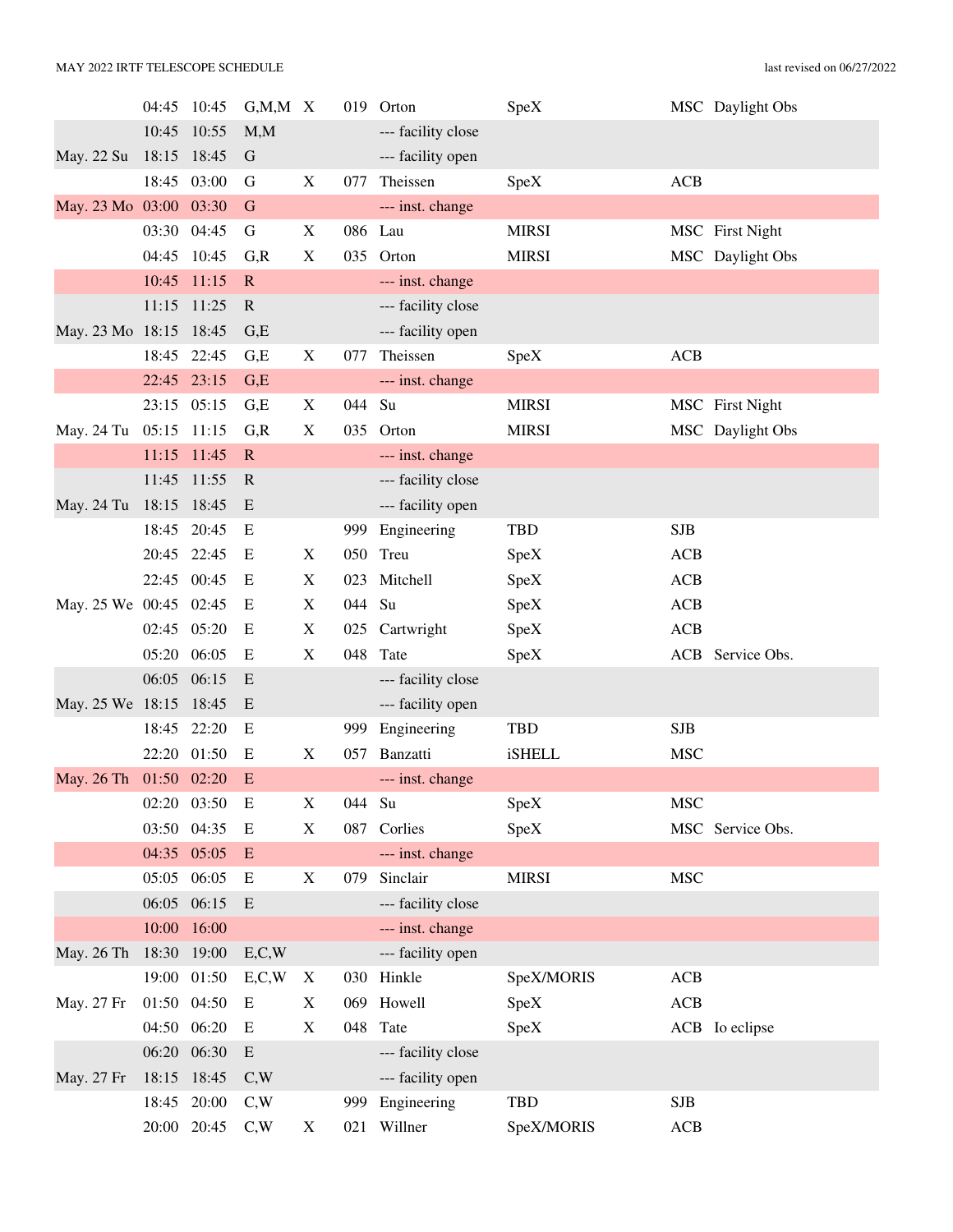|                        |             | 20:45 22:45 | C,W   | X                         | 050 | Treu               | SpeX          | <b>ACB</b> |                         |
|------------------------|-------------|-------------|-------|---------------------------|-----|--------------------|---------------|------------|-------------------------|
|                        | 22:45 01:35 |             | C,W   |                           |     | 999 Engineering    | TBD           | <b>SJB</b> |                         |
| May. 28 Sa             | 01:35 02:05 |             | C,W   |                           |     | --- inst. change   |               |            |                         |
|                        | 02:05       | 05:05       | C,W   | X                         | 085 | Trilling           | MIRSI/MOC     | <b>MSC</b> |                         |
|                        | 05:05 06:05 |             | C,W   | X                         | 079 | Sinclair           | <b>MIRSI</b>  | <b>MSC</b> |                         |
|                        | 06:05 06:15 |             | C,W   |                           |     | --- facility close |               |            |                         |
| May. 28 Sa             | 18:15 18:45 |             | C,W   |                           |     | --- facility open  |               |            |                         |
|                        | 18:45       | 19:15       | C,W   |                           |     | --- inst. change   |               |            |                         |
|                        | 19:15       | 00:30       | C,W   | X                         |     | 029 Faherty        | SpeX          | <b>MSC</b> |                         |
| May. 29 Su             | 00:30 01:00 |             | C,W   |                           |     | --- inst. change   |               |            |                         |
|                        | 01:00       | 06:15       | C,W   | $\mathbf X$               |     | 055 Ejeta          | <b>iSHELL</b> | <b>ACB</b> |                         |
|                        | 06:15 11:15 |             | M, M  | X                         |     | 028 Faggi          | <b>iSHELL</b> |            | <b>ACB</b> Daylight Obs |
|                        |             | 11:15 11:45 | M, M  |                           |     | --- inst. change   |               |            |                         |
|                        | 11:45       | 11:55       | M, M  |                           |     | --- facility close |               |            |                         |
| May. 29 Su             | 18:15 18:45 |             | C,W,G |                           |     | --- facility open  |               |            |                         |
|                        | 18:45       | 23:05       | C,W,G | X                         |     | 029 Faherty        | SpeX          | ACB        |                         |
|                        | 23:05 04:35 |             | C,W,G | $\boldsymbol{\mathrm{X}}$ |     | 072 Protopapa      | SpeX/MORIS    | ACB        |                         |
| May. 30 Mo 04:35 05:05 |             |             | C,W   |                           |     | --- inst. change   |               |            |                         |
|                        | 05:05 06:05 |             | C,W   | X                         | 079 | Sinclair           | <b>MIRSI</b>  | <b>MSC</b> |                         |
|                        | 06:05 06:15 |             | C,W   |                           |     | --- facility close |               |            |                         |
|                        | 10:00       | 16:00       |       |                           |     | --- inst. change   |               |            |                         |
| May. 30 Mo 18:15 18:45 |             |             | G     |                           |     | --- facility open  |               |            |                         |
|                        | 18:45       | 22:35       | G     |                           | 999 | Engineering        | TBD           | <b>SJB</b> |                         |
|                        | 22:35 01:35 |             | G     | X                         | 076 | Sonnett            | SpeX          | <b>SJB</b> |                         |
| May. 31 Tu             | 01:35 04:35 |             | G     | $\mathbf X$               | 033 | Holler             | SpeX          | <b>SJB</b> |                         |
|                        | 04:35 05:05 |             | G     |                           |     | --- inst. change   |               |            |                         |
|                        | 05:05 06:05 |             | G     | X                         | 079 | Sinclair           | <b>MIRSI</b>  | <b>MSC</b> |                         |
|                        | 06:05 06:15 |             | G     |                           |     | --- facility close |               |            |                         |
|                        | 10:00       | 16:00       |       |                           |     | --- inst. change   |               |            |                         |
| May. 31 Tu             | 18:15       | 18:45       | G     |                           |     | --- facility open  |               |            |                         |
|                        | 18:45       | 20:20       | G     |                           |     | 999 Engineering    | TBD           | <b>SJB</b> |                         |
|                        | 20:20       | 22:05       | G     | X                         | 050 | Treu               | SpeX          | <b>ACB</b> |                         |
|                        |             | 22:05 00:05 | G     | X                         | 078 | Fischer            | SpeX          | <b>ACB</b> |                         |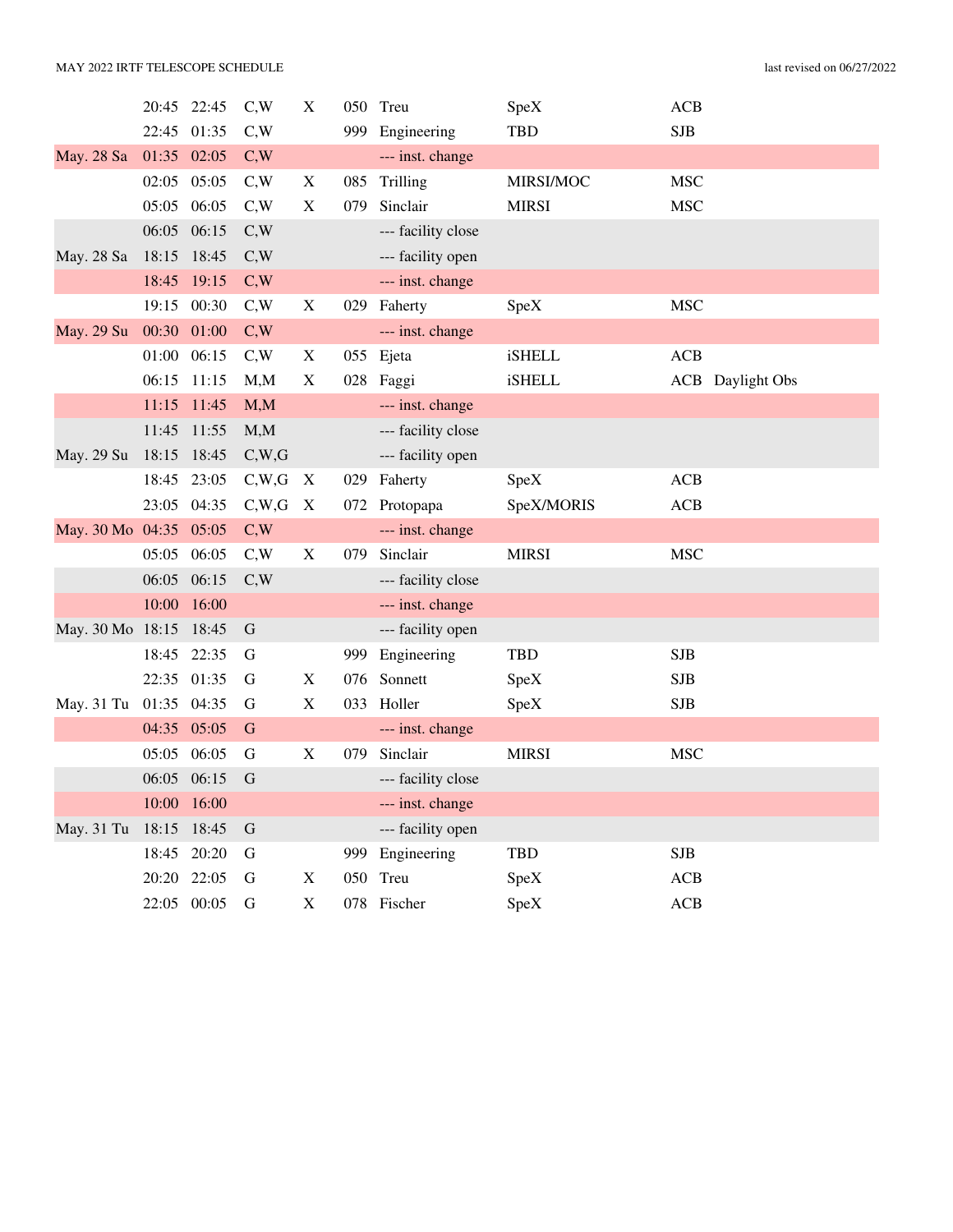## **Observer List May, 2022**

002 Oriel Humes, Cristina Thomas

- 003 Chick Woodward, Dipankar P.K. Banerjee, Nye Evans, Sumner Starrfield
- 019 Glenn Orton, Thomas Momary, Emma Dahl, Kevin Baines, Xi Zhang, Arrate Antunano, Leigh Fletcher, Michael H. Wong, Patrick Irwin, Tommy Greathouse, Rohini Giles, Davide Grassi
- 021 Steven Willner, Mark Gurwell, Joseph Hora, Sera Markoff, Joseph Neilsen, Giovanni Fazio, Daryl Haggard, Michael Nowak, Howard Smith
- 023 Jake Mitchell, Hermine Landt, Martin Ward, Daniel Kynoch, Keith Horne, Ed Cackett, Varoujan Gorjian, Juan Hernandez Santisteban, Mike Brotherton, Laura Ferrarese, Thaisa Storchi-Bergmann
- 025 Richard Cartwright, Chloe Beddingfield, Tom Nordheim, Francesca Scipioni, Joshua Emery
- 028 Sara Faggi, Giuliano Liuzzi, Shohei Aoki, Geronimo Villanueva, Michael Mumma, Hideo Sagawa
- 029 Jackie Faherty, Austin Rothermich, Dan Caselden, Les Hamlet, Aaron Meisner, Marc Kuchner, Adam Schneider
- 030 Jason Hinkle, Benjamin Shappee, Christopher Ashall, Anna Payne
- 031 Jackie Faherty, Austin Rothermich, Dan Caselden, Emily Calamari, Adam Schneider, Marc Kuchner, Aaron Meisner
- 033 Bryan Holler, Leslie Young, Will Grundy, Silvia Protopapa, Cathy Olkin
- 035 Glenn Orton, Joseph Hora, James Sinclair, Arrate Antunano, Leigh Fletcher, Tom Momary, Shawn Brueshaber, Emma Dahl, Henrik Melin, Rohini Giles, Thomas Greathouse
- 036 Josefine Gaarn, Ben Burningham, Jackie Faherty, Daniella Bardalez Gagliuffi
- 038 Javier Peralta, Daniela Espadinha, Pedro Machado, Eliot Young, Glenn Orton, Mark Bullock, Makoto Taguchi, Itziar Garate-Lopez, Yeon Joo Lee
- 043 Michael Mumma, Sara Faggi, Geronimo Villanueva, Manuela Lippi
- 044 Kate Su, George Rieke, Michael Sitko, Taran Esplin
- 045 Nicholas Mehrle, Kaitlin Rasmussen, Sara Seager, Janusz Petkowski
- 046 Younas Khan, Erika Gibb, Nathan Roth, Neil Dello Russo, Michael DiSanti, Boncho Bonev, Mohammad Saki, Ron Vervack, Adam McKay, Michael Combi, Chemeda Ejeta, Hideyo Kawakita, Yinsi Shou
- 048 Christian Tate, Madeline Pettine, Julie Rathbun, Alexander Hayes
- 050 Tommaso Treu, Vardha Bennert, Michael Brotherton, Hermine Landt, Jan-Min Wang, Matthew Malkan, Aaron Barth, Yan-Rong Li, Pu Du, Chen Hu, Nathalia De Souza, Jewel Capili, Jess Howell, Jacob McLane
- 051 Samaporn Tinyanont, Ryan Foley, Charlie Kilpatrick, Jens Hjorth, Christa Gall, Gautham Narayan, Alexander Gagliano, Jeonghee Rho, Aravind Ravi
- 055 Chemeda Ejeta, Erika Gibb, Nathan Roth, Neil Dello Russo, Younas Khan, Boncho Bonev, Mike DiSanti, Adam Mckay, Ron Vervack, Mohi Saki, Mike Combi, Hideyo Kawakita, Yinsi Shou
- 057 Andrea Banzatti, Sean Brittain, Kirsten Abernathy, Josh Kern, Adwin Boogert, Rocio Sigler, Janus Kozdon, Jose Perez, John Rayner
- 066 Kishalay De, Roberto Soria, Ryan Lau, Viraj Karambelkar, Mansi Kasliwal
- 069 Ellen Howell, Ronald Vervack, Yanga Fernandez, Mary Hinkle, Kiana McFadden, Samuel Myers, Sean Marshall
- 072 Silvia Protopapa, Michael S.P. Kelley, Bin Yang
- 073 Cristina Thomas, Andy Rivkin, David Trilling
- 076 Sarah Sonnett, Driss Takir, Vishnu Reddy, Zachary Smith, Lucy Williamson
- 077 Christopher Theissen, Daniella Bardalez Gagliuffi, Elisabeth Newton, Adam Burgasser, Jacqueline Faherty, Jonathan Gagne, Phil Muirhead, Eileen
- Gonzales, Andrew Mann, Chih-Chun Hsu, Christian Aganze
- 078 Will Fischer, Tracy Beck, James Muzerolle
- 079 James Sinclair, Glenn Orton, Chihiro Tao, Tom Momary, Thomas Greathouse, Leigh Fletcher
- 083 Christian Flores, Michael Connelley, Jonathan Williams, Greg Doppmann, Nagayoshi Ohashi
- 085 David Trilling, Andy Lopez Oquendo, Joseph Hora, Howard Smith
- 086 Ryan Lau, Kishalay De, Roberto Soria, Mansi Kasliwal
- 087 Paul Corlies, Alexander Hayes, Mate Adamkovics, Sebastien Rodriguez, Elizabeth Turtle, Jason Soderblom, Alejandro Soto, Patricio Rojo, Jonathan Mitchell, Juan Lora, Jonathan Lunine
- 092 Melissa Shahbandeh, Eric Hsiao, David Sand, Mark Phillips, Saurabh Jha, Chris Ashall, Edward Baron, Chris Burns, Francisco Forster, Lluis Galbany, Peter Hoeflich, Sahana Kumar, Jing Lu, Howie Marion, Nidia Morrell, Anthony Piro, Max Stritzinger, Nicholas Suntzeff, Syed Ashraf Uddin
- 096 Bryce Bolin, Casey Lisse, Marco Delbo, Chrysa Avdellidou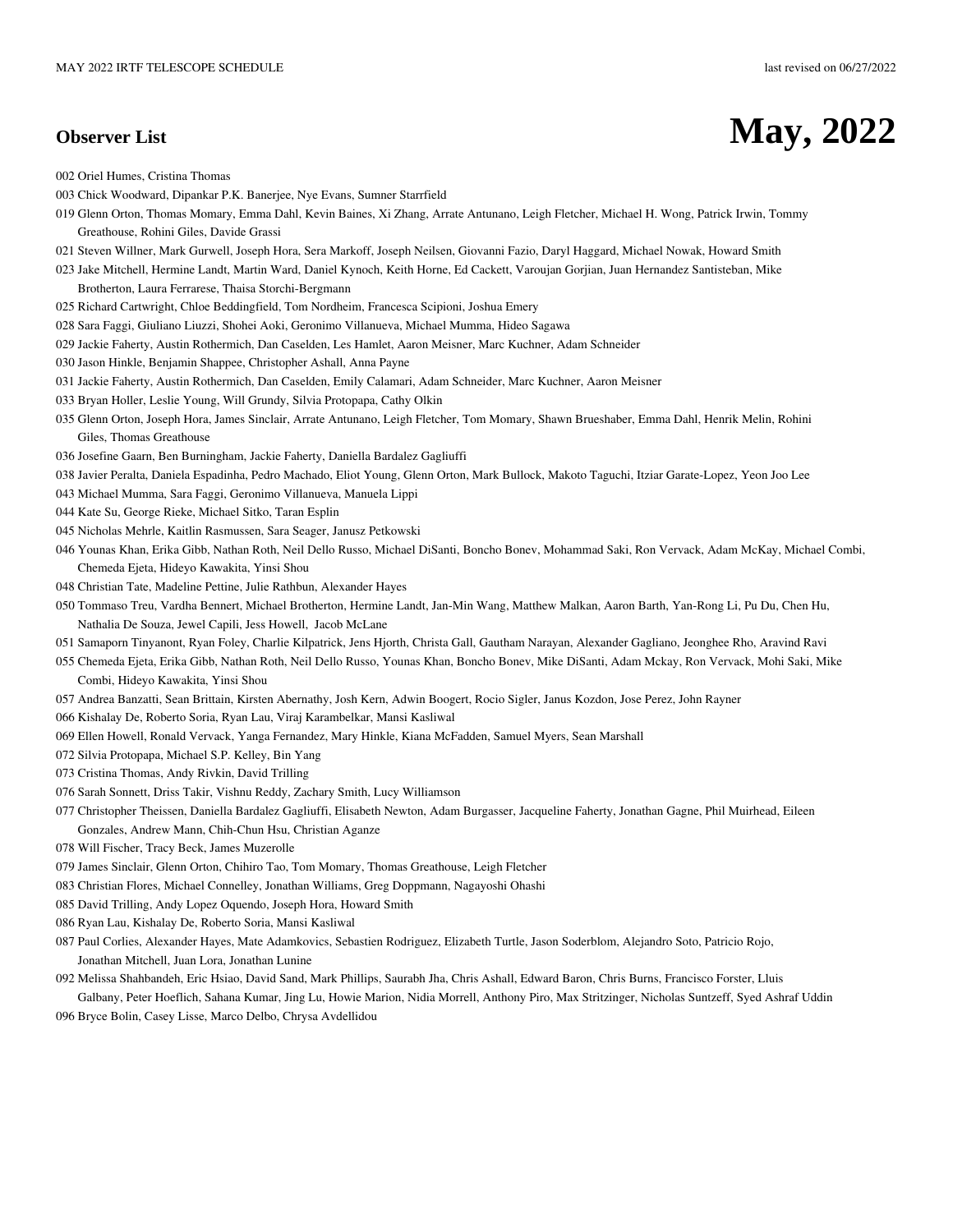| <b>HST</b> Date | <b>HST Time</b> |       | TО            | Remote Prog & PI          |     |                    | Instr         | <b>SA</b>  | <b>Comments</b> |
|-----------------|-----------------|-------|---------------|---------------------------|-----|--------------------|---------------|------------|-----------------|
| Jun. 1 We       | 00:05 01:50     |       | G             | $\boldsymbol{\mathrm{X}}$ |     | 023 Mitchell       | SpeX          | <b>ACB</b> |                 |
|                 | 01:50 04:35     |       | G             | X                         |     | 033 Holler         | SpeX          | <b>SJB</b> |                 |
|                 | 04:35 05:05     |       | G             |                           |     | --- inst. change   |               |            |                 |
|                 | 05:05           | 06:05 | G             | X                         | 079 | Sinclair           | <b>MIRSI</b>  | <b>MSC</b> |                 |
|                 | 06:05           | 06:15 | G             |                           |     | --- facility close |               |            |                 |
|                 | 10:00           | 16:00 |               |                           |     | --- inst. change   |               |            |                 |
| Jun. 1 We       | 18:20           | 18:50 | G,E           |                           |     | --- facility open  |               |            |                 |
|                 | 18:50           | 22:10 | G,E           |                           | 999 | Engineering        | <b>TBD</b>    | <b>SJB</b> |                 |
|                 | 22:10 01:10     |       | G,E           | X                         | 057 | Banzatti           | <b>iSHELL</b> | <b>SJB</b> |                 |
| Jun. 2 Th       | 01:10 01:40     |       | G             |                           |     | --- inst. change   |               |            |                 |
|                 | 01:40 04:40     |       | G             | X                         |     | 033 Holler         | SpeX          | <b>SJB</b> |                 |
|                 | 04:40 05:10     |       | G             |                           |     | --- inst. change   |               |            |                 |
|                 | 05:10 06:10     |       | G             | X                         | 079 | Sinclair           | <b>MIRSI</b>  | <b>MSC</b> |                 |
|                 | 06:10           | 06:20 | G             |                           |     | --- facility close |               |            |                 |
|                 | 10:00           | 16:00 |               |                           |     | --- inst. change   |               |            |                 |
| Jun. 2 Th       | 18:20           | 18:50 | E             |                           |     | --- facility open  |               |            |                 |
|                 | 18:50           | 01:40 | E             | X                         | 990 | <b>Bus</b>         | SpeX/MORIS    | <b>SJB</b> |                 |
| Jun. 3 Fr       | 01:40 04:40     |       | E             | $\boldsymbol{\mathrm{X}}$ |     | 033 Holler         | <b>SpeX</b>   | <b>SJB</b> |                 |
|                 | 04:40 05:10     |       | E             |                           |     | --- inst. change   |               |            |                 |
|                 | 05:10           | 06:10 | E             | X                         | 079 | Sinclair           | <b>MIRSI</b>  | <b>MSC</b> |                 |
|                 | 06:10 06:20     |       | E             |                           |     | --- facility close |               |            |                 |
|                 | 10:00 16:00     |       |               |                           |     | --- inst. change   |               |            |                 |
| Jun. 3 Fr       | 18:20           | 18:50 | E             |                           |     | --- facility open  |               |            |                 |
|                 | 18:50 01:40     |       | E             | X                         |     | 986 Storfer        | SpeX          | <b>SJB</b> |                 |
| Jun. 4 Sa       | 01:40 04:40     |       | Ε             | X                         | 033 | Holler             | SpeX          | <b>SJB</b> |                 |
|                 | 04:40 05:10     |       | E             |                           |     | --- inst. change   |               |            |                 |
|                 | 05:10 06:10     |       | E             | $\boldsymbol{\mathrm{X}}$ | 079 | Sinclair           | <b>MIRSI</b>  | <b>MSC</b> |                 |
|                 | 06:10 06:20     |       | E             |                           |     | --- facility close |               |            |                 |
| Jun. 4 Sa       | 18:20           | 18:50 | E, C, M, M    |                           |     | --- facility open  |               |            |                 |
|                 | 18:50 19:20     |       | E, C, M, M    |                           |     | --- inst. change   |               |            |                 |
|                 | 19:20           | 01:40 | E, C, M, MX   |                           | 092 | Shahbandeh         | SpeX/MORIS    | ACB        |                 |
| Jun. 5 Su       | 01:40 04:40     |       | E             | X                         | 033 | Holler             | SpeX          | ACB        |                 |
|                 | 04:40 05:10     |       | E             |                           |     | --- inst. change   |               |            |                 |
|                 | 05:10           | 06:10 | E             | X                         | 079 | Sinclair           | <b>MIRSI</b>  | <b>MSC</b> |                 |
|                 | 06:10 06:20     |       | E             |                           |     | --- facility close |               |            |                 |
| Jun. 5 Su       | 18:20           | 18:50 | C, M, M       |                           |     | --- facility open  |               |            |                 |
|                 | 18:50 19:20     |       | C, M, M       |                           |     | --- inst. change   |               |            |                 |
|                 | 19:20           | 01:40 | $C, M, M \ X$ |                           |     | 013 DeMeo          | SpeX/MORIS    | <b>SJB</b> |                 |
| Jun. 6 Mo       | 01:40 02:10     |       | C, M, M       |                           |     | --- inst. change   |               |            |                 |
|                 | 02:10           | 05:10 | $C, M, M$ X   |                           | 085 | Trilling           | MIRSI/MOC     | <b>MSC</b> |                 |
|                 | 05:10           | 06:10 | $C, M, M \ X$ |                           | 079 | Sinclair           | <b>MIRSI</b>  | <b>MSC</b> |                 |
|                 | 06:10 06:20     |       | C, M, M       |                           |     | --- facility close |               |            |                 |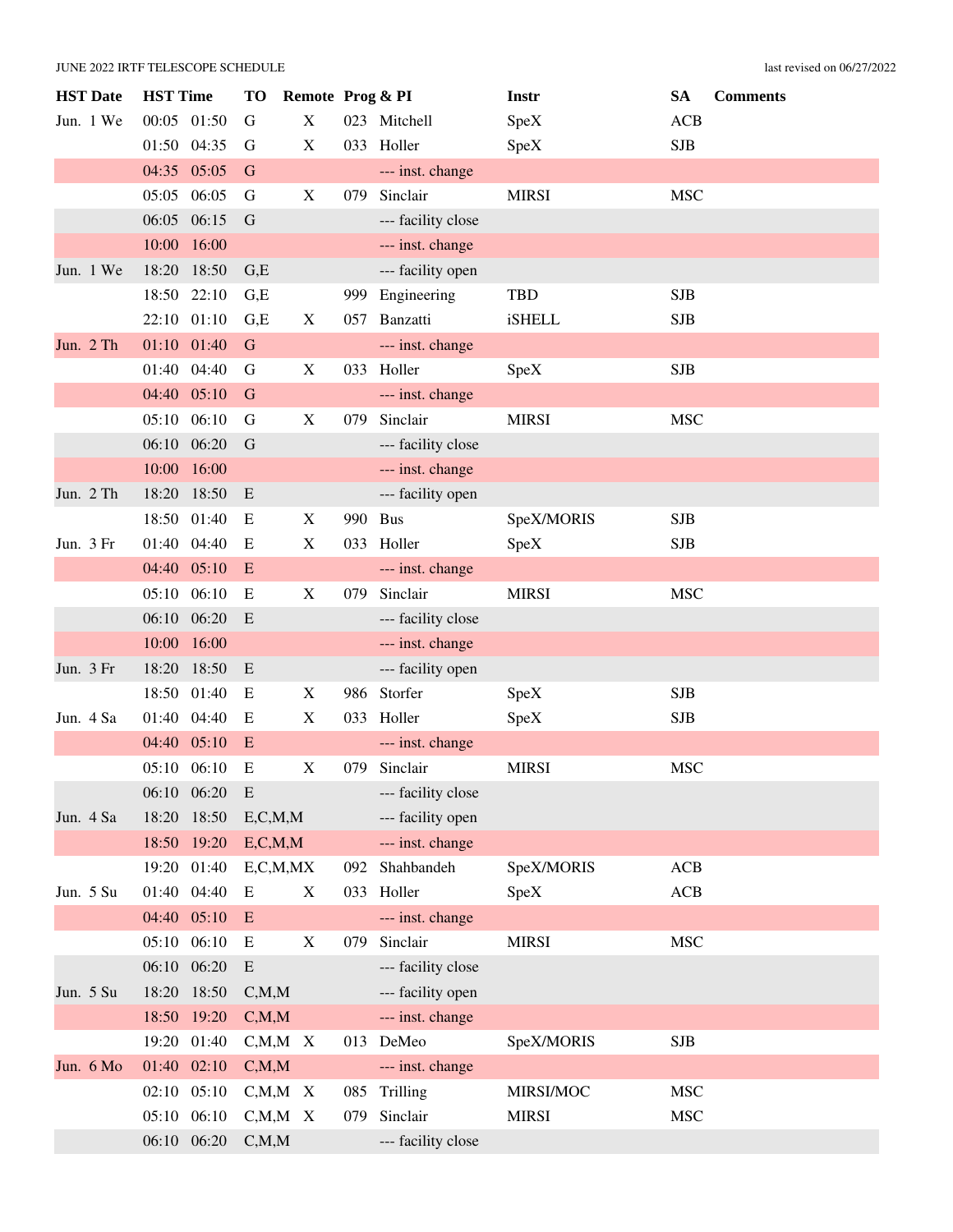|            | 10:00 | 16:00       |               |                           |     | --- inst. change   |               |            |                        |
|------------|-------|-------------|---------------|---------------------------|-----|--------------------|---------------|------------|------------------------|
| Jun. 6 Mo  | 18:20 | 18:50       | C, M, M       |                           |     | --- facility open  |               |            |                        |
|            | 18:50 | 23:30       | $C, M, M \ X$ |                           | 986 | Storfer            | SpeX          | <b>SJB</b> |                        |
|            |       | 23:30 04:40 | $C, M, M \ X$ |                           | 020 | Sickafoose         | SpeX/MORIS    | <b>SJB</b> | Occultation            |
| Jun. 7 Tu  | 04:40 | 05:25       | C, M, M       | $\boldsymbol{\mathrm{X}}$ | 087 | Corlies            | SpeX          | <b>SJB</b> | Service Obs.           |
|            | 05:25 | 06:10       | $C_{,}M_{,}M$ | X                         | 048 | Tate               | SpeX          | <b>SJB</b> | Service Obs.           |
|            | 06:10 | 06:20       | C, M, M       |                           |     | --- facility close |               |            |                        |
|            | 10:00 | 16:00       |               |                           |     | --- inst. change   |               |            |                        |
| Jun. 7 Tu  | 18:20 | 18:50       | C, M, M, G    |                           |     | --- facility open  |               |            |                        |
|            | 18:50 | 22:30       | C, M, M, GX   |                           | 987 | Gaidos             | <b>iSHELL</b> | <b>SJB</b> |                        |
|            | 22:30 | 03:00       | C, M, M, GX   |                           | 055 | Ejeta              | iSHELL        | <b>SJB</b> |                        |
| Jun. 8 We  | 03:00 | 06:10       | $C, M, M$ X   |                           |     | 036 Gaarn          | <b>iSHELL</b> | <b>SJB</b> |                        |
|            | 06:10 | 06:20       | C, M, M       |                           |     | --- facility close |               |            |                        |
|            | 10:00 | 16:00       |               |                           |     | --- inst. change   |               |            |                        |
| Jun. 8 We  | 18:20 | 18:50       | G             |                           |     | --- facility open  |               |            |                        |
|            | 18:50 | 20:10       | G             | X                         | 021 | Willner            | SpeX/MORIS    | <b>MSC</b> |                        |
|            | 20:10 | 22:10       | G             | $\boldsymbol{\mathrm{X}}$ | 023 | Mitchell           | SpeX          | <b>MSC</b> |                        |
|            | 22:10 | 00:10       | G             | X                         | 078 | Fischer            | SpeX          | <b>MSC</b> |                        |
| Jun. 9 Th  |       | 00:10 06:10 | G             | X                         |     | 060 Gaudin         | SpeX          | <b>MSC</b> |                        |
|            | 06:10 | 06:20       | G             |                           |     | --- facility close |               |            |                        |
| Jun. 9 Th  | 18:20 | 18:50       | G             |                           |     | --- facility open  |               |            |                        |
|            | 18:50 | 02:10       | G             | X                         | 049 | Delbo              | SpeX/MORIS    | <b>SJB</b> |                        |
| Jun. 10 Fr | 02:10 | 02:55       | G             | $\boldsymbol{\mathrm{X}}$ | 087 | Corlies            | SpeX          | <b>SJB</b> | Service Obs.           |
|            | 02:55 | 05:25       | G             | X                         |     | 025 Cartwright     | SpeX          | <b>SJB</b> |                        |
|            | 05:25 | 06:10       | G             | X                         | 048 | Tate               | SpeX          | <b>SJB</b> | Service Obs.           |
|            | 06:10 | 06:20       | $\mathsf G$   |                           |     | --- facility close |               |            |                        |
| Jun. 10 Fr | 18:20 | 18:50       | G,E           |                           |     | --- facility open  |               |            |                        |
|            |       | 18:50 21:15 | G,E           |                           | 999 | Engineering        | <b>TBD</b>    | <b>SJB</b> |                        |
|            |       | 21:15 01:15 | G,E           | X                         |     | 020 Sickafoose     | SpeX/MORIS    | <b>SJB</b> | Occultation            |
| Jun. 11 Sa |       | 01:15 05:25 | G             | X                         |     | 065 Ashby          | SpeX          |            | <b>ACB</b> First Night |
|            |       | 05:25 06:10 | G             | $\mathbf X$               |     | 019 Orton          | SpeX          | <b>MSC</b> |                        |
|            |       | 06:10 06:20 | $\mathbf G$   |                           |     | --- facility close |               |            |                        |
| Jun. 11 Sa |       | 18:20 18:50 | E             |                           |     | --- facility open  |               |            |                        |
|            |       | 18:50 03:15 | E             | X                         |     | 031 Faherty        | SpeX          | <b>MSC</b> |                        |
| Jun. 12 Su |       | 03:15 04:45 | Ε             | X                         |     | 048 Tate           | SpeX          |            | MSC Io eclipse         |
|            |       | 04:45 05:25 | E             | X                         |     | 087 Corlies        | SpeX          |            | MSC Service Obs.       |
|            |       | 05:25 06:10 | E             | X                         |     | 019 Orton          | SpeX          | <b>MSC</b> |                        |
|            |       | 06:10 06:20 | E             |                           |     | --- facility close |               |            |                        |
| Jun. 12 Su |       | 18:20 18:50 | E             |                           |     | --- facility open  |               |            |                        |
|            |       | 18:50 22:25 | E             | X                         |     | 031 Faherty        | SpeX          | <b>MSC</b> |                        |
|            |       | 22:25 02:55 | Е             | X                         |     | 002 Humes          | SpeX/MORIS    | <b>SJB</b> |                        |
| Jun. 13 Mo |       | 02:55 05:25 | E             | X                         |     | 025 Cartwright     | SpeX          | SJB        |                        |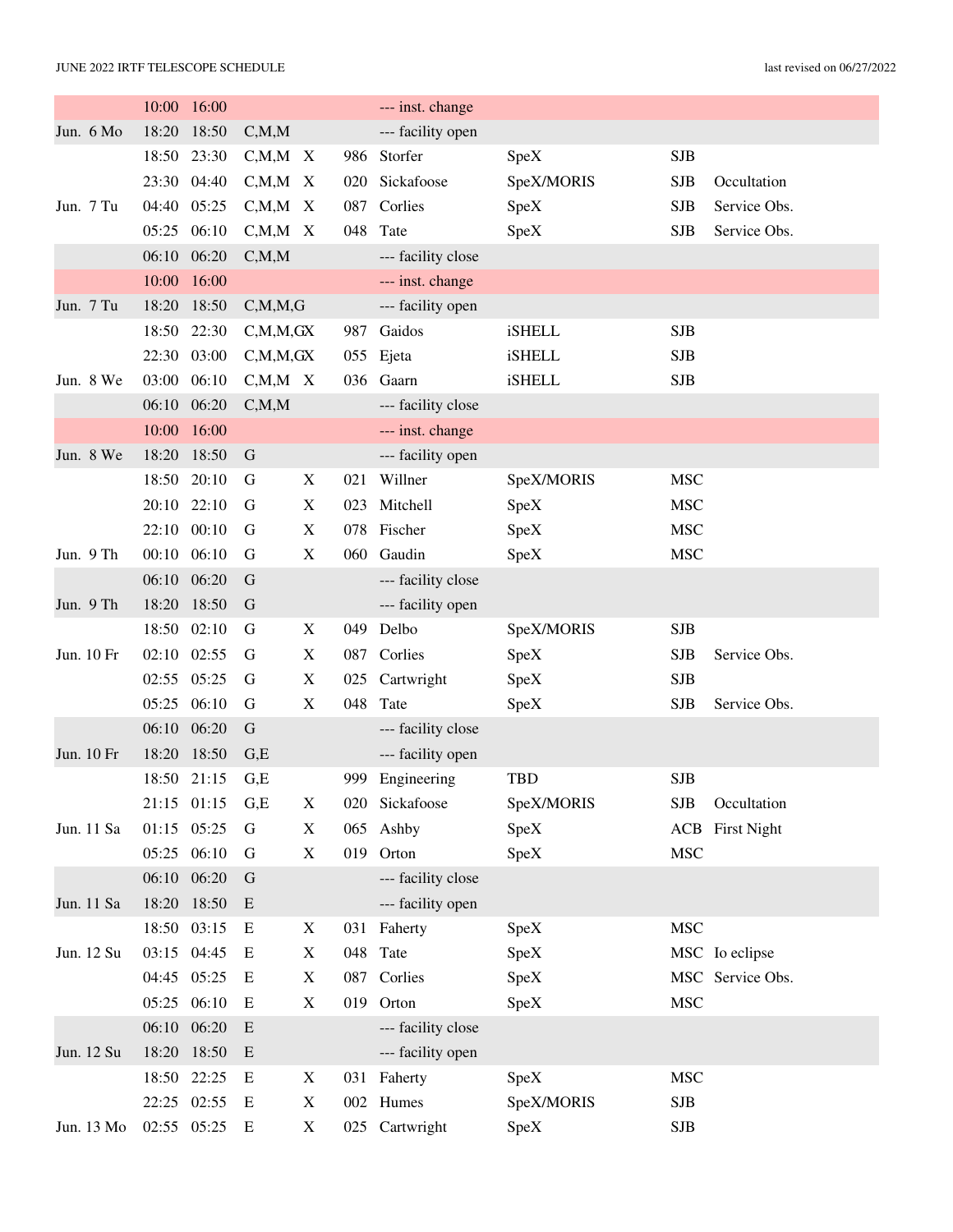|            | 05:25 | 06:10       | Е            | X           | 048    | Tate               | SpeX          | <b>SJB</b> | Service Obs.     |
|------------|-------|-------------|--------------|-------------|--------|--------------------|---------------|------------|------------------|
|            | 06:10 | 06:20       | E            |             |        | --- facility close |               |            |                  |
| Jun. 13 Mo | 18:20 | 18:50       | E, C, W      |             |        | --- facility open  |               |            |                  |
|            | 18:50 | 00:10       | E, C, W      | X           | 031    | Faherty            | SpeX          | <b>MSC</b> |                  |
| Jun. 14 Tu | 00:10 | 06:10       | E            | X           |        | 065 Ashby          | SpeX          | ACB        |                  |
|            | 06:10 | 06:20       | ${\bf E}$    |             |        | --- facility close |               |            |                  |
| Jun. 14 Tu | 18:20 | 18:50       | C,W          |             |        | --- facility open  |               |            |                  |
|            | 18:50 | 21:40       | C,W          | X           | 023    | Mitchell           | SpeX          | <b>MSC</b> |                  |
|            | 21:40 | 23:40       | C,W          | X           |        | 078 Fischer        | SpeX          | <b>MSC</b> |                  |
|            | 23:40 | 04:40       | C,W          | X           |        | 072 Protopapa      | SpeX/MORIS    | <b>MSC</b> |                  |
| Jun. 15 We | 04:40 | 05:25       | C,W          | X           | 087    | Corlies            | SpeX          |            | MSC Service Obs. |
|            | 05:25 | 06:10       | C,W          | X           | 048    | Tate               | SpeX          |            | MSC Service Obs. |
|            | 06:10 | 06:20       | C,W          |             |        | --- facility close |               |            |                  |
|            | 10:00 | 16:00       |              |             |        | --- inst. change   |               |            |                  |
| Jun. 15 We | 18:20 | 18:50       | C,W          |             |        | --- facility open  |               |            |                  |
|            | 18:50 | 22:50       | C,W          | X           | 987    | Gaidos             | <b>iSHELL</b> | <b>MSC</b> |                  |
|            | 22:50 | 06:10       | C,W          | X           | 097    | Lee                | <b>iSHELL</b> | <b>MSC</b> |                  |
| Jun. 16 Th | 06:10 | 06:20       | C,W          |             |        | --- facility close |               |            |                  |
| Jun. 16 Th | 18:20 | 18:50       | C,W,G        |             |        | --- facility open  |               |            |                  |
|            | 18:50 | 22:00       | C,W,G        | X           | 987    | Gaidos             | <b>iSHELL</b> | <b>MSC</b> |                  |
|            |       | 22:00 03:00 | C,W,G        | $\mathbf X$ | 066 De |                    | <b>iSHELL</b> | <b>MSC</b> |                  |
| Jun. 17 Fr | 03:00 | 06:10       | C,W          | X           |        | 015 Han            | iSHELL        | <b>MSC</b> |                  |
|            | 06:10 | 06:20       | C,W          |             |        | --- facility close |               |            |                  |
| Jun. 17 Fr | 18:20 | 18:50       | $\mathbf G$  |             |        | --- facility open  |               |            |                  |
|            | 18:50 | 22:00       | G            | X           | 015    | Han                | <b>iSHELL</b> | <b>MSC</b> |                  |
|            | 22:00 | 02:30       | G            | X           |        | 055 Ejeta          | <b>iSHELL</b> | <b>MSC</b> |                  |
| Jun. 18 Sa | 02:30 | 06:00       | G            | X           |        | 015 Han            | <b>iSHELL</b> | <b>MSC</b> |                  |
|            |       | 06:00 11:00 | G, R         | X           |        | 028 Faggi          | <b>iSHELL</b> |            | MSC Daylight Obs |
|            |       | 11:00 11:10 | $\mathbb{R}$ |             |        | --- facility close |               |            |                  |
| Jun. 18 Sa |       | 18:50 19:20 | $\mathbf G$  |             |        | --- facility open  |               |            |                  |
|            |       | 19:20 03:00 | G            | X           |        | 057 Banzatti       | <b>iSHELL</b> | <b>SJB</b> |                  |
| Jun. 19 Su |       | 03:00 03:30 | $\mathbf G$  |             |        | --- inst. change   |               |            |                  |
|            |       | 03:30 05:10 | G            |             | 999    | Engineering        | <b>TBD</b>    | <b>SJB</b> |                  |
|            |       | 05:10 06:40 | G            | X           | 048    | Tate               | SpeX          | <b>SJB</b> | Io eclipse       |
|            |       | 06:40 06:50 | ${\bf G}$    |             |        | --- facility close |               |            |                  |
| Jun. 19 Su |       | 18:20 18:50 | G,E          |             |        | --- facility open  |               |            |                  |
|            | 18:50 | 20:10       | G,E          | X           | 021    | Willner            | SpeX/MORIS    | <b>SJB</b> |                  |
|            | 20:10 | 23:10       | G,E          | X           |        | 010 Schneider      | SpeX          | <b>SJB</b> |                  |
|            |       | 23:10 01:40 | G.E          | X           | 003    | Woodward           | SpeX/MORIS    | <b>MSC</b> |                  |
| Jun. 20 Mo | 01:40 | 06:10       | G            | X           | 065    | Ashby              | SpeX          | SJB        |                  |
|            |       | 06:10 06:20 | $\mathbf G$  |             |        | --- facility close |               |            |                  |
| Jun. 20 Mo |       | 18:20 18:50 | ${\bf E}$    |             |        | --- facility open  |               |            |                  |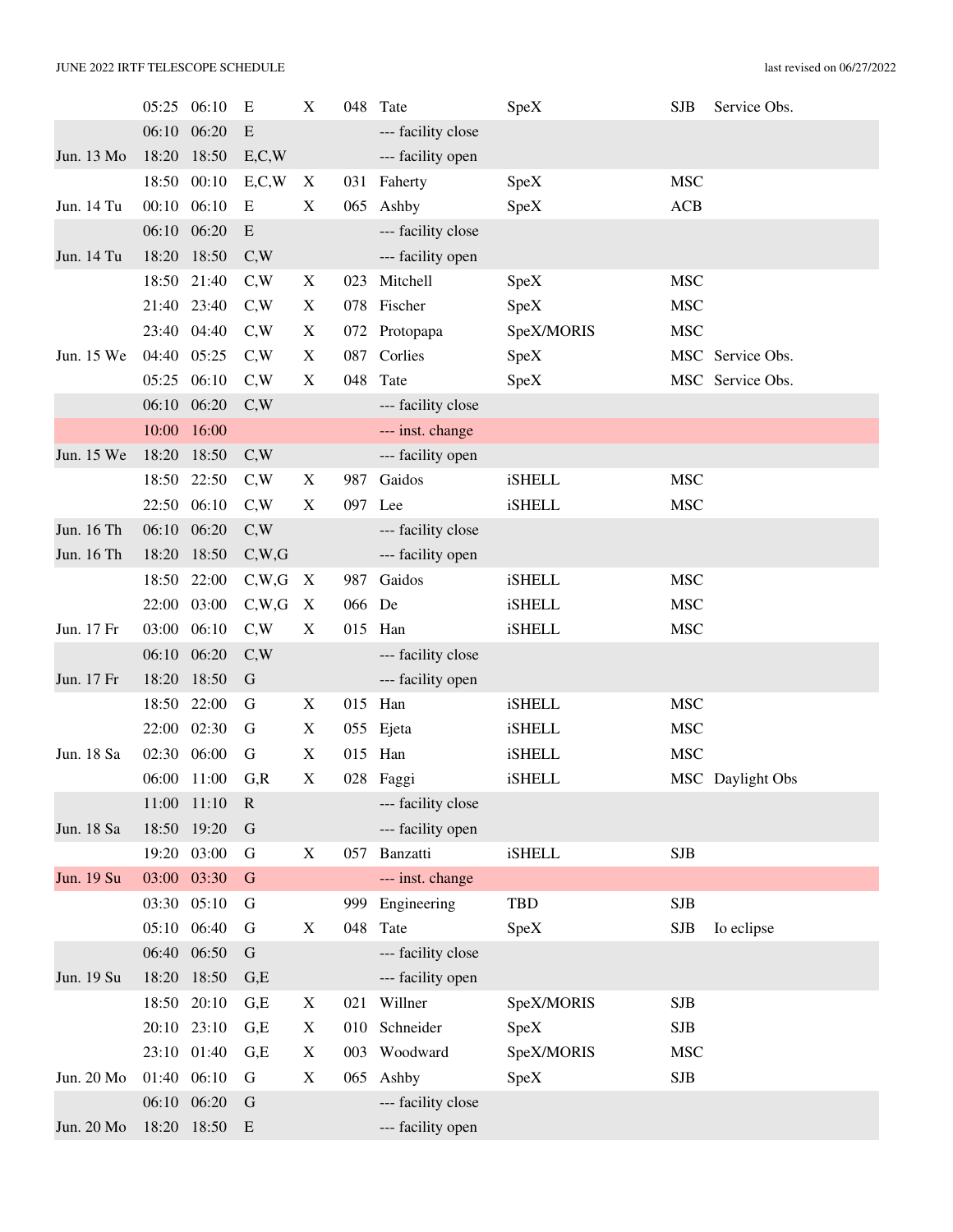|            |       | 18:50 00:10 | E                       | X                         |        | 010 Schneider      | SpeX         | <b>SJB</b> |              |
|------------|-------|-------------|-------------------------|---------------------------|--------|--------------------|--------------|------------|--------------|
| Jun. 21 Tu | 00:10 | 05:25       | E                       | $\boldsymbol{\mathrm{X}}$ | 065    | Ashby              | SpeX         | <b>SJB</b> |              |
|            | 05:25 | 06:10       | E                       | $\boldsymbol{\mathrm{X}}$ | 048    | Tate               | SpeX         | <b>SJB</b> | Service Obs. |
|            | 06:10 | 06:20       | E                       |                           |        | --- facility close |              |            |              |
| Jun. 21 Tu | 18:20 | 18:50       | E                       |                           |        | --- facility open  |              |            |              |
|            | 18:50 | 21:40       | E                       |                           | 999    | Engineering        | <b>TBD</b>   | <b>SJB</b> |              |
|            |       | 21:40 23:40 | E                       | X                         |        | 078 Fischer        | SpeX         | <b>MSC</b> |              |
|            | 23:40 | 02:40       | E                       | $\boldsymbol{\mathrm{X}}$ | 041    | Rushton            | SpeX         | <b>MSC</b> |              |
| Jun. 22 We | 02:40 | 06:10       | E                       | $\boldsymbol{\mathrm{X}}$ |        | 004 Woodward       | SpeX/MORIS   | <b>MSC</b> |              |
|            | 06:10 | 06:20       | E                       |                           |        | --- facility close |              |            |              |
| Jun. 22 We | 18:20 | 18:50       | E, C, M, M              |                           |        | --- facility open  |              |            |              |
|            | 18:50 | 00:40       | E, C, M, MX             |                           | 051    | Tinyanont          | SpeX/MORIS   | <b>MSC</b> |              |
| Jun. 23 Th | 00:40 | 02:10       | E                       | X                         | 044 Su |                    | SpeX         | <b>MSC</b> |              |
|            | 02:10 | 02:55       | E                       | X                         |        | 087 Corlies        | SpeX         | <b>MSC</b> | Service Obs. |
|            | 02:55 | 05:25       | Ε                       | X                         |        | 025 Cartwright     | SpeX         | <b>SJB</b> |              |
|            | 05:25 | 06:10       | Ε                       | X                         | 048    | Tate               | SpeX         | <b>SJB</b> | Service Obs. |
|            | 06:10 | 06:20       | ${\bf E}$               |                           |        | --- facility close |              |            |              |
| Jun. 23 Th | 18:20 | 18:50       | C, M, M                 |                           |        | --- facility open  |              |            |              |
|            | 18:50 | 23:59       | $C, M, M \ X$           |                           | 011    | Burgasser          | SpeX         | <b>MSC</b> |              |
|            | 23:59 | 00:30       | C, M, M                 |                           |        | --- inst. change   |              |            |              |
| Jun. 24 Fr | 00:30 | 02:30       | C, M, M                 |                           | 999    | Engineering        | <b>TEXES</b> | <b>SJB</b> |              |
|            | 02:30 | 07:30       | C, M, M, W              |                           | 061    | Sinclair           | <b>TEXES</b> | <b>SJB</b> | Daylight Obs |
|            | 07:30 | 11:00       | W                       |                           | 009    | Encrenaz           | <b>TEXES</b> | <b>SJB</b> | Daylight Obs |
|            | 11:00 | 11:30       | W                       |                           |        | --- inst. change   |              |            |              |
|            | 11:30 | 11:40       | $\ensuremath{\text{W}}$ |                           |        | --- facility close |              |            |              |
| Jun. 24 Fr | 18:20 | 18:50       | C, M, M                 |                           |        | --- facility open  |              |            |              |
|            | 18:50 | 23:59       | $C, M, M \ X$           |                           | 011    | Burgasser          | SpeX         | <b>MSC</b> |              |
|            |       | 23:59 00:30 | C, M, M                 |                           |        | --- inst. change   |              |            |              |
| Jun. 25 Sa |       | 00:30 02:30 | C, M, M                 |                           |        | 039 Fuchs          | <b>TEXES</b> | <b>SJB</b> |              |
|            |       | 02:30 07:30 | C, M, M, W              |                           | 061    | Sinclair           | <b>TEXES</b> | <b>SJB</b> | Daylight Obs |
|            |       | 07:30 11:00 | W                       |                           | 009    | Encrenaz           | <b>TEXES</b> | <b>SJB</b> | Daylight Obs |
|            | 11:00 | 11:10       | W                       |                           |        | --- facility close |              |            |              |
| Jun. 25 Sa | 18:00 | 18:30       | C, M, M, G              |                           |        | --- facility open  |              |            |              |
|            |       | 18:30 21:00 | C, M, M, G              |                           | 084    | Stancil            | <b>TEXES</b> | <b>SJB</b> |              |
|            | 21:00 | 21:30       | C, M, M, G              |                           |        | --- inst. change   |              |            |              |
|            | 21:30 | 02:00       | C, M, M, GX             |                           |        | 011 Burgasser      | SpeX         | <b>MSC</b> |              |
| Jun. 26 Su |       | 02:00 02:30 | C, M, M                 |                           |        | --- inst. change   |              |            |              |
|            | 02:30 | 06:30       | C, M, M, W              |                           |        | 014 Tsang          | <b>TEXES</b> | <b>SJB</b> |              |
|            | 06:30 | 11:00       | W                       |                           |        | 012 Giles          | <b>TEXES</b> | <b>SJB</b> | Daylight Obs |
|            | 11:00 | 11:10       | W                       |                           |        | --- facility close |              |            |              |
| Jun. 26 Su | 18:00 | 18:30       | G                       |                           |        | --- facility open  |              |            |              |
|            |       | 18:30 21:00 | G                       |                           |        | 084 Stancil        | <b>TEXES</b> | <b>SJB</b> |              |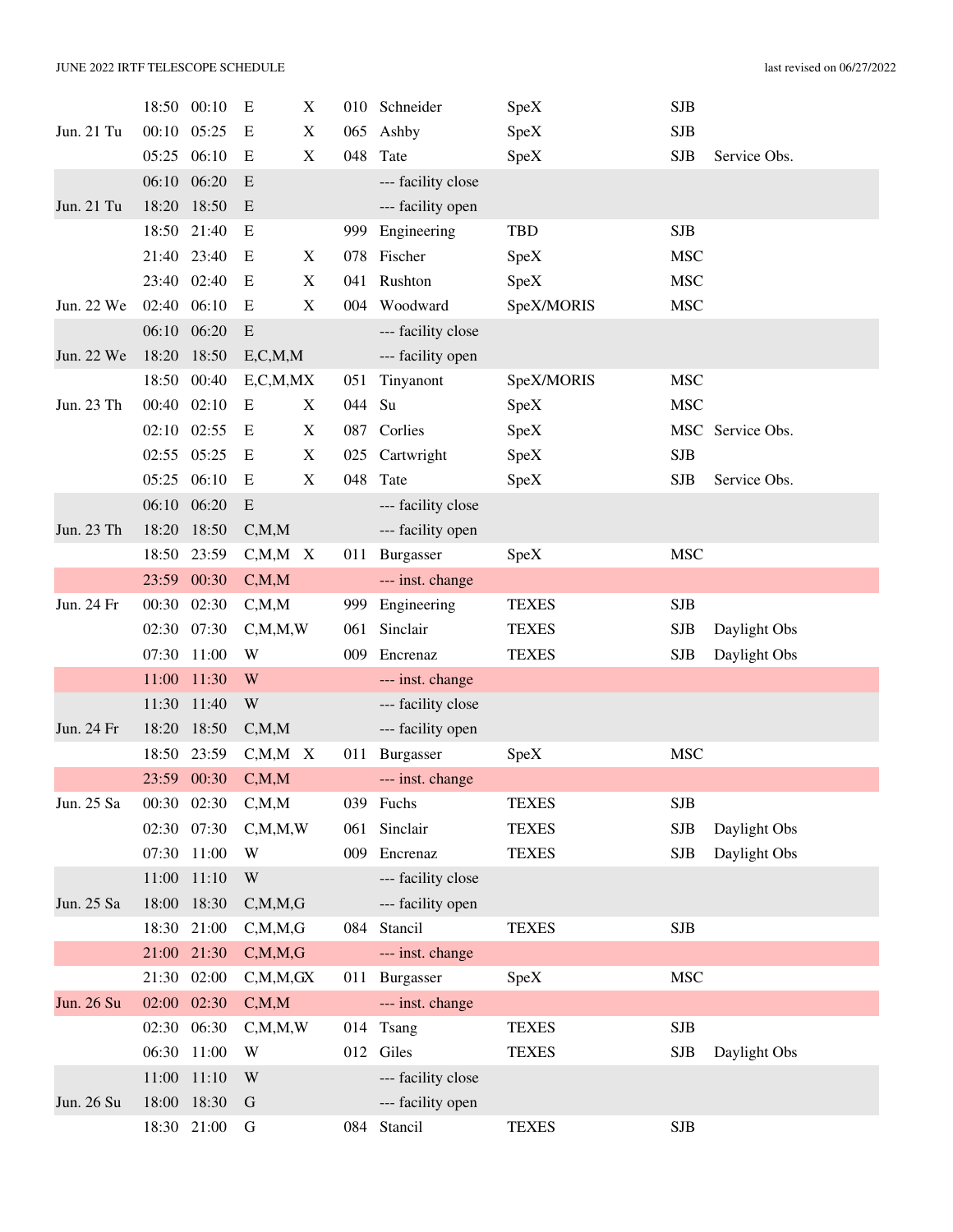|            |             | 21:00 21:30 | G            |                           |     | --- inst. change   |              |            |              |
|------------|-------------|-------------|--------------|---------------------------|-----|--------------------|--------------|------------|--------------|
|            | 21:30       | 02:00       | G            | $\boldsymbol{\mathrm{X}}$ |     | 082 Takir          | SpeX         | <b>MSC</b> |              |
| Jun. 27 Mo |             | 02:00 02:30 | $\mathbf G$  |                           |     | --- inst. change   |              |            |              |
|            |             | 02:30 06:30 | G, R         |                           | 014 | Tsang              | <b>TEXES</b> | <b>SJB</b> |              |
|            | 06:30       | 11:00       | $\mathbf R$  |                           | 009 | Encrenaz           | <b>TEXES</b> | <b>SJB</b> | Daylight Obs |
|            | 11:00       | 11:30       | $\mathbf R$  |                           |     | --- inst. change   |              |            |              |
|            | 11:30       | 11:40       | $\mathbf R$  |                           |     | --- facility close |              |            |              |
| Jun. 27 Mo | 18:20       | 18:50       | G            |                           |     | --- facility open  |              |            |              |
|            | 18:50       | 02:00       | ${\bf G}$    | $\mathbf X$               | 082 | Takir              | SpeX         | <b>MSC</b> |              |
| Jun. 28 Tu |             | 02:00 02:30 | $\mathbf G$  |                           |     | --- inst. change   |              |            |              |
|            | 02:30       | 06:30       | G, R         |                           |     | 014 Tsang          | <b>TEXES</b> | <b>SJB</b> |              |
|            | 06:30       | 11:00       | $\mathbf R$  |                           | 009 | Encrenaz           | <b>TEXES</b> | <b>SJB</b> | Daylight Obs |
|            | 11:00       | 11:30       | $\mathbf R$  |                           |     | --- inst. change   |              |            |              |
|            | 11:30       | 11:40       | $\mathbf R$  |                           |     | --- facility close |              |            |              |
| Jun. 28 Tu | 18:20       | 18:50       | G,E          |                           |     | --- facility open  |              |            |              |
|            | 18:50       | 21:00       | G,E          | X                         | 021 | Willner            | SpeX/MORIS   | <b>SJB</b> |              |
|            | 21:00       | 23:00       | G,E          | $\boldsymbol{\mathrm{X}}$ | 078 | Fischer            | SpeX         | <b>SJB</b> |              |
|            |             | 23:00 02:00 | G,E          | X                         |     | 984 Rivkin         | SpeX         | <b>SJB</b> |              |
| Jun. 29 We | 02:00 02:30 |             | $\mathbf G$  |                           |     | --- inst. change   |              |            |              |
|            | 02:30       | 06:30       | G, R         |                           |     | 014 Tsang          | <b>TEXES</b> | <b>SJB</b> |              |
|            | 06:30       | 11:00       | $\mathbf R$  |                           | 009 | Encrenaz           | <b>TEXES</b> | <b>SJB</b> | Daylight Obs |
|            | 11:00       | 11:30       | $\mathbf R$  |                           |     | --- inst. change   |              |            |              |
|            | 11:30       | 11:40       | $\mathbb{R}$ |                           |     | --- facility close |              |            |              |
| Jun. 29 We | 18:20       | 18:50       | E            |                           |     | --- facility open  |              |            |              |
|            |             | 18:50 23:59 | E            | X                         | 032 | Emery              | SpeX/MORIS   | <b>SJB</b> |              |
|            | 23:59       | 00:30       | E            |                           |     | --- inst. change   |              |            |              |
| Jun. 30 Th | 00:30       | 02:30       | E            |                           | 054 | Blake              | <b>TEXES</b> | <b>SJB</b> |              |
|            |             | 02:30 07:30 | E, M, M      |                           | 022 | Antunano           | <b>TEXES</b> | <b>SJB</b> |              |
|            |             | 07:30 11:00 | M, M         |                           |     | 009 Encrenaz       | <b>TEXES</b> | <b>SJB</b> | Daylight Obs |
|            |             | 11:00 11:30 | M, M         |                           |     | --- inst. change   |              |            |              |
|            |             | 11:30 11:40 | M, M         |                           |     | --- facility close |              |            |              |
| Jun. 30 Th |             | 18:20 18:50 | E            |                           |     | --- facility open  |              |            |              |
|            |             | 18:50 23:59 | Е            | X                         |     | 032 Emery          | SpeX/MORIS   | SJB        |              |
|            |             | 23:59 00:30 | E            |                           |     | --- inst. change   |              |            |              |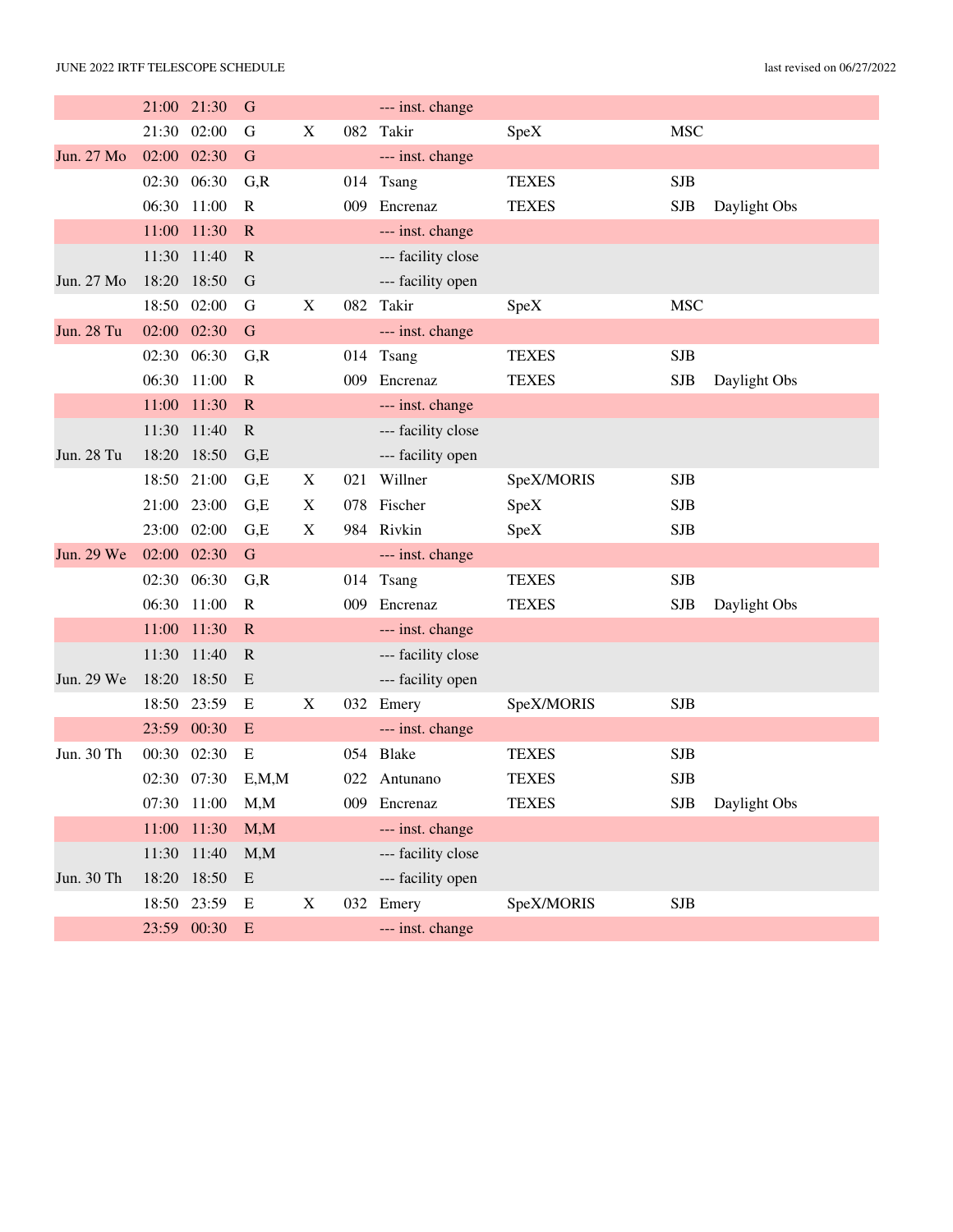## **Observer List June, 2022**

002 Oriel Humes, Cristina Thomas

003 Chick Woodward, Dipankar P.K. Banerjee, Nye Evans, Sumner Starrfield

004 Chick Woodward

- 009 Therese Encrenaz, Thomas Greathouse, Rohini Giles, Emmanuel Marcq, Thomas Widemann, Hideo Sagawa, Bruno Bezard, Thierry Fouchet
- 010 Adam Schneider, Jacqueline Faherty, Aaron Meisner, Marc Kuchner, Davy Kirkpatrick
- 011 Adam Burgasser, Nicolas Lodieu, Christian Aganze, Enrique Solano, Eduardo Martin
- 012 Rohini Giles, Thomas Greathouse, Therese Encrenaz, Amanda Brecht, Kandis Lea Jessup
- 013 Francesca DeMeo, Schelte J. Bus, Brian Burt, David Polishook, Michael Marsset, Cristina Thomas, Richard P. Binzel, Nicholas Moskovitz, Andrew Rivkin

014 Constantine Tsang, John Spencer

015 Eunkyu Han

- 019 Glenn Orton, Thomas Momary, Emma Dahl, Kevin Baines, Xi Zhang, Arrate Antunano, Leigh Fletcher, Michael H. Wong, Patrick Irwin, Tommy Greathouse, Rohini Giles, Davide Grassi
- 020 Amanda Sickafoose, Michael Person, Carlos Zuluaga, Amanda Bosh, Stephen Levine
- 021 Steven Willner, Mark Gurwell, Joseph Hora, Sera Markoff, Joseph Neilsen, Giovanni Fazio, Daryl Haggard, Michael Nowak, Howard Smith
- 022 Arrate Antunano, Leigh N. Fletcher, Thomas Greathouse, Glenn S Orton, Rohini Giles, Henrik Melin, Padraig T. Donnelly, James A. Sinclair, Michael T. Roman, James Blake, Jake Harkett
- 023 Jake Mitchell, Hermine Landt, Martin Ward, Daniel Kynoch, Keith Horne, Ed Cackett, Varoujan Gorjian, Juan Hernandez Santisteban, Mike Brotherton, Laura Ferrarese, Thaisa Storchi-Bergmann
- 025 Richard Cartwright, Chloe Beddingfield, Tom Nordheim, Francesca Scipioni, Joshua Emery
- 028 Sara Faggi, Giuliano Liuzzi, Shohei Aoki, Geronimo Villanueva, Michael Mumma, Hideo Sagawa
- 031 Jackie Faherty, Austin Rothermich, Dan Caselden, Emily Calamari, Adam Schneider, Marc Kuchner, Aaron Meisner
- 032 Joshua Emery, Devon Burr, Lucas McClure, Julia de Leon, Cristina Thomas, Andy Rivkin, Kevin Walsh
- 033 Bryan Holler, Leslie Young, Will Grundy, Silvia Protopapa, Cathy Olkin
- 036 Josefine Gaarn, Ben Burningham, Jackie Faherty, Daniella Bardalez Gagliuffi
- 039 Guido Fuchs, Eileen Doering, Thomas Giesen, Thomas Greathouse, John Lacy
- 041 Mark Rushton, Marcel Popescu, Ruxandra Toma, Cristian Danescu
- 044 Kate Su, George Rieke, Michael Sitko, Taran Esplin
- 048 Christian Tate, Madeline Pettine, Julie Rathbun, Alexander Hayes
- 049 Marco Delbo, Jules Bourdelle de Micas, Chrysa Avdellidou, Paolo Tanga, Sonia Fornasier, Laurent Galluccio, Alberto Cellino
- 051 Samaporn Tinyanont, Ryan Foley, Charlie Kilpatrick, Jens Hjorth, Christa Gall, Gautham Narayan, Alexander Gagliano, Jeonghee Rho, Aravind Ravi
- 054 James Blake, Leigh Fletcher, Thomas Greathouse, Glenn Orton, Jack Harkett, Henrik Melin, Mike Roman, Arrate Antunano, Naomi Rowe-Gurney, Padraig Donelly, Oliver King
- 055 Chemeda Ejeta, Erika Gibb, Nathan Roth, Neil Dello Russo, Younas Khan, Boncho Bonev, Mike DiSanti, Adam Mckay, Ron Vervack, Mohi Saki, Mike Combi, Hideyo Kawakita, Yinsi Shou
- 057 Andrea Banzatti, Sean Brittain, Kirsten Abernathy, Josh Kern, Adwin Boogert, Rocio Sigler, Janus Kozdon, Jose Perez, John Rayner
- 060 Thomas Gaudin, Ryan Norris, Michelle Creech-Eakman
- 061 James Sinclair, Thomas Greathouse, Rohini Giles, Glenn Orton, Arrate Antunano, Leigh Fletcher, Patrick Irwin
- 065 Matthew Ashby, Joseph Hora
- 066 Kishalay De, Roberto Soria, Ryan Lau, Viraj Karambelkar, Mansi Kasliwal
- 072 Silvia Protopapa, Michael S.P. Kelley, Bin Yang
- 078 Will Fischer, Tracy Beck, James Muzerolle
- 079 James Sinclair, Glenn Orton, Chihiro Tao, Tom Momary, Thomas Greathouse, Leigh Fletcher
- 082 Driss Takir, Joshua Emery
- 084 Phillip Stancil, Matt Richtner, Ziwei Zhang, John Lacy
- 085 David Trilling, Andy Lopez Oquendo, Joseph Hora, Howard Smith
- 087 Paul Corlies, Alexander Hayes, Mate Adamkovics, Sebastien Rodriguez, Elizabeth Turtle, Jason Soderblom, Alejandro Soto, Patricio Rojo, Jonathan Mitchell, Juan Lora, Jonathan Lunine
- 092 Melissa Shahbandeh, Eric Hsiao, David Sand, Mark Phillips, Saurabh Jha, Chris Ashall, Edward Baron, Chris Burns, Francisco Forster, Lluis Galbany, Peter Hoeflich, Sahana Kumar, Jing Lu, Howie Marion, Nidia Morrell, Anthony Piro, Max Stritzinger, Nicholas Suntzeff, Syed Ashraf Uddin
- 097 Rena Lee, Eric Gaidos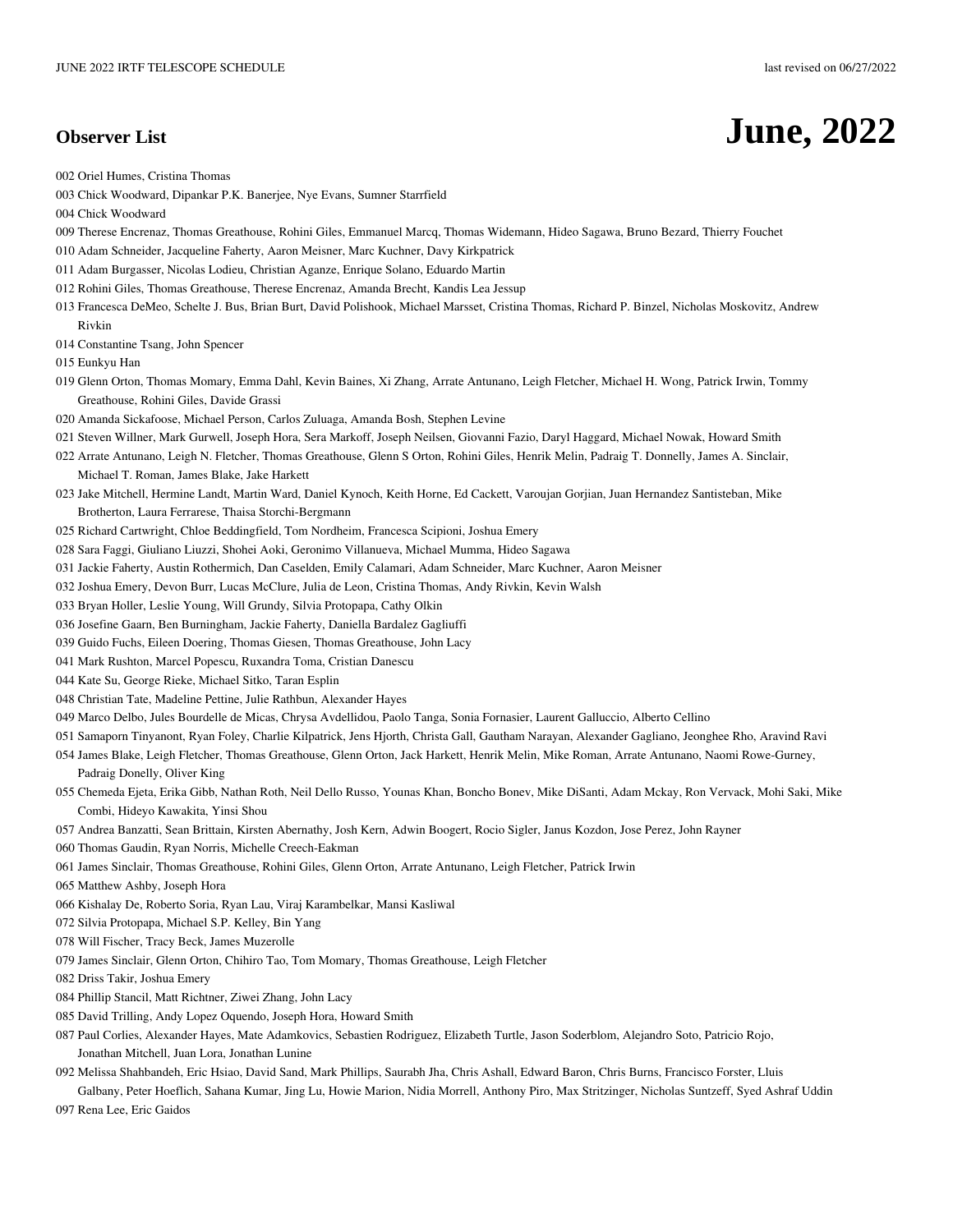| <b>HST</b> Date | <b>HST</b> Time |             | <b>TO</b>       | Remote Prog & PI |        |                    | Instr        | <b>SA</b>  | <b>Comments</b> |
|-----------------|-----------------|-------------|-----------------|------------------|--------|--------------------|--------------|------------|-----------------|
| Jul. 1 Fr       | 00:30 02:30     |             | E               |                  |        | 054 Blake          | <b>TEXES</b> | <b>SJB</b> |                 |
|                 | 02:30 07:30     |             | E, M, M         |                  | 022    | Antunano           | <b>TEXES</b> | <b>SJB</b> |                 |
|                 | 07:30 11:00     |             | M, M            |                  |        | 009 Encrenaz       | <b>TEXES</b> | <b>SJB</b> | Daylight Obs    |
|                 | 11:00           | 11:30       | M, M            |                  |        | --- inst. change   |              |            |                 |
|                 | 11:30 11:40     |             | M, M            |                  |        | --- facility close |              |            |                 |
| Jul. 1 Fr       | 18:25 18:55     |             | E, C, W         |                  |        | --- facility open  |              |            |                 |
|                 | 18:55           | 22:30       | E, C, W         | X                |        | 983 Landt          | SpeX         | <b>SJB</b> |                 |
|                 | 22:30 23:59     |             | E, C, W         | X                |        | 072 Protopapa      | SpeX/MORIS   | <b>SJB</b> |                 |
|                 | 23:59 00:30     |             | E               |                  |        | --- inst. change   |              |            |                 |
| Jul. 2 Sa       | 00:30           | 02:30       | Ε               |                  |        | 054 Blake          | <b>TEXES</b> | <b>SJB</b> |                 |
|                 | 02:30 06:30     |             | E               |                  |        | 014 Tsang          | <b>TEXES</b> | <b>SJB</b> |                 |
|                 | 06:30 11:00     |             | M, M            |                  |        | 009 Encrenaz       | <b>TEXES</b> | <b>SJB</b> | Daylight Obs    |
|                 | 11:00           | 11:30       | M, M            |                  |        | --- inst. change   |              |            |                 |
|                 | 11:30 11:40     |             | M,M             |                  |        | --- facility close |              |            |                 |
| Jul. 2 Sa       | 18:25 18:55     |             | C,W             |                  |        | --- facility open  |              |            |                 |
|                 | 18:55           | 23:59       | C,W             | X                |        | 049 Delbo          | SpeX/MORIS   | <b>SJB</b> |                 |
|                 | 23:59 00:30     |             | C,W             |                  |        | --- inst. change   |              |            |                 |
| Jul. 3 Su       | 00:30 02:30     |             | C,W             |                  |        | 054 Blake          | <b>TEXES</b> | <b>SJB</b> |                 |
|                 | 02:30 06:30     |             | C,W             |                  |        | 014 Tsang          | <b>TEXES</b> | <b>SJB</b> |                 |
|                 | 06:30 11:00     |             | M, M            |                  |        | 009 Encrenaz       | <b>TEXES</b> | <b>SJB</b> | Daylight Obs    |
|                 | 11:00           | 11:30       | M, M            |                  |        | --- inst. change   |              |            |                 |
|                 | 11:30           | 11:40       | M, M            |                  |        | --- facility close |              |            |                 |
| Jul. 3 Su       | 18:25           | 18:55       | C,W             |                  |        | --- facility open  |              |            |                 |
|                 | 18:55 23:59     |             | C,W             | X                |        | 049 Delbo          | SpeX/MORIS   | <b>SJB</b> |                 |
|                 | 23:59 00:30     |             | C,W             |                  |        | --- inst. change   |              |            |                 |
| Jul. 4 Mo       | 00:30 02:30     |             | C,W             |                  |        | 054 Blake          | <b>TEXES</b> | <b>SJB</b> |                 |
|                 | 02:30 07:30     |             | C,W,R           |                  |        | 061 Sinclair       | <b>TEXES</b> | <b>SJB</b> | Daylight Obs    |
|                 | 07:30 11:00     |             | $\mathbf R$     |                  |        | 009 Encrenaz       | <b>TEXES</b> | <b>SJB</b> | Daylight Obs    |
|                 |                 | 11:00 11:30 | $\mathbf R$     |                  |        | --- inst. change   |              |            |                 |
|                 | 11:30 11:40     |             | $\mathbf R$     |                  |        | --- facility close |              |            |                 |
| Jul. 4 Mo       | 18:40 19:10     |             | C,W,G           |                  |        | --- facility open  |              |            |                 |
|                 | 19:10 23:59     |             | $C,W,G \quad X$ |                  |        | 049 Delbo          | SpeX/MORIS   | <b>SJB</b> |                 |
|                 | 23:59 00:30     |             | C,W             |                  |        | --- inst. change   |              |            |                 |
| Jul. 5 Tu       | 00:30 02:30     |             | C,W             |                  |        | 039 Fuchs          | <b>TEXES</b> | <b>SJB</b> |                 |
|                 |                 | 02:30 06:30 | C,W             |                  |        | 061 Sinclair       | <b>TEXES</b> | SJB        |                 |
|                 | 06:30 06:40     |             | C,W             |                  |        | --- facility close |              |            |                 |
|                 | 10:00           | 16:00       |                 |                  |        | --- inst. change   |              |            |                 |
| Jul. 5 Tu       | 18:40 19:10     |             | $\mathbf G$     |                  |        | --- facility open  |              |            |                 |
|                 |                 | 19:10 20:30 | G               | X                |        | 021 Willner        | SpeX/MORIS   | <b>MSC</b> |                 |
|                 | 20:30 22:30     |             | G               | X                |        | 078 Fischer        | SpeX         | <b>MSC</b> |                 |
|                 | 22:30 23:59     |             | G               | X                | 044 Su |                    | SpeX         | <b>MSC</b> |                 |
|                 | 23:59 00:30     |             | $\mathbf G$     |                  |        | --- inst. change   |              |            |                 |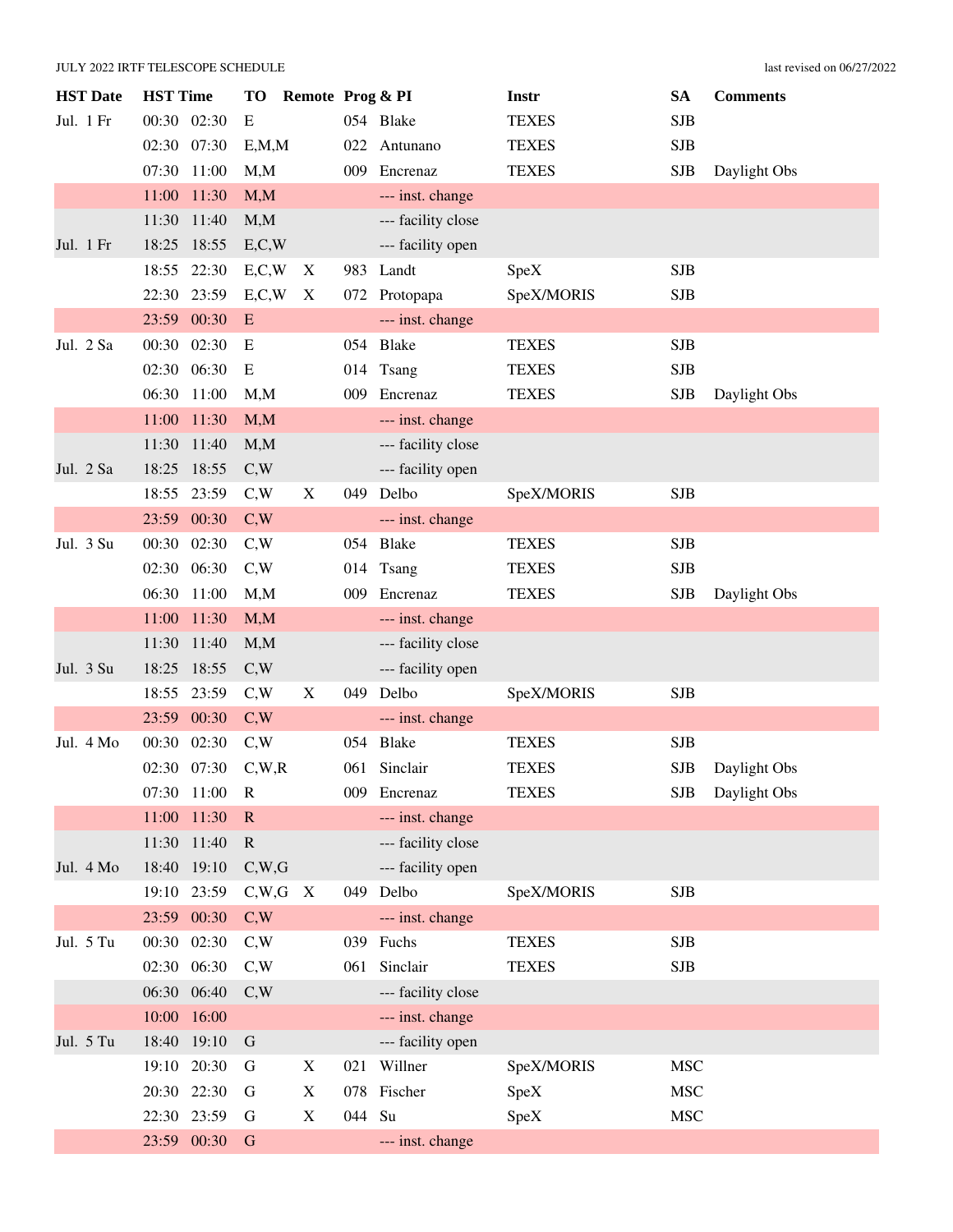| Jul. 6 We  |             | 00:30 05:30 | G             |   |         | 054 Blake          | <b>TEXES</b>  | <b>SJB</b>  |                         |
|------------|-------------|-------------|---------------|---|---------|--------------------|---------------|-------------|-------------------------|
|            |             | 05:30 06:30 | G             |   | 061     | Sinclair           | <b>TEXES</b>  | <b>SJB</b>  |                         |
|            |             | 06:30 06:40 | G             |   |         | --- facility close |               |             |                         |
|            |             | 10:00 16:00 |               |   |         | --- inst. change   |               |             |                         |
| Jul. 6 We  |             | 18:25 18:55 | G             |   |         | --- facility open  |               |             |                         |
|            |             | 18:55 05:30 | G             | X | 097 Lee |                    | <b>iSHELL</b> | ACB         |                         |
| Jul. 7 Th  |             | 05:30 10:30 | G, R          | X |         | 028 Faggi          | <b>iSHELL</b> |             | <b>ACB</b> Daylight Obs |
|            | 10:30       | 10:40       | $\mathbf R$   |   |         | --- facility close |               |             |                         |
|            |             | 10:40 16:00 |               |   |         | --- inst. change   |               |             |                         |
| Jul. 7 Th  |             | 20:35 21:05 | G,E           |   |         | --- facility open  |               |             |                         |
|            | 21:05       | 02:25       | G,E           | X |         | 995 Hodapp         | SpeX          | <b>MSC</b>  |                         |
| Jul. 8 Fr  | 02:25 08:25 |             | G             | X | 019     | Orton              | SpeX          | <b>MSC</b>  |                         |
|            |             | 08:25 08:35 | G             |   |         | --- facility close |               |             |                         |
| Jul. 8 Fr  | 20:35 21:05 |             | E             |   |         | --- facility open  |               |             |                         |
|            |             | 21:05 02:25 | E             |   |         | 999 Engineering    | SpeX          | <b>SJB</b>  | Pointing run            |
| Jul. 9 Sa  | 02:25 08:25 |             | E             | X |         | 019 Orton          | SpeX          | <b>MSC</b>  |                         |
|            | 08:25 08:35 |             | E             |   |         | --- facility close |               |             |                         |
| Jul. 9 Sa  |             | 20:35 21:05 | E             |   |         | --- facility open  |               |             |                         |
|            |             | 21:05 22:55 | E             |   |         | 004 Woodward       | SpeX/MORIS    | <b>SJB</b>  |                         |
|            | 22:55 23:25 |             | E             |   |         | --- inst. change   |               |             |                         |
|            | 23:25       | 02:25       | E             | X | 085     | Trilling           | MIRSI/MOC     | <b>MSC</b>  |                         |
| Jul. 10 Su | 02:25 08:25 |             | Ε             | X |         | 035 Orton          | <b>MIRSI</b>  | <b>MSC</b>  |                         |
|            | 08:25 08:35 |             | E             |   |         | --- facility close |               |             |                         |
| Jul. 10 Su |             | 20:35 21:05 | E, C, M, M    |   |         | --- facility open  |               |             |                         |
|            |             | 21:05 02:45 | E, C, M, MX   |   | 044 Su  |                    | <b>MIRSI</b>  | <b>MSC</b>  |                         |
| Jul. 11 Mo | 02:45       | 08:25       | E             | X | 035     | Orton              | <b>MIRSI</b>  | <b>MSC</b>  |                         |
|            | 08:25       | 08:35       | E             |   |         | --- facility close |               |             |                         |
|            |             | 10:00 16:00 |               |   |         | --- inst. change   |               |             |                         |
| Jul. 11 Mo |             | 19:00 19:30 | C, M, M       |   |         | --- facility open  |               |             |                         |
|            |             | 19:30 23:50 | $C, M, M \ X$ |   |         | 057 Banzatti       | <b>iSHELL</b> | ACB         |                         |
|            |             | 23:50 00:20 | C, M, M       |   |         | --- inst. change   |               |             |                         |
| Jul. 12 Tu |             | 00:20 05:20 | $C, M, M \ X$ |   |         | 982 Chu            | SpeX          | ACB         |                         |
|            |             | 05:20 06:50 | $C, M, M$ X   |   |         | 048 Tate           | SpeX          |             | ACB Io eclipse          |
|            |             | 06:50 07:00 | C, M, M       |   |         | --- facility close |               |             |                         |
| Jul. 12 Tu |             | 18:25 18:55 | C, M, M       |   |         | --- facility open  |               |             |                         |
|            |             | 18:55 20:30 | $C, M, M \ X$ |   |         | 021 Willner        | SpeX/MORIS    | ACB         |                         |
|            |             | 20:30 22:30 | $C, M, M \ X$ |   |         | 078 Fischer        | SpeX          | ACB         |                         |
|            |             | 22:30 00:15 | C, M, M       |   |         | 999 Engineering    | TBD           | ${\bf SJB}$ |                         |
| Jul. 13 We | 00:15 06:15 |             | $C, M, M \ X$ |   |         | 056 Damian         | SpeX          | ACB         |                         |
|            |             | 06:15 06:25 | C, M, M       |   |         | --- facility close |               |             |                         |
| Jul. 13 We |             | 18:25 18:55 | C, M, M, G    |   |         | --- facility open  |               |             |                         |
|            |             | 18:55 00:15 | C, M, M, GX   |   |         | 989 Keane          | SpeX          | <b>SJB</b>  |                         |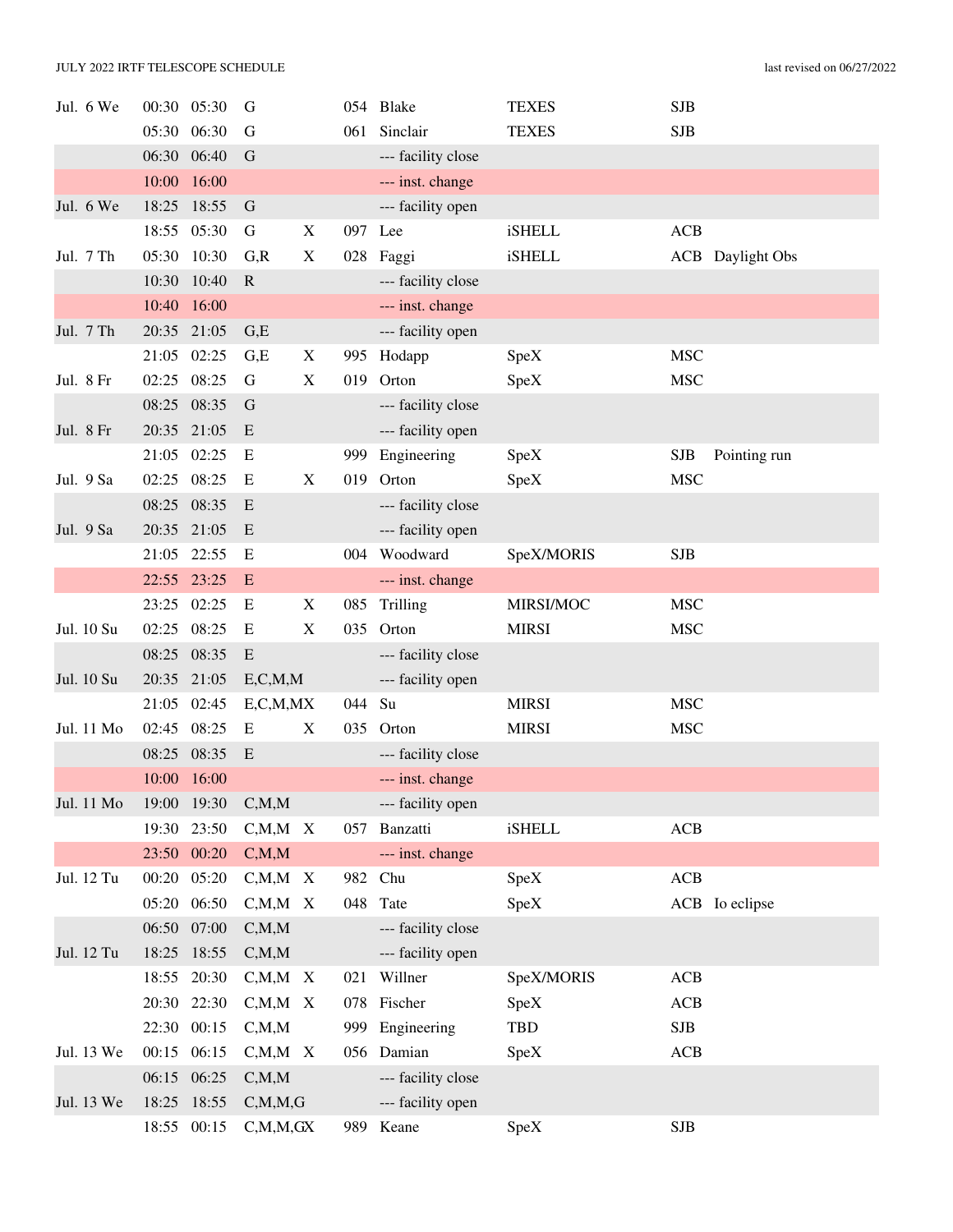| Jul. 14 Th |       | 00:15 06:15 | $C, M, M \ X$ |                           |        | 056 Damian         | SpeX          | <b>ACB</b> |                  |
|------------|-------|-------------|---------------|---------------------------|--------|--------------------|---------------|------------|------------------|
|            |       | 06:15 06:25 | C, M, M       |                           |        | --- facility close |               |            |                  |
| Jul. 14 Th | 18:25 | 18:55       | G             |                           |        | --- facility open  |               |            |                  |
|            | 18:55 | 22:45       | G             |                           | 999    | Engineering        | <b>TBD</b>    | <b>SJB</b> |                  |
|            |       | 22:45 00:45 | G             | X                         |        | 078 Fischer        | SpeX          | <b>ACB</b> |                  |
| Jul. 15 Fr |       | 00:45 01:30 | G             | X                         |        | 087 Corlies        | SpeX          | ACB        | Service Obs.     |
|            |       | 01:30 05:30 | G             | $\boldsymbol{\mathrm{X}}$ |        | 024 Cartwright     | SpeX          | <b>ACB</b> |                  |
|            |       | 05:30 06:15 | G             | $\boldsymbol{\mathrm{X}}$ | 048    | Tate               | SpeX          |            | ACB Service Obs. |
|            |       | 06:15 06:25 | G             |                           |        | --- facility close |               |            |                  |
| Jul. 15 Fr |       | 18:25 18:55 | G             |                           |        | --- facility open  |               |            |                  |
|            | 18:55 | 21:45       | G             |                           |        | 999 Engineering    | TBD           | <b>SJB</b> |                  |
|            |       | 21:45 06:15 | G             | X                         | 072    | Protopapa          | SpeX/MORIS    | ACB        |                  |
| Jul. 16 Sa |       | 06:15 06:25 | G             |                           |        | --- facility close |               |            |                  |
| Jul. 16 Sa |       | 18:25 18:55 | G,E           |                           |        | --- facility open  |               |            |                  |
|            | 18:55 | 19:25       | G,E           |                           |        | --- inst. change   |               |            |                  |
|            | 19:25 | 00:25       | G,E           | X                         | 066 De |                    | <b>iSHELL</b> | ACB        |                  |
| Jul. 17 Su |       | 00:25 06:15 | G             | $\mathbf X$               |        | 015 Han            | <b>iSHELL</b> | ACB        |                  |
|            |       | 06:15 06:25 | G             |                           |        | --- facility close |               |            |                  |
| Jul. 17 Su | 18:25 | 18:55       | E             |                           |        | --- facility open  |               |            |                  |
|            |       | 18:55 19:25 | E             |                           |        | --- inst. change   |               |            |                  |
|            |       | 19:25 00:45 | Ε             | X                         | 077    | Theissen           | SpeX          | ACB        |                  |
| Jul. 18 Mo |       | 00:45 01:30 | E             | X                         | 087    | Corlies            | SpeX          | ACB        | Service Obs.     |
|            | 01:30 | 05:30       | E             | $\boldsymbol{\mathrm{X}}$ |        | 024 Cartwright     | SpeX          | <b>ACB</b> |                  |
|            |       | 05:30 06:15 | E             | X                         | 048    | Tate               | SpeX          |            | ACB Service Obs. |
|            |       | 06:15 06:25 | E             |                           |        | --- facility close |               |            |                  |
| Jul. 18 Mo |       | 18:25 18:55 | E             |                           |        | --- facility open  |               |            |                  |
|            |       | 18:55 00:25 | E             | X                         | 080    | Williams           | SpeX          | <b>MSC</b> |                  |
| Jul. 19 Tu |       | 00:25 06:15 | E             | X                         |        | 056 Damian         | SpeX          | ACB        |                  |
|            |       | 06:15 06:25 | E             |                           |        | --- facility close |               |            |                  |
| Jul. 19 Tu |       | 18:25 18:55 | E, C, W       |                           |        | --- facility open  |               |            |                  |
|            |       | 18:55 00:25 | E, C, W       | X                         |        | 080 Williams       | SpeX          | <b>MSC</b> |                  |
| Jul. 20 We |       | 00:25 06:15 | E             | X                         |        | 056 Damian         | SpeX          | ACB        |                  |
|            |       | 06:15 06:25 | E             |                           |        | --- facility close |               |            |                  |
| Jul. 20 We |       | 18:25 18:55 | C,W           |                           |        | --- facility open  |               |            |                  |
|            |       | 18:55 00:50 | C,W           | X                         | 047    | Rackham            | SpeX          | ACB        |                  |
| Jul. 21 Th |       | 00:50 01:35 | C,W           | X                         |        | 087 Corlies        | SpeX          |            | ACB Service Obs. |
|            |       | 01:35 03:05 | C,W           | X                         |        | 048 Tate           | SpeX          |            | ACB Io eclipse   |
|            |       | 03:05 06:15 | C,W           | X                         | 047    | Rackham            | SpeX          | ACB        |                  |
|            |       | 06:15 06:25 | C,W           |                           |        | --- facility close |               |            |                  |
| Jul. 21 Th |       | 18:25 18:55 | C,W           |                           |        | --- facility open  |               |            |                  |
|            |       | 18:55 00:15 | C,W           | X                         | 077    | Theissen           | SpeX          | ACB        |                  |
| Jul. 22 Fr |       | 00:15 06:15 | C,W           | X                         |        | 056 Damian         | SpeX          | ACB        |                  |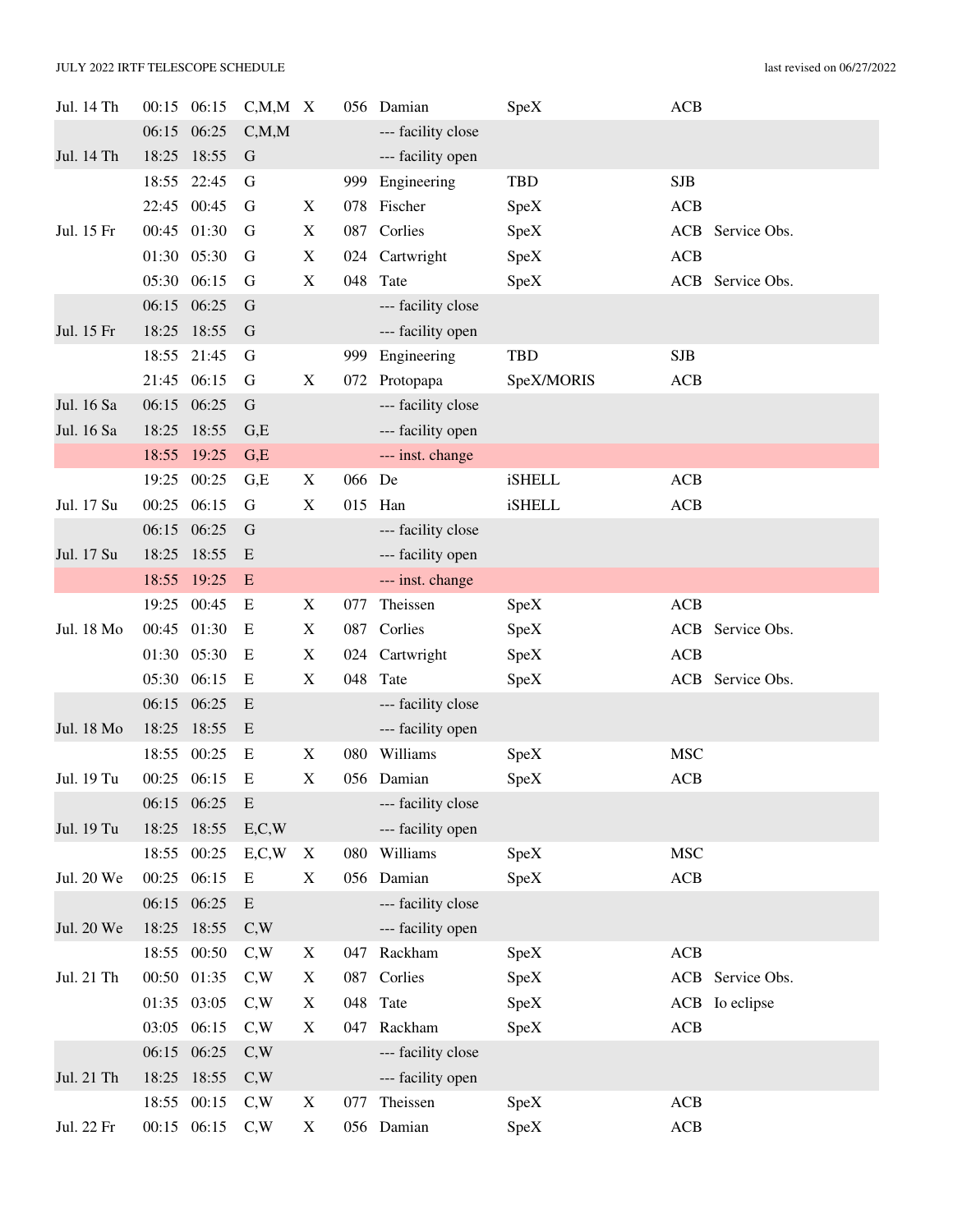|            |       | 06:15 06:25 | C,W         |                           |     | --- facility close |               |            |                         |
|------------|-------|-------------|-------------|---------------------------|-----|--------------------|---------------|------------|-------------------------|
| Jul. 22 Fr | 18:25 | 18:55       | C,W,G       |                           |     | --- facility open  |               |            |                         |
|            | 18:55 | 23:15       | C,W,G       |                           | 999 | Engineering        | <b>TBD</b>    | <b>SJB</b> |                         |
|            | 23:15 | 06:15       | C,W,G       | $\boldsymbol{\mathrm{X}}$ | 081 | Takir              | SpeX/MORIS    | <b>SJB</b> |                         |
| Jul. 23 Sa | 06:15 | 06:25       | C,W         |                           |     | --- facility close |               |            |                         |
| Jul. 23 Sa | 18:25 | 18:55       | G           |                           |     | --- facility open  |               |            |                         |
|            | 18:55 | 00:45       | G           | X                         |     | 985 Rayner         | SpeX          | <b>JTR</b> |                         |
| Jul. 24 Su | 00:45 | 01:30       | G           | $\boldsymbol{\mathrm{X}}$ | 087 | Corlies            | SpeX          | ACB        | Service Obs.            |
|            |       | 01:30 05:30 | G           | $\boldsymbol{\mathrm{X}}$ |     | 024 Cartwright     | SpeX          | <b>ACB</b> |                         |
|            |       | 05:30 06:15 | G           | $\mathbf X$               | 048 | Tate               | SpeX          |            | ACB Service Obs.        |
|            | 06:15 | 06:25       | G           |                           |     | --- facility close |               |            |                         |
| Jul. 24 Su | 18:25 | 18:55       | G           |                           |     | --- facility open  |               |            |                         |
|            | 18:55 | 23:00       | G           | X                         |     | 049 Delbo          | SpeX/MORIS    | ACB        |                         |
|            | 23:00 | 03:00       | G           | $\boldsymbol{\mathrm{X}}$ |     | 002 Humes          | SpeX/MORIS    | ACB        |                         |
| Jul. 25 Mo |       | 03:00 05:30 | G           | $\boldsymbol{\mathrm{X}}$ |     | 001 Young          | SpeX          | <b>ACB</b> |                         |
|            | 05:30 | 06:15       | G           | $\mathbf X$               | 019 | Orton              | SpeX          | ACB        |                         |
|            | 06:15 | 06:25       | $\mathbf G$ |                           |     | --- facility close |               |            |                         |
| Jul. 25 Mo | 18:25 | 18:55       | G,E         |                           |     | --- facility open  |               |            |                         |
|            | 18:55 | 00:45       | G.E         |                           | 999 | Engineering        | <b>TBD</b>    | <b>SJB</b> |                         |
| Jul. 26 Tu | 00:45 | 01:30       | G           | $\boldsymbol{\mathrm{X}}$ | 087 | Corlies            | SpeX          | ACB        | Service Obs.            |
|            |       | 01:30 05:30 | G           | $\boldsymbol{\mathrm{X}}$ | 024 | Cartwright         | SpeX          | <b>ACB</b> |                         |
|            | 05:30 | 06:15       | G           | $\mathbf X$               | 019 | Orton              | SpeX          | <b>ACB</b> |                         |
|            | 06:15 | 06:25       | G           |                           |     | --- facility close |               |            |                         |
| Jul. 26 Tu | 18:25 | 18:55       | E           |                           |     | --- facility open  |               |            |                         |
|            | 18:55 | 01:00       | E           | X                         |     | 030 Hinkle         | SpeX/MORIS    | ACB        |                         |
| Jul. 27 We | 01:00 | 05:00       | E           | $\mathbf X$               |     | 024 Cartwright     | SpeX          | <b>ACB</b> |                         |
|            | 05:00 | 05:30       | E           |                           |     | --- inst. change   |               |            |                         |
|            | 05:30 | 10:30       | E,W         | X                         |     | 028 Faggi          | <b>iSHELL</b> |            | <b>ACB</b> Daylight Obs |
|            |       | 10:30 10:40 | W           |                           |     | --- facility close |               |            |                         |
|            |       | 10:40 16:00 |             |                           |     | --- inst. change   |               |            |                         |
| Jul. 27 We |       | 18:25 18:55 | E           |                           |     | --- facility open  |               |            |                         |
|            |       | 18:55 22:55 | E           | $\boldsymbol{\mathrm{X}}$ |     | 085 Trilling       | MIRSI/MOC     | <b>MSC</b> |                         |
|            |       | 22:55 23:25 | E           |                           |     | --- inst. change   |               |            |                         |
|            |       | 23:25 03:25 | E           | X                         |     | 002 Humes          | SpeX/MORIS    | ACB        |                         |
| Jul. 28 Th |       | 03:25 04:55 | E           | $\boldsymbol{\mathrm{X}}$ |     | 048 Tate           | SpeX          |            | ACB Io eclipse          |
|            |       | 04:55 06:15 | E           |                           | 999 | Engineering        | TBD           | <b>SJB</b> |                         |
|            |       | 06:15 06:25 | E           |                           |     | --- facility close |               |            |                         |
| Jul. 28 Th |       | 18:25 18:55 | E, C, M, M  |                           |     | --- facility open  |               |            |                         |
|            | 18:55 | 00:45       | E, C, M, MX |                           |     | 032 Emery          | SpeX/MORIS    | ACB        |                         |
| Jul. 29 Fr |       | 00:45 01:30 | E           | X                         |     | 087 Corlies        | SpeX          |            | ACB Service Obs.        |
|            |       | 01:30 05:30 | E           | X                         |     | 024 Cartwright     | SpeX          | <b>ACB</b> |                         |
|            |       | 05:30 06:15 | E           | X                         |     | 048 Tate           | SpeX          |            | ACB Service Obs.        |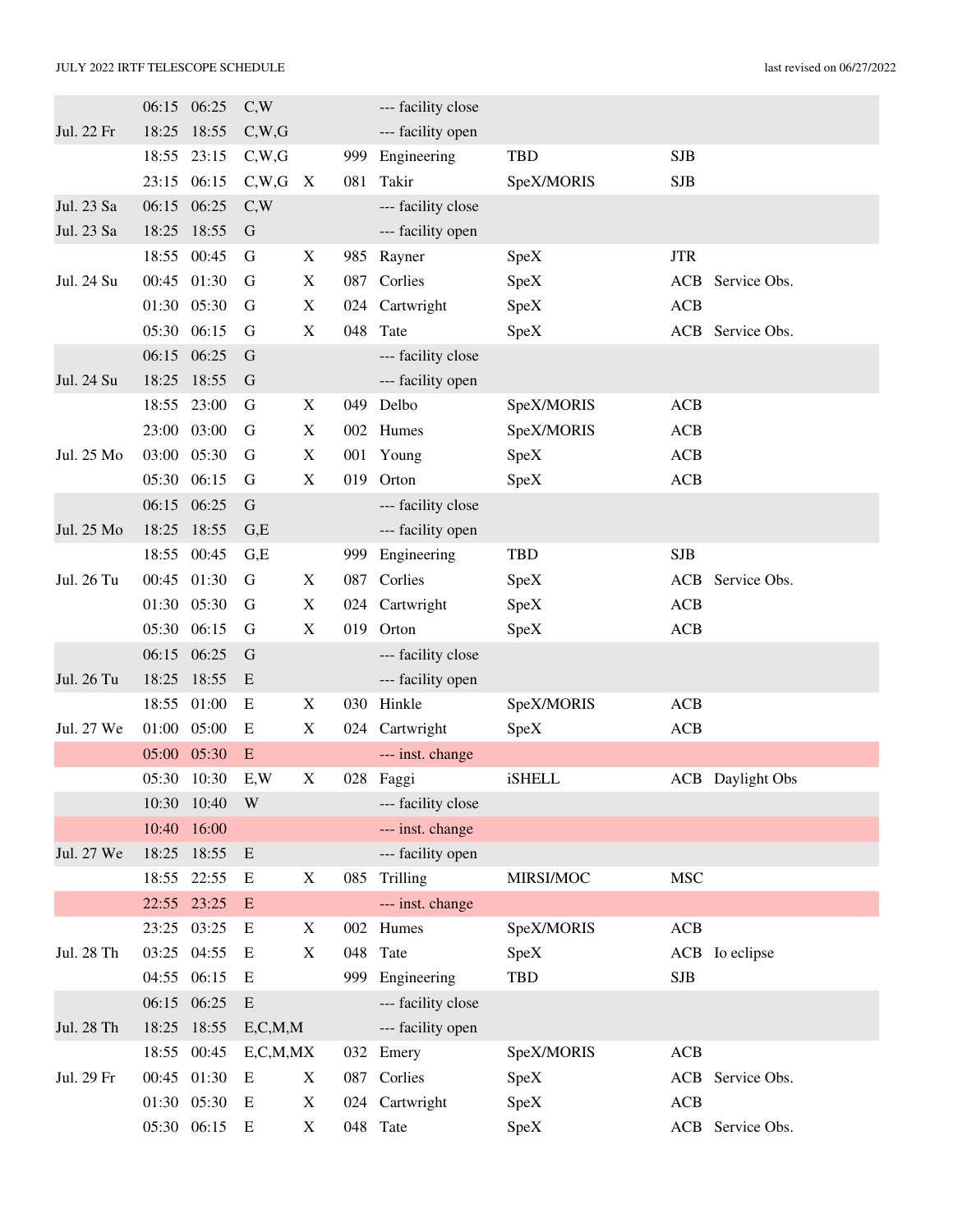|            | 06:15 06:25     | E                   |     | --- facility close |            |            |                  |
|------------|-----------------|---------------------|-----|--------------------|------------|------------|------------------|
| Jul. 29 Fr | 18:25 18:55     | C, M, M             |     | --- facility open  |            |            |                  |
|            | 18:55 03:00     | $C, M, M \times$    |     | 032 Emery          | SpeX/MORIS | ACB        |                  |
| Jul. 30 Sa | 03:00 05:30     | $C, M, M \times$    |     | 002 Humes          | SpeX/MORIS | <b>ACB</b> |                  |
|            | 05:30 06:15     | $C, M, M \times$    |     | 048 Tate           | Spec X     |            | ACB Service Obs. |
|            | 06:15 06:25     | C.M.M               |     | --- facility close |            |            |                  |
| Jul. 30 Sa | 18:25 18:55     | C, M, M             |     | --- facility open  |            |            |                  |
|            | 18:55 02:00     | $C_\cdot M_\cdot M$ | 999 | Engineering        | <b>TBD</b> | <b>SJB</b> |                  |
| Jul. 31 Su | $02:00$ $02:45$ | $C, M, M \times$    | 087 | Corlies            | Spec X     |            | ACB Service Obs. |
|            | 02:45 06:15     | C.M.M X             |     | 004 Woodward       | SpeX/MORIS | <b>ACB</b> |                  |
|            | 06:15 06:25     | C.M.M               |     | --- facility close |            |            |                  |
| Jul. 31 Su | 18:25 18:55     | C, M, M, G          |     | --- facility open  |            |            |                  |
|            | 18:55 23:15     | C, M, M, GX         | 049 | Delbo              | SpeX/MORIS | <b>ACB</b> |                  |
|            | 23:15 06:15     | C, M, M, GX         | 081 | Takir              | SpeX/MORIS | ACB        |                  |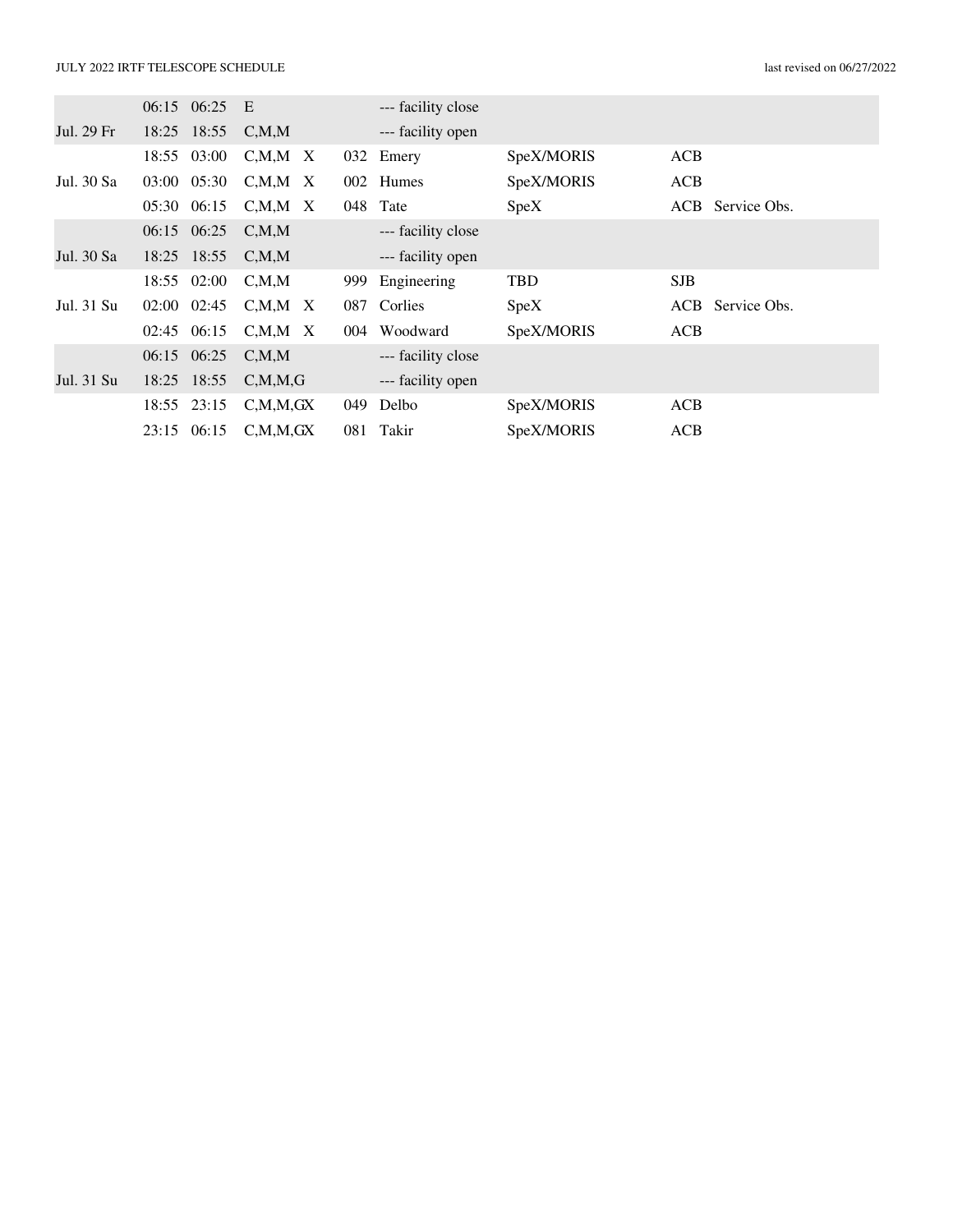# **Observer List July, 2022**

- 001 Leslie Young, William Grundy, Bryan Holler, Eliot Young, Glenn Orton
- 002 Oriel Humes, Cristina Thomas
- 004 Chick Woodward
- 009 Therese Encrenaz, Thomas Greathouse, Rohini Giles, Emmanuel Marcq, Thomas Widemann, Hideo Sagawa, Bruno Bezard, Thierry Fouchet
- 014 Constantine Tsang, John Spencer
- 015 Eunkyu Han
- 019 Glenn Orton, Thomas Momary, Emma Dahl, Kevin Baines, Xi Zhang, Arrate Antunano, Leigh Fletcher, Michael H. Wong, Patrick Irwin, Tommy Greathouse, Rohini Giles, Davide Grassi
- 021 Steven Willner, Mark Gurwell, Joseph Hora, Sera Markoff, Joseph Neilsen, Giovanni Fazio, Daryl Haggard, Michael Nowak, Howard Smith
- 022 Arrate Antunano, Leigh N. Fletcher, Thomas Greathouse, Glenn S Orton, Rohini Giles, Henrik Melin, Padraig T. Donnelly, James A. Sinclair, Michael T. Roman, James Blake, Jake Harkett
- 024 Richard Cartwright, Tom Nordheim, Kevin Hand, Joshua Emery, Joe Roser, Chloe Beddingfield
- 028 Sara Faggi, Giuliano Liuzzi, Shohei Aoki, Geronimo Villanueva, Michael Mumma, Hideo Sagawa
- 030 Jason Hinkle, Benjamin Shappee, Christopher Ashall, Anna Payne
- 032 Joshua Emery, Devon Burr, Lucas McClure, Julia de Leon, Cristina Thomas, Andy Rivkin, Kevin Walsh
- 035 Glenn Orton, Joseph Hora, James Sinclair, Arrate Antunano, Leigh Fletcher, Tom Momary, Shawn Brueshaber, Emma Dahl, Henrik Melin, Rohini Giles, Thomas Greathouse
- 039 Guido Fuchs, Eileen Doering, Thomas Giesen, Thomas Greathouse, John Lacy
- 044 Kate Su, George Rieke, Michael Sitko, Taran Esplin
- 047 Benjamin Rackham, Adam Burgasser, Elisabeth Newton, Julien de Wit, Daniel Sebastian
- 048 Christian Tate, Madeline Pettine, Julie Rathbun, Alexander Hayes
- 049 Marco Delbo, Jules Bourdelle de Micas, Chrysa Avdellidou, Paolo Tanga, Sonia Fornasier, Laurent Galluccio, Alberto Cellino
- 054 James Blake, Leigh Fletcher, Thomas Greathouse, Glenn Orton, Jack Harkett, Henrik Melin, Mike Roman, Arrate Antunano, Naomi Rowe-Gurney, Padraig Donelly, Oliver King
- 056 Belinda Damian, Jessy Jose, Swagat Das, Mizna K A
- 057 Andrea Banzatti, Sean Brittain, Kirsten Abernathy, Josh Kern, Adwin Boogert, Rocio Sigler, Janus Kozdon, Jose Perez, John Rayner
- 061 James Sinclair, Thomas Greathouse, Rohini Giles, Glenn Orton, Arrate Antunano, Leigh Fletcher, Patrick Irwin
- 066 Kishalay De, Roberto Soria, Ryan Lau, Viraj Karambelkar, Mansi Kasliwal
- 072 Silvia Protopapa, Michael S.P. Kelley, Bin Yang
- 077 Christopher Theissen, Daniella Bardalez Gagliuffi, Elisabeth Newton, Adam Burgasser, Jacqueline Faherty, Jonathan Gagne, Phil Muirhead, Eileen Gonzales, Andrew Mann, Chih-Chun Hsu, Christian Aganze
- 078 Will Fischer, Tracy Beck, James Muzerolle
- 080 Jonathan Williams, Christian Flores, Antonella Natta, Carlo Manara, Maria Koutoulaki, Leonardo Testi
- 081 Driss Takir, Richard Cartwright, Vishnu Reddy
- 085 David Trilling, Andy Lopez Oquendo, Joseph Hora, Howard Smith
- 087 Paul Corlies, Alexander Hayes, Mate Adamkovics, Sebastien Rodriguez, Elizabeth Turtle, Jason Soderblom, Alejandro Soto, Patricio Rojo, Jonathan Mitchell, Juan Lora, Jonathan Lunine
- 097 Rena Lee, Eric Gaidos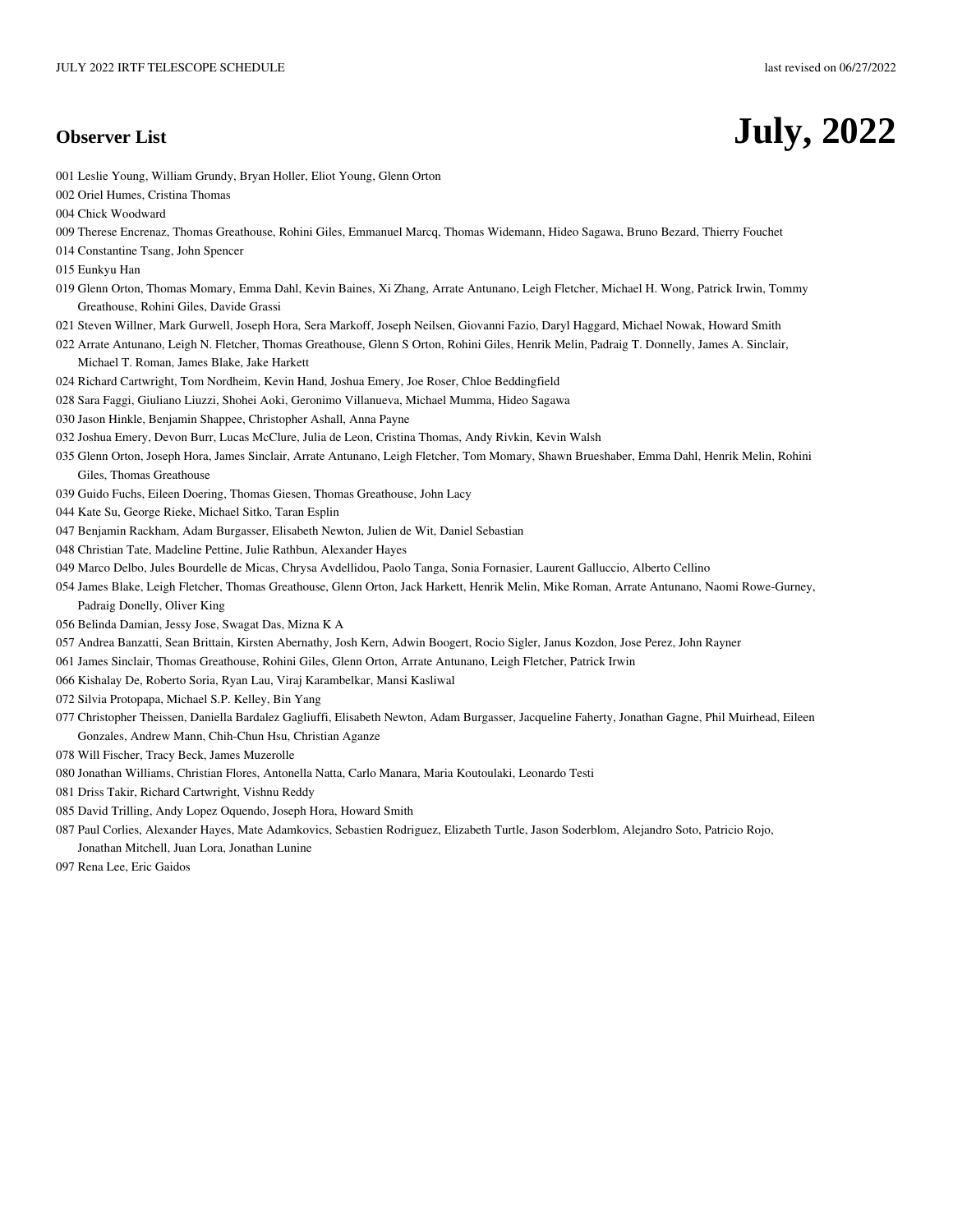|                             | HST Date HST Time TO Remote Prog & PI |                    | Instr | <b>SA</b> Comments |
|-----------------------------|---------------------------------------|--------------------|-------|--------------------|
| Aug. 1 Mo 06:15 06:25 C,M,M |                                       | --- facility close |       |                    |

# *Observer List* **August, 2022**